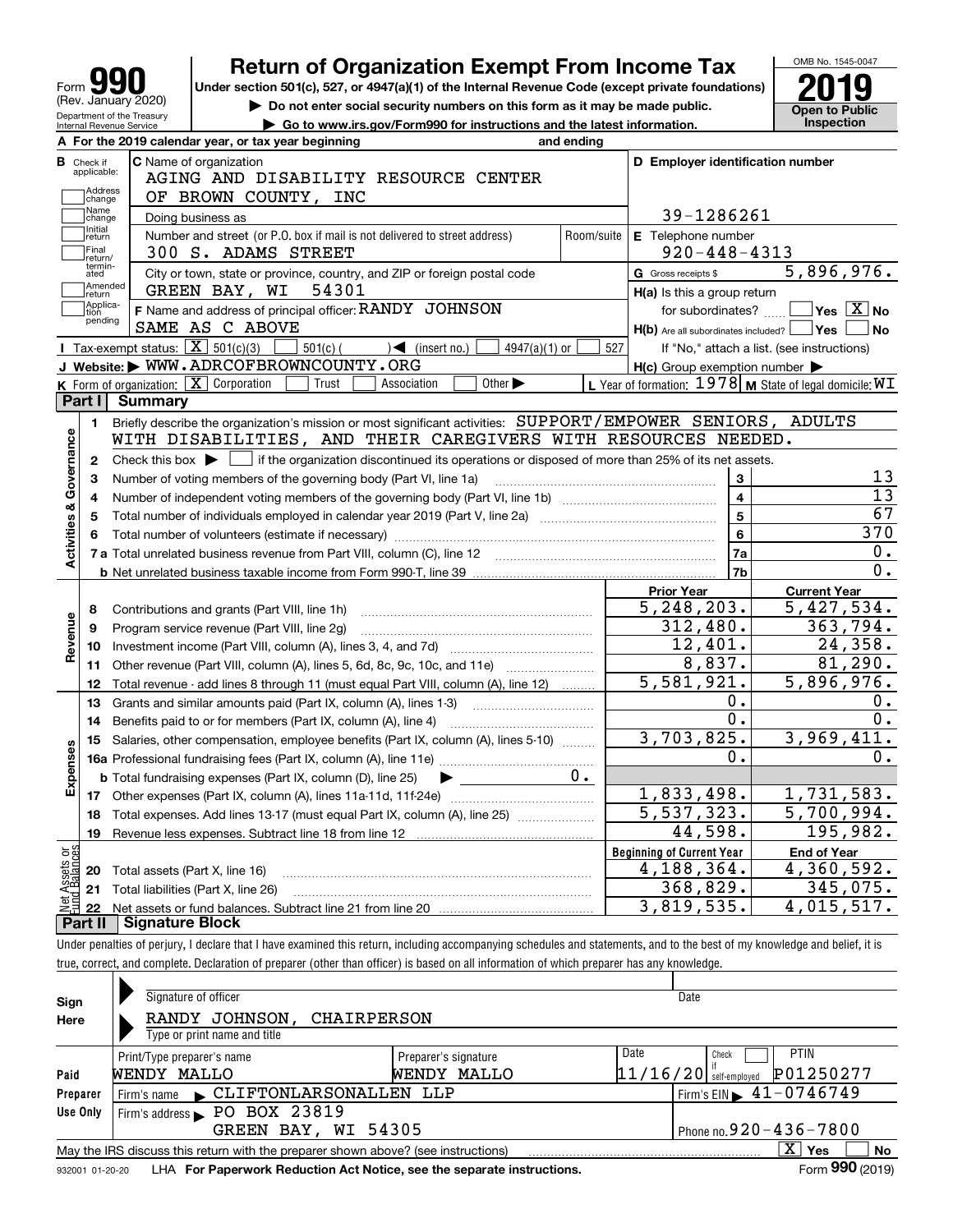|              | <b>Part III   Statement of Program Service Accomplishments</b>                                                                               |
|--------------|----------------------------------------------------------------------------------------------------------------------------------------------|
|              | $\overline{\mathbf{x}}$                                                                                                                      |
| $\mathbf{1}$ | Briefly describe the organization's mission:                                                                                                 |
|              | THE MISSION OF THE ADRC IS TO EMPOWER AND ENRICH THE LIVES OF OLDER                                                                          |
|              | ADULTS, ADULTS WITH DISABILITIES, AND THEIR CAREGIVERS.<br>REGARDLESS OF                                                                     |
|              | INCOME WE HELP THEM UNCOVER THEIR NEEDS AND CONNECT THEM TO SERVICES                                                                         |
|              | THAT MEET THOSE NEEDS.<br>TO DO THIS WE KEEP UP TO DATE ACCESSIBLE,                                                                          |
| $\mathbf{2}$ | Did the organization undertake any significant program services during the year which were not listed on the                                 |
|              | $\overline{\ }$ Yes $\overline{\rm{X}}$ No                                                                                                   |
|              |                                                                                                                                              |
|              | If "Yes," describe these new services on Schedule O.                                                                                         |
| 3            | $\sqrt{}$ Yes $\sqrt{}$ X $\sqrt{}$ No                                                                                                       |
|              | If "Yes," describe these changes on Schedule O.                                                                                              |
| 4            | Describe the organization's program service accomplishments for each of its three largest program services, as measured by expenses.         |
|              | Section 501(c)(3) and 501(c)(4) organizations are required to report the amount of grants and allocations to others, the total expenses, and |
|              | revenue, if any, for each program service reported.                                                                                          |
| 4a           | $\overline{363,794}$ .<br>$\overline{2,461,512}$ including grants of \$<br>) (Revenue \$<br>(Expenses \$<br>(Code:                           |
|              | ADRC ASSISTANCE AND ADVOCACY:                                                                                                                |
|              | INFORMATION AND ASSISTANCE SPECIALIST (I&A) PROVIDE ADULTS WITH                                                                              |
|              | DISABILITIES, OLDER ADULTS, AND THEIR CAREGIVERS WITH CURRENT, UNBIASED                                                                      |
|              | AND COMPREHENSIVE INFORMATION THAT HELP PERSONS LIVE AS INDEPENDENTLY                                                                        |
|              | AS POSSIBLE. EACH PERSON'S SITUATION IS ASSESSED CONSIDERING PERSONAL                                                                        |
|              | PREFERENCES, VALUES, NEEDS, STRENGTHS, WEAKNESSES AND RESOURCES. THIS                                                                        |
|              | ENSURES SELECTION OF INDIVIDUALIZED INFORMATION ABOUT SERVICES OPTIONS                                                                       |
|              | AND COSTS TO HELP THEM MAKE COST EFFECTIVE, INFORMED DECISIONS ABOUT                                                                         |
|              | THEIR CARE. FOR THOSE WHO ARE ELIGIBLE THE ADRC SERVES AS THE ENTRY WAY                                                                      |
|              | INTO THE PUBLICLY-FUNDED LONG-TERM CARE SYSTEM. BENEFITS SPECIALISTS                                                                         |
|              | EDUCATE AND ADVOCATE FOR OLDER ADULTS AND ADULTS WITH DISABILITIES.                                                                          |
|              | THEY HELP CONSUMERS EXPLORE THEIR BENEFIT OPTIONS AND PROVIDE                                                                                |
| 4b           | 1, 417, 278. including grants of \$<br>) (Expenses \$<br>(Revenue \$<br>(Code:                                                               |
|              | NUTRITION PROGRAM:                                                                                                                           |
|              | THE NUTRITION PROGRAM SERVES PERSONS 60 YEARS AND OLDER WITH A HOT,                                                                          |
|              | NUTRITIOUS NOON MEAL MONDAY THROUGH FRIDAY. SIX CONGREGATE SITES ALSO                                                                        |
|              | PROVIDE OPPORTUNITIES FOR SOCIALIZATION AND NUTRITION EDUCATION. MEALS                                                                       |
|              | ARE DELIVERED TO PERSONS WHO ARE HOMEBOUND, UNABLE TO PREPARE MEALS FOR                                                                      |
|              | THEMSELVES AND HAVE NO ONE TO PREPARE A MEAL FOR THEM OR TO SUPPORT                                                                          |
|              | THEIR CAREGIVER. THERE WERE 30,763 CONGREGATE MEALS AND 95,371                                                                               |
|              | HOMEBOUND MEALS SERVED IN 2019. THE PROGRAM ALSO PROVIDES NUTRITION                                                                          |
|              | ASSESSMENTS TO UNCOVER NUTRITION RISK AND NUTRITION EDUCATION TO                                                                             |
|              | ADDRESS THESE RISKS. THE MEALS MAKE A DIFFERENCE, 95% OF HOME BOUND                                                                          |
|              | MEAL RECIPIENTS REPORTED THAT RECEIVING A DELIVERED MEAL HELPS THEM TO                                                                       |
|              |                                                                                                                                              |
|              | CONTINUE TO LIVE INDEPENDENTLY IN THEIR HOME.                                                                                                |
|              | (Expenses \$<br>4c (Code:                                                                                                                    |
|              | PREVENTION PROGRAMS:                                                                                                                         |
|              | THE ADRC OFFERS PROGRAMS FOR PEOPLE OF ALL AGES AND ABILITIES HELPING                                                                        |
|              | THEM TO STAY HEALTHY AND ACTIVE. THIS NOT ONLY IMPACTS THEIR QUALITY OF                                                                      |
|              | LIFE BUT REDUCES AND/OR ELIMINATES THE NEED FOR COSTLY LONG-TERM CARE                                                                        |
|              | SERVICES. PROGRAMING INCLUDES EVIDENCE BASED CLASSES ADDRESSING FALLS                                                                        |
|              | PREVENTION AND CHRONIC DISEASE MANAGEMENT AND ONE-TIME SCREENINGS,                                                                           |
|              | EDUCATIONAL EVENTS AND CLASSES. IT EXPLORES MANY DIMENSIONS OF                                                                               |
|              | WELLNESS WITH A WIDE VARIETY OF ASKED FOR OFFERINGS. SOME EXAMPLES ARE                                                                       |
|              | SKIN CANCER AND MEMORY SCREENS, BRAIN HEALTH PROGRAMS, ADVANCE                                                                               |
|              | DIRECTIVES, ALLERGIES, BODY MECHANICS, EVEN HARMONICA CLASSES.                                                                               |
|              |                                                                                                                                              |
|              | ACTIVITY CENTERS AND GROUNDED CAFE:                                                                                                          |
|              | 4d Other program services (Describe on Schedule O.)                                                                                          |
|              | $371$ , $497$ . including grants of \$<br>(Expenses \$<br>) (Revenue \$<br>4,691,179.                                                        |
|              | 4e Total program service expenses<br>Form 990 (2019)                                                                                         |
|              | SEE SCHEDULE O FOR CONTINUATION(S)<br>932002 01-20-20                                                                                        |
|              |                                                                                                                                              |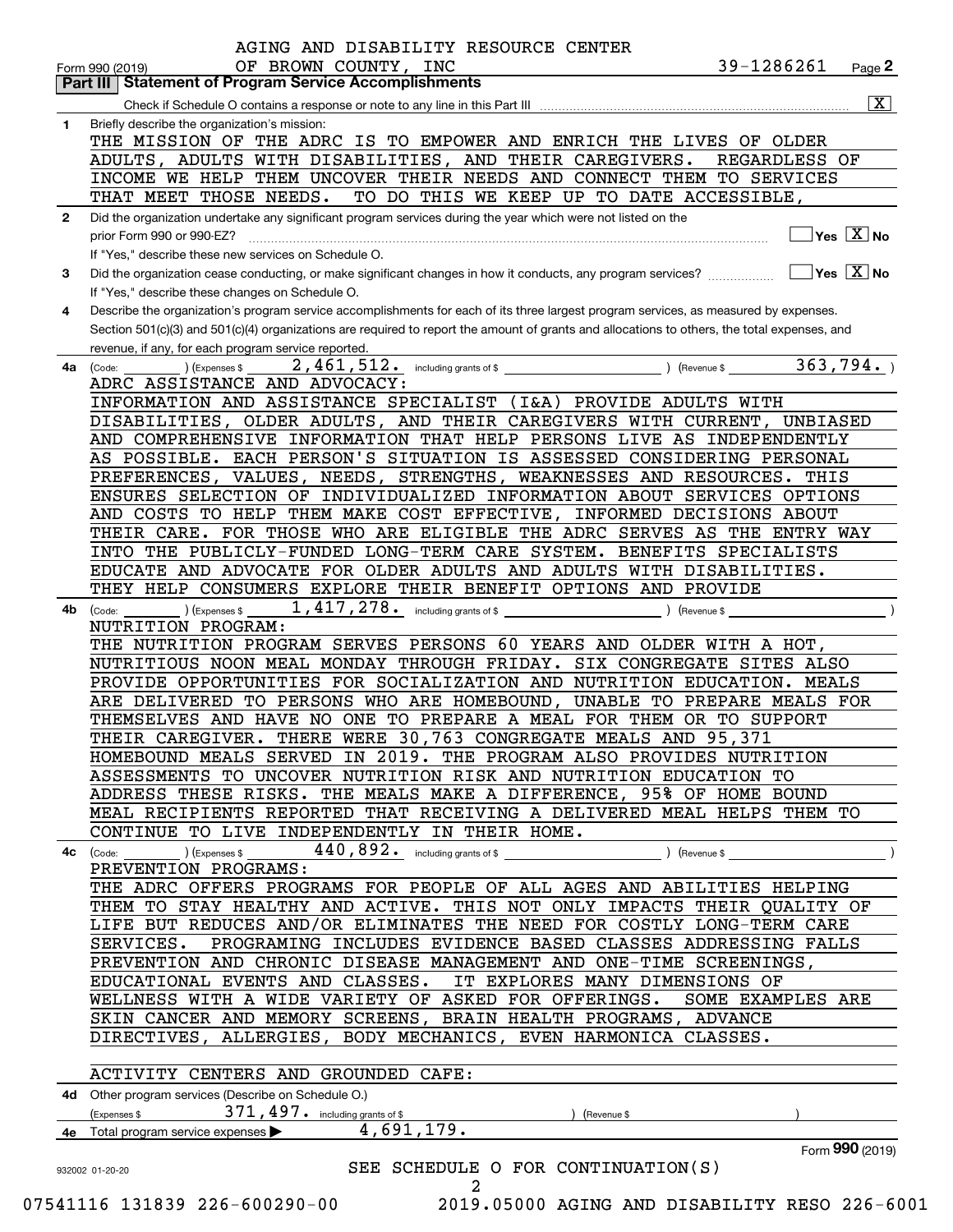|     |                                                                                                                                       |                 | Yes   No                |                         |
|-----|---------------------------------------------------------------------------------------------------------------------------------------|-----------------|-------------------------|-------------------------|
| 1.  | Is the organization described in section $501(c)(3)$ or $4947(a)(1)$ (other than a private foundation)?                               |                 |                         |                         |
|     |                                                                                                                                       | 1.              | X                       |                         |
| 2   |                                                                                                                                       | $\overline{2}$  | $\overline{\mathbf{x}}$ |                         |
| 3   | Did the organization engage in direct or indirect political campaign activities on behalf of or in opposition to candidates for       |                 |                         |                         |
|     |                                                                                                                                       | 3               |                         | x                       |
| 4   | Section 501(c)(3) organizations. Did the organization engage in lobbying activities, or have a section 501(h) election in effect      |                 |                         |                         |
|     |                                                                                                                                       | 4               |                         | X                       |
| 5   | Is the organization a section 501(c)(4), 501(c)(5), or 501(c)(6) organization that receives membership dues, assessments, or          |                 |                         |                         |
|     |                                                                                                                                       | 5               |                         | X                       |
| 6   | Did the organization maintain any donor advised funds or any similar funds or accounts for which donors have the right to             |                 |                         |                         |
|     | provide advice on the distribution or investment of amounts in such funds or accounts? If "Yes," complete Schedule D, Part I          | 6               |                         | x                       |
| 7   | Did the organization receive or hold a conservation easement, including easements to preserve open space,                             |                 |                         | X                       |
|     |                                                                                                                                       | $\overline{7}$  |                         |                         |
| 8   | Did the organization maintain collections of works of art, historical treasures, or other similar assets? If "Yes," complete          |                 |                         | X                       |
|     |                                                                                                                                       | 8               |                         |                         |
| 9   | Did the organization report an amount in Part X, line 21, for escrow or custodial account liability, serve as a custodian for         |                 |                         |                         |
|     | amounts not listed in Part X; or provide credit counseling, debt management, credit repair, or debt negotiation services?             | 9               |                         | x                       |
| 10  |                                                                                                                                       |                 |                         |                         |
|     | Did the organization, directly or through a related organization, hold assets in donor-restricted endowments                          | 10              |                         | Χ                       |
| 11  | If the organization's answer to any of the following questions is "Yes," then complete Schedule D, Parts VI, VII, VIII, IX, or X      |                 |                         |                         |
|     | as applicable.                                                                                                                        |                 |                         |                         |
|     | a Did the organization report an amount for land, buildings, and equipment in Part X, line 10? If "Yes." complete Schedule D.         |                 |                         |                         |
|     |                                                                                                                                       | 11a             | $\mathbf X$             |                         |
|     | <b>b</b> Did the organization report an amount for investments - other securities in Part X, line 12, that is 5% or more of its total |                 |                         |                         |
|     |                                                                                                                                       | 11b             |                         | X                       |
|     | c Did the organization report an amount for investments - program related in Part X, line 13, that is 5% or more of its total         |                 |                         |                         |
|     |                                                                                                                                       | 11c             |                         | x                       |
|     | d Did the organization report an amount for other assets in Part X, line 15, that is 5% or more of its total assets reported in       |                 |                         |                         |
|     |                                                                                                                                       | 11d             |                         | x                       |
|     | e Did the organization report an amount for other liabilities in Part X, line 25? If "Yes," complete Schedule D, Part X               | 11e             |                         | $\overline{\mathbf{X}}$ |
| f   | Did the organization's separate or consolidated financial statements for the tax year include a footnote that addresses               |                 |                         |                         |
|     | the organization's liability for uncertain tax positions under FIN 48 (ASC 740)? If "Yes," complete Schedule D, Part X                | 11f             | X                       |                         |
|     | 12a Did the organization obtain separate, independent audited financial statements for the tax year? If "Yes," complete               |                 |                         |                         |
|     |                                                                                                                                       | 12a             | X                       |                         |
|     | <b>b</b> Was the organization included in consolidated, independent audited financial statements for the tax year?                    |                 |                         |                         |
|     | If "Yes," and if the organization answered "No" to line 12a, then completing Schedule D, Parts XI and XII is optional                 | 12b             |                         | 4                       |
| 13  |                                                                                                                                       | 13              |                         | X                       |
| 14a | Did the organization maintain an office, employees, or agents outside of the United States?                                           | <b>14a</b>      |                         | X                       |
|     | <b>b</b> Did the organization have aggregate revenues or expenses of more than \$10,000 from grantmaking, fundraising, business,      |                 |                         |                         |
|     | investment, and program service activities outside the United States, or aggregate foreign investments valued at \$100,000            |                 |                         |                         |
|     |                                                                                                                                       | 14b             |                         | X                       |
| 15  | Did the organization report on Part IX, column (A), line 3, more than \$5,000 of grants or other assistance to or for any             |                 |                         |                         |
|     |                                                                                                                                       | 15              |                         | X                       |
| 16  | Did the organization report on Part IX, column (A), line 3, more than \$5,000 of aggregate grants or other assistance to              |                 |                         |                         |
|     |                                                                                                                                       | 16              |                         | X                       |
| 17  | Did the organization report a total of more than \$15,000 of expenses for professional fundraising services on Part IX,               |                 |                         |                         |
|     |                                                                                                                                       | 17              |                         | X                       |
| 18  | Did the organization report more than \$15,000 total of fundraising event gross income and contributions on Part VIII, lines          |                 |                         |                         |
|     |                                                                                                                                       | 18              |                         | X                       |
| 19  | Did the organization report more than \$15,000 of gross income from gaming activities on Part VIII, line 9a? If "Yes."                |                 |                         |                         |
|     |                                                                                                                                       | 19              |                         | x                       |
|     |                                                                                                                                       | 20a             |                         | $\mathbf X$             |
|     | b If "Yes" to line 20a, did the organization attach a copy of its audited financial statements to this return?                        | 20 <sub>b</sub> |                         |                         |
| 21  | Did the organization report more than \$5,000 of grants or other assistance to any domestic organization or                           |                 |                         |                         |
|     |                                                                                                                                       | 21              |                         | x                       |
|     | 932003 01-20-20                                                                                                                       |                 |                         | Form 990 (2019)         |

3

07541116 131839 226-600290-00 2019.05000 AGING AND DISABILITY RESO 226-6001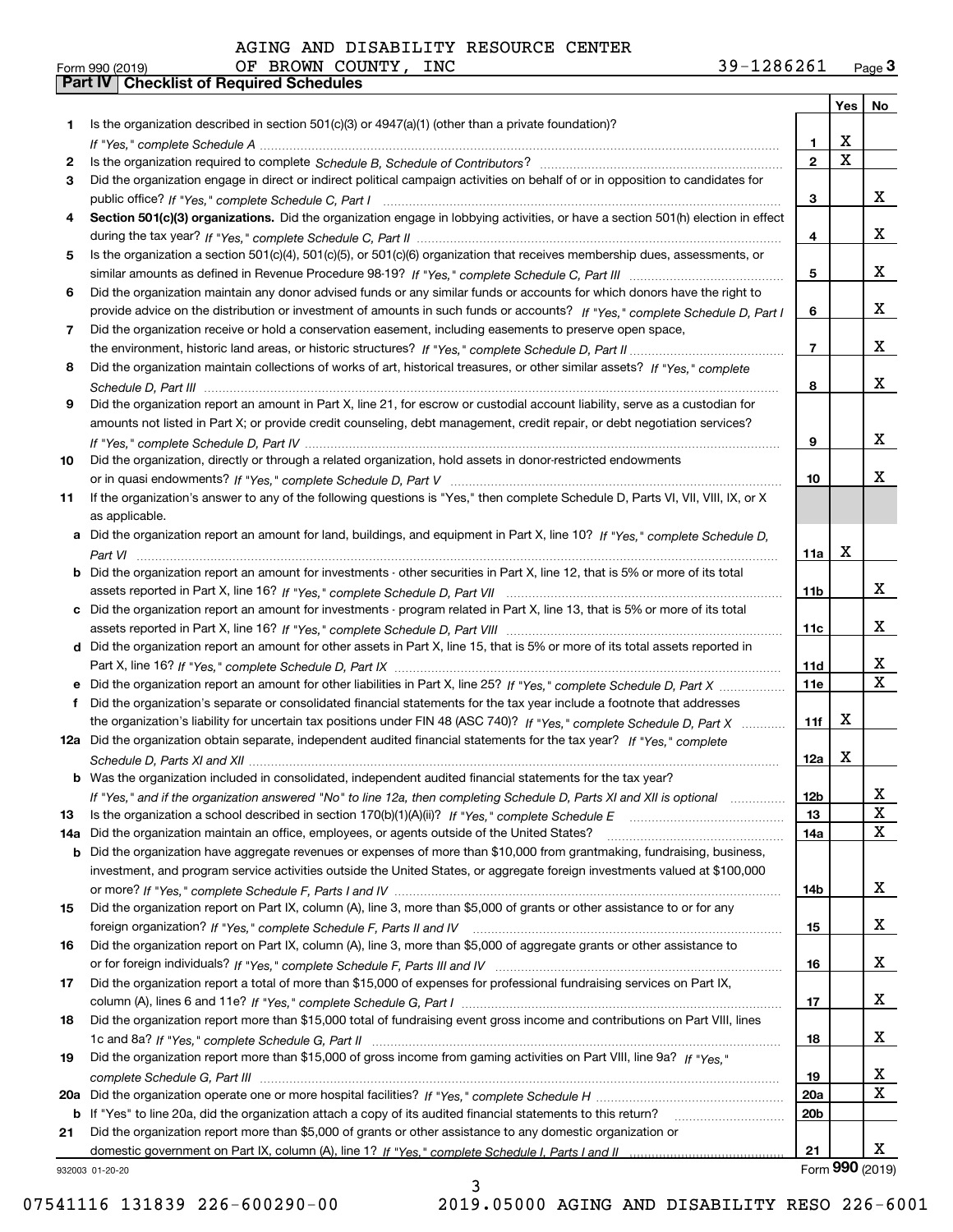|    | OF BROWN COUNTY, INC<br>39-1286261<br>Form 990 (2019)                                                                                                                                              |            |                 | Page 4 |
|----|----------------------------------------------------------------------------------------------------------------------------------------------------------------------------------------------------|------------|-----------------|--------|
|    | Part IV   Checklist of Required Schedules (continued)                                                                                                                                              |            |                 |        |
|    |                                                                                                                                                                                                    |            | Yes             | No     |
| 22 | Did the organization report more than \$5,000 of grants or other assistance to or for domestic individuals on                                                                                      |            |                 |        |
|    |                                                                                                                                                                                                    | 22         |                 | X      |
| 23 | Did the organization answer "Yes" to Part VII, Section A, line 3, 4, or 5 about compensation of the organization's current                                                                         |            |                 |        |
|    | and former officers, directors, trustees, key employees, and highest compensated employees? If "Yes," complete                                                                                     |            |                 |        |
|    |                                                                                                                                                                                                    | 23         |                 | x      |
|    | 24a Did the organization have a tax-exempt bond issue with an outstanding principal amount of more than \$100,000 as of the                                                                        |            |                 |        |
|    | last day of the year, that was issued after December 31, 2002? If "Yes," answer lines 24b through 24d and complete                                                                                 |            |                 |        |
|    |                                                                                                                                                                                                    | 24a        |                 | x      |
|    |                                                                                                                                                                                                    | 24b        |                 |        |
|    | c Did the organization maintain an escrow account other than a refunding escrow at any time during the year to defease                                                                             |            |                 |        |
|    |                                                                                                                                                                                                    | 24c        |                 |        |
|    |                                                                                                                                                                                                    | 24d        |                 |        |
|    | 25a Section 501(c)(3), 501(c)(4), and 501(c)(29) organizations. Did the organization engage in an excess benefit                                                                                   |            |                 | x      |
|    |                                                                                                                                                                                                    | 25a        |                 |        |
|    | b Is the organization aware that it engaged in an excess benefit transaction with a disqualified person in a prior year, and                                                                       |            |                 |        |
|    | that the transaction has not been reported on any of the organization's prior Forms 990 or 990-EZ? If "Yes," complete                                                                              |            |                 | X      |
|    | Schedule L. Part I                                                                                                                                                                                 | 25b        |                 |        |
| 26 | Did the organization report any amount on Part X, line 5 or 22, for receivables from or payables to any current                                                                                    |            |                 |        |
|    | or former officer, director, trustee, key employee, creator or founder, substantial contributor, or 35%                                                                                            |            |                 | X      |
|    |                                                                                                                                                                                                    | 26         |                 |        |
| 27 | Did the organization provide a grant or other assistance to any current or former officer, director, trustee, key employee,                                                                        |            |                 |        |
|    | creator or founder, substantial contributor or employee thereof, a grant selection committee member, or to a 35% controlled                                                                        |            |                 | X      |
|    | entity (including an employee thereof) or family member of any of these persons? If "Yes," complete Schedule L, Part III                                                                           | 27         |                 |        |
| 28 | Was the organization a party to a business transaction with one of the following parties (see Schedule L, Part IV                                                                                  |            |                 |        |
|    | instructions, for applicable filing thresholds, conditions, and exceptions):<br>a A current or former officer, director, trustee, key employee, creator or founder, or substantial contributor? If |            |                 |        |
|    |                                                                                                                                                                                                    | 28a        |                 | х      |
|    |                                                                                                                                                                                                    | 28b        |                 | X      |
|    | c A 35% controlled entity of one or more individuals and/or organizations described in lines 28a or 28b? If                                                                                        |            |                 |        |
|    |                                                                                                                                                                                                    | 28c        |                 | х      |
| 29 |                                                                                                                                                                                                    | 29         |                 | х      |
| 30 | Did the organization receive contributions of art, historical treasures, or other similar assets, or qualified conservation                                                                        |            |                 |        |
|    |                                                                                                                                                                                                    | 30         |                 | х      |
| 31 | Did the organization liquidate, terminate, or dissolve and cease operations? If "Yes," complete Schedule N, Part I                                                                                 | 31         |                 | X      |
|    | Did the organization sell, exchange, dispose of, or transfer more than 25% of its net assets? If "Yes," complete                                                                                   |            |                 |        |
|    |                                                                                                                                                                                                    | 32         |                 | X      |
| 33 | Did the organization own 100% of an entity disregarded as separate from the organization under Regulations                                                                                         |            |                 |        |
|    |                                                                                                                                                                                                    | 33         |                 | х      |
| 34 | Was the organization related to any tax-exempt or taxable entity? If "Yes," complete Schedule R, Part II, III, or IV, and                                                                          |            |                 |        |
|    |                                                                                                                                                                                                    | 34         |                 | х      |
|    | 35a Did the organization have a controlled entity within the meaning of section 512(b)(13)?                                                                                                        | <b>35a</b> |                 | X      |
|    | <b>b</b> If "Yes" to line 35a, did the organization receive any payment from or engage in any transaction with a controlled entity                                                                 |            |                 |        |
|    |                                                                                                                                                                                                    | 35b        |                 |        |
| 36 | Section 501(c)(3) organizations. Did the organization make any transfers to an exempt non-charitable related organization?                                                                         |            |                 |        |
|    |                                                                                                                                                                                                    | 36         |                 | X      |
| 37 | Did the organization conduct more than 5% of its activities through an entity that is not a related organization                                                                                   |            |                 |        |
|    |                                                                                                                                                                                                    | 37         |                 | х      |
| 38 | Did the organization complete Schedule O and provide explanations in Schedule O for Part VI, lines 11b and 19?                                                                                     |            |                 |        |
|    | Note: All Form 990 filers are required to complete Schedule O.                                                                                                                                     | 38         | х               |        |
|    | <b>Statements Regarding Other IRS Filings and Tax Compliance</b><br><b>Part V</b>                                                                                                                  |            |                 |        |
|    | Check if Schedule O contains a response or note to any line in this Part V                                                                                                                         |            |                 |        |
|    |                                                                                                                                                                                                    |            | Yes             | No     |
|    | 19<br>1a                                                                                                                                                                                           |            |                 |        |
|    | <b>b</b> Enter the number of Forms W-2G included in line 1a. Enter -0- if not applicable<br>1b                                                                                                     | 0          |                 |        |
|    | c Did the organization comply with backup withholding rules for reportable payments to vendors and reportable gaming                                                                               |            |                 |        |
|    |                                                                                                                                                                                                    | 1c         |                 |        |
|    | 932004 01-20-20                                                                                                                                                                                    |            | Form 990 (2019) |        |

4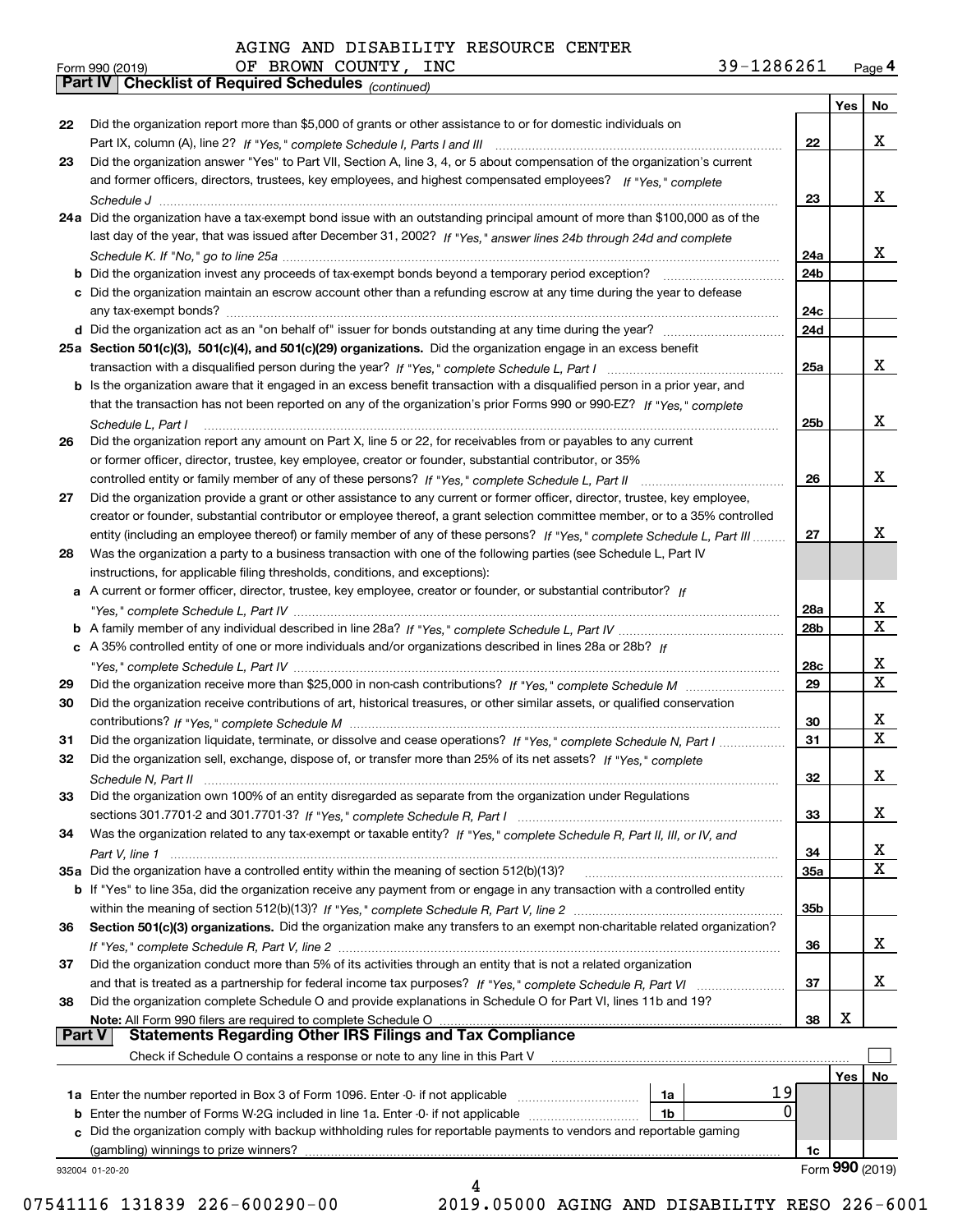|        | 39-1286261<br>OF BROWN COUNTY, INC<br>Form 990 (2019)                                                                                           |                |         | $_{\text{Page}}$ 5 |
|--------|-------------------------------------------------------------------------------------------------------------------------------------------------|----------------|---------|--------------------|
| Part V | Statements Regarding Other IRS Filings and Tax Compliance (continued)                                                                           |                |         |                    |
|        |                                                                                                                                                 |                | Yes $ $ | No                 |
|        | 2a Enter the number of employees reported on Form W-3, Transmittal of Wage and Tax Statements,                                                  |                |         |                    |
|        | 67<br>filed for the calendar year ending with or within the year covered by this return <i>manumumumum</i><br>2a                                |                |         |                    |
|        |                                                                                                                                                 | 2 <sub>b</sub> | х       |                    |
|        |                                                                                                                                                 |                |         |                    |
| За     | Did the organization have unrelated business gross income of \$1,000 or more during the year?                                                   | 3a             |         | х                  |
|        |                                                                                                                                                 | 3b             |         |                    |
|        | 4a At any time during the calendar year, did the organization have an interest in, or a signature or other authority over, a                    |                |         |                    |
|        |                                                                                                                                                 | 4a             |         | х                  |
|        | <b>b</b> If "Yes," enter the name of the foreign country $\triangleright$                                                                       |                |         |                    |
|        | See instructions for filing requirements for FinCEN Form 114, Report of Foreign Bank and Financial Accounts (FBAR).                             |                |         |                    |
| 5a     | Was the organization a party to a prohibited tax shelter transaction at any time during the tax year?                                           | 5a             |         | x                  |
| b      |                                                                                                                                                 | 5 <sub>b</sub> |         | х                  |
| с      |                                                                                                                                                 | 5c             |         |                    |
|        | 6a Does the organization have annual gross receipts that are normally greater than \$100,000, and did the organization solicit                  |                |         |                    |
|        | any contributions that were not tax deductible as charitable contributions?                                                                     | 6a             |         | x                  |
|        | b If "Yes," did the organization include with every solicitation an express statement that such contributions or gifts                          |                |         |                    |
|        | were not tax deductible?                                                                                                                        | 6b             |         |                    |
| 7      | Organizations that may receive deductible contributions under section 170(c).                                                                   |                |         |                    |
| а      | Did the organization receive a payment in excess of \$75 made partly as a contribution and partly for goods and services provided to the payor? | 7a             |         | х                  |
| b      | If "Yes," did the organization notify the donor of the value of the goods or services provided?                                                 | 7b             |         |                    |
|        | Did the organization sell, exchange, or otherwise dispose of tangible personal property for which it was required                               |                |         |                    |
|        |                                                                                                                                                 | 7c             |         | х                  |
| d      | 7d                                                                                                                                              |                |         |                    |
| е      | Did the organization receive any funds, directly or indirectly, to pay premiums on a personal benefit contract?                                 | 7e             |         | х                  |
| f      | Did the organization, during the year, pay premiums, directly or indirectly, on a personal benefit contract?                                    | 7f             |         | х                  |
| g      | If the organization received a contribution of qualified intellectual property, did the organization file Form 8899 as required?                | 7g             |         |                    |
| h      | If the organization received a contribution of cars, boats, airplanes, or other vehicles, did the organization file a Form 1098-C?              | 7h             |         |                    |
| 8      | Sponsoring organizations maintaining donor advised funds. Did a donor advised fund maintained by the                                            |                |         |                    |
|        | sponsoring organization have excess business holdings at any time during the year?                                                              | 8              |         |                    |
| 9      | Sponsoring organizations maintaining donor advised funds.                                                                                       |                |         |                    |
| а      | Did the sponsoring organization make any taxable distributions under section 4966?                                                              | 9а             |         |                    |
| b      | Did the sponsoring organization make a distribution to a donor, donor advisor, or related person?                                               | 9b             |         |                    |
| 10     | Section 501(c)(7) organizations. Enter:                                                                                                         |                |         |                    |
| а      | 10a                                                                                                                                             |                |         |                    |
|        | 10 <sub>b</sub><br>Gross receipts, included on Form 990, Part VIII, line 12, for public use of club facilities                                  |                |         |                    |
| 11     | Section 501(c)(12) organizations. Enter:                                                                                                        |                |         |                    |
| а      | Gross income from members or shareholders<br>11a                                                                                                |                |         |                    |
| b      | Gross income from other sources (Do not net amounts due or paid to other sources against                                                        |                |         |                    |
|        | 11 <sub>b</sub>                                                                                                                                 |                |         |                    |
|        | 12a Section 4947(a)(1) non-exempt charitable trusts. Is the organization filing Form 990 in lieu of Form 1041?                                  | 12a            |         |                    |
|        | <b>b</b> If "Yes," enter the amount of tax-exempt interest received or accrued during the year<br>12b                                           |                |         |                    |
| 13     | Section 501(c)(29) qualified nonprofit health insurance issuers.                                                                                |                |         |                    |
| a      | Is the organization licensed to issue qualified health plans in more than one state?                                                            | <b>13a</b>     |         |                    |
|        | Note: See the instructions for additional information the organization must report on Schedule O.                                               |                |         |                    |
| b      | Enter the amount of reserves the organization is required to maintain by the states in which the                                                |                |         |                    |
|        | 13b                                                                                                                                             |                |         |                    |
| с      | 13с                                                                                                                                             |                |         |                    |
| 14a    | Did the organization receive any payments for indoor tanning services during the tax year?                                                      | 14a            |         | x                  |
|        | <b>b</b> If "Yes," has it filed a Form 720 to report these payments? If "No," provide an explanation on Schedule O                              | 14b            |         |                    |
| 15     | Is the organization subject to the section 4960 tax on payment(s) of more than \$1,000,000 in remuneration or                                   |                |         |                    |
|        |                                                                                                                                                 | 15             |         | X                  |
|        | If "Yes," see instructions and file Form 4720, Schedule N.                                                                                      |                |         |                    |
| 16     | Is the organization an educational institution subject to the section 4968 excise tax on net investment income?                                 | 16             |         | X                  |
|        | If "Yes," complete Form 4720, Schedule O.                                                                                                       |                |         |                    |

5

Form (2019) **990**

932005 01-20-20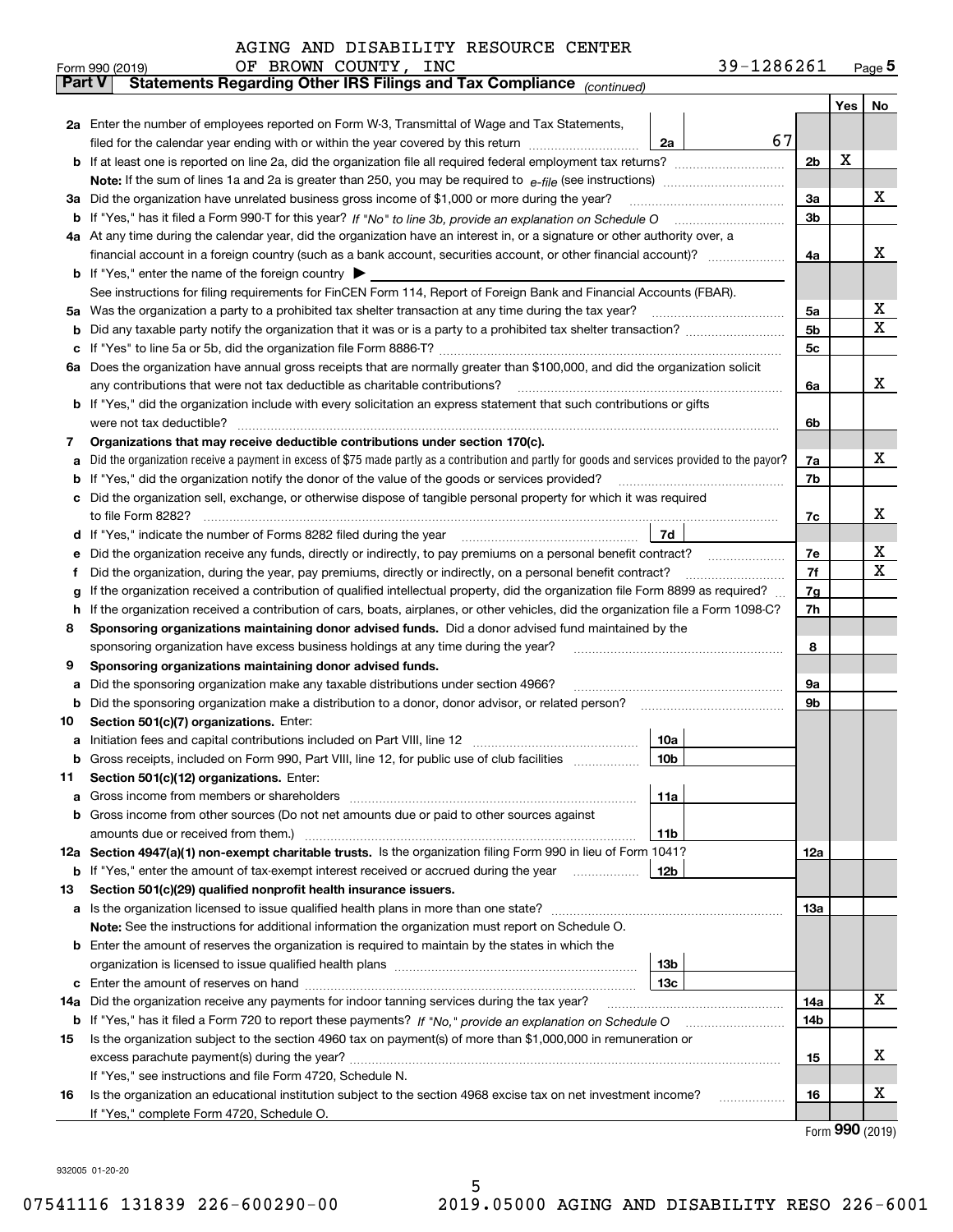|                | OF BROWN COUNTY, INC<br>Form 990 (2019)                                                                                                                                                                                        |    | 39-1286261 |                 |                         | Page $6$                |
|----------------|--------------------------------------------------------------------------------------------------------------------------------------------------------------------------------------------------------------------------------|----|------------|-----------------|-------------------------|-------------------------|
| <b>Part VI</b> | Governance, Management, and Disclosure For each "Yes" response to lines 2 through 7b below, and for a "No" response                                                                                                            |    |            |                 |                         |                         |
|                | to line 8a, 8b, or 10b below, describe the circumstances, processes, or changes on Schedule O. See instructions.                                                                                                               |    |            |                 |                         |                         |
|                | Check if Schedule O contains a response or note to any line in this Part VI [11] [12] [13] Check if Schedule O contains a response or note to any line in this Part VI                                                         |    |            |                 |                         | $\overline{\mathbf{x}}$ |
|                | Section A. Governing Body and Management                                                                                                                                                                                       |    |            |                 |                         |                         |
|                |                                                                                                                                                                                                                                |    |            |                 | Yes                     | No                      |
|                | <b>1a</b> Enter the number of voting members of the governing body at the end of the tax year                                                                                                                                  | 1a | 13         |                 |                         |                         |
|                | If there are material differences in voting rights among members of the governing body, or if the governing                                                                                                                    |    |            |                 |                         |                         |
|                | body delegated broad authority to an executive committee or similar committee, explain on Schedule O.                                                                                                                          |    |            |                 |                         |                         |
|                | Enter the number of voting members included on line 1a, above, who are independent                                                                                                                                             | 1b | 13         |                 |                         |                         |
| 2              | Did any officer, director, trustee, or key employee have a family relationship or a business relationship with any other                                                                                                       |    |            |                 |                         |                         |
|                | officer, director, trustee, or key employee?                                                                                                                                                                                   |    |            | $\mathbf{2}$    |                         | х                       |
| 3              | Did the organization delegate control over management duties customarily performed by or under the direct supervision                                                                                                          |    |            |                 |                         |                         |
|                | of officers, directors, trustees, or key employees to a management company or other person?                                                                                                                                    |    |            | 3               |                         | x                       |
| 4              | Did the organization make any significant changes to its governing documents since the prior Form 990 was filed?                                                                                                               |    |            | $\overline{4}$  |                         | $\mathbf X$             |
| 5              | Did the organization become aware during the year of a significant diversion of the organization's assets?                                                                                                                     |    |            | 5               |                         | X<br>$\mathbf X$        |
| 6              | Did the organization have members or stockholders?                                                                                                                                                                             |    |            | 6               |                         |                         |
| 7a             | Did the organization have members, stockholders, or other persons who had the power to elect or appoint one or                                                                                                                 |    |            |                 |                         |                         |
|                | more members of the governing body?                                                                                                                                                                                            |    |            | 7a              |                         | x                       |
| b              | Are any governance decisions of the organization reserved to (or subject to approval by) members, stockholders, or                                                                                                             |    |            | 7b              |                         | х                       |
| 8              | persons other than the governing body?<br>Did the organization contemporaneously document the meetings held or written actions undertaken during the year by the following:                                                    |    |            |                 |                         |                         |
| a              |                                                                                                                                                                                                                                |    |            | 8a              | X                       |                         |
|                | Each committee with authority to act on behalf of the governing body?                                                                                                                                                          |    |            | 8b              | $\mathbf X$             |                         |
| 9              | Is there any officer, director, trustee, or key employee listed in Part VII, Section A, who cannot be reached at the                                                                                                           |    |            |                 |                         |                         |
|                |                                                                                                                                                                                                                                |    |            | 9               |                         | х                       |
|                | Section B. Policies <sub>(This Section B requests information about policies not required by the Internal Revenue Code.)</sub>                                                                                                 |    |            |                 |                         |                         |
|                |                                                                                                                                                                                                                                |    |            |                 | Yes                     | No                      |
|                |                                                                                                                                                                                                                                |    |            | <b>10a</b>      |                         | х                       |
|                | <b>b</b> If "Yes," did the organization have written policies and procedures governing the activities of such chapters, affiliates,                                                                                            |    |            |                 |                         |                         |
|                | and branches to ensure their operations are consistent with the organization's exempt purposes?                                                                                                                                |    |            | 10 <sub>b</sub> |                         |                         |
|                | 11a Has the organization provided a complete copy of this Form 990 to all members of its governing body before filing the form?                                                                                                |    |            | 11a             | $\mathbf X$             |                         |
| b              | Describe in Schedule O the process, if any, used by the organization to review this Form 990.                                                                                                                                  |    |            |                 |                         |                         |
| 12a            |                                                                                                                                                                                                                                |    |            | 12a             | х                       |                         |
| b              | Were officers, directors, or trustees, and key employees required to disclose annually interests that could give rise to conflicts?                                                                                            |    |            | 12 <sub>b</sub> | X                       |                         |
| с              | Did the organization regularly and consistently monitor and enforce compliance with the policy? If "Yes," describe                                                                                                             |    |            |                 |                         |                         |
|                |                                                                                                                                                                                                                                |    |            | 12c             | х                       |                         |
| 13             | Did the organization have a written whistleblower policy?                                                                                                                                                                      |    |            | 13              | $\overline{\textbf{X}}$ |                         |
| 14             | Did the organization have a written document retention and destruction policy?                                                                                                                                                 |    |            | 14              | X                       |                         |
| 15             | Did the process for determining compensation of the following persons include a review and approval by independent                                                                                                             |    |            |                 |                         |                         |
|                | persons, comparability data, and contemporaneous substantiation of the deliberation and decision?                                                                                                                              |    |            |                 |                         |                         |
| а              | The organization's CEO, Executive Director, or top management official manufactured contains and contained and the Director, or top management official manufactured and contain an account of the state of the state of the s |    |            | 15a             | х<br>X                  |                         |
| b              | Other officers or key employees of the organization                                                                                                                                                                            |    |            | 15b             |                         |                         |
|                | If "Yes" to line 15a or 15b, describe the process in Schedule O (see instructions).                                                                                                                                            |    |            |                 |                         |                         |
|                | 16a Did the organization invest in, contribute assets to, or participate in a joint venture or similar arrangement with a                                                                                                      |    |            |                 |                         | х                       |
|                | taxable entity during the year?<br>b If "Yes," did the organization follow a written policy or procedure requiring the organization to evaluate its participation                                                              |    |            | 16a             |                         |                         |
|                | in joint venture arrangements under applicable federal tax law, and take steps to safeguard the organization's                                                                                                                 |    |            |                 |                         |                         |
|                | exempt status with respect to such arrangements?                                                                                                                                                                               |    |            | 16b             |                         |                         |
|                | Section C. Disclosure                                                                                                                                                                                                          |    |            |                 |                         |                         |
| 17             | List the states with which a copy of this Form 990 is required to be filed $\blacktriangleright\!\!\mathsf{W}\mathbf{I}$                                                                                                       |    |            |                 |                         |                         |
| 18             | Section 6104 requires an organization to make its Forms 1023 (1024 or 1024-A, if applicable), 990, and 990-T (Section 501(c)(3)s only) available                                                                               |    |            |                 |                         |                         |
|                | for public inspection. Indicate how you made these available. Check all that apply.                                                                                                                                            |    |            |                 |                         |                         |
|                | $ \mathbf{X} $ Upon request<br>Own website<br>Another's website<br>Other (explain on Schedule O)                                                                                                                               |    |            |                 |                         |                         |

**19** Describe on Schedule O whether (and if so, how) the organization made its governing documents, conflict of interest policy, and financial statements available to the public during the tax year.

6

|  |                                   | 20 State the name, address, and telephone number of the person who possesses the organization's books and records |  |
|--|-----------------------------------|-------------------------------------------------------------------------------------------------------------------|--|
|  | DEBRA BOWERS - 920-448-4313       |                                                                                                                   |  |
|  | 300 S. ADAMS, GREEN BAY, WI 54301 |                                                                                                                   |  |

932006 01-20-20

07541116 131839 226-600290-00 2019.05000 AGING AND DISABILITY RESO 226-6001

Form (2019) **990**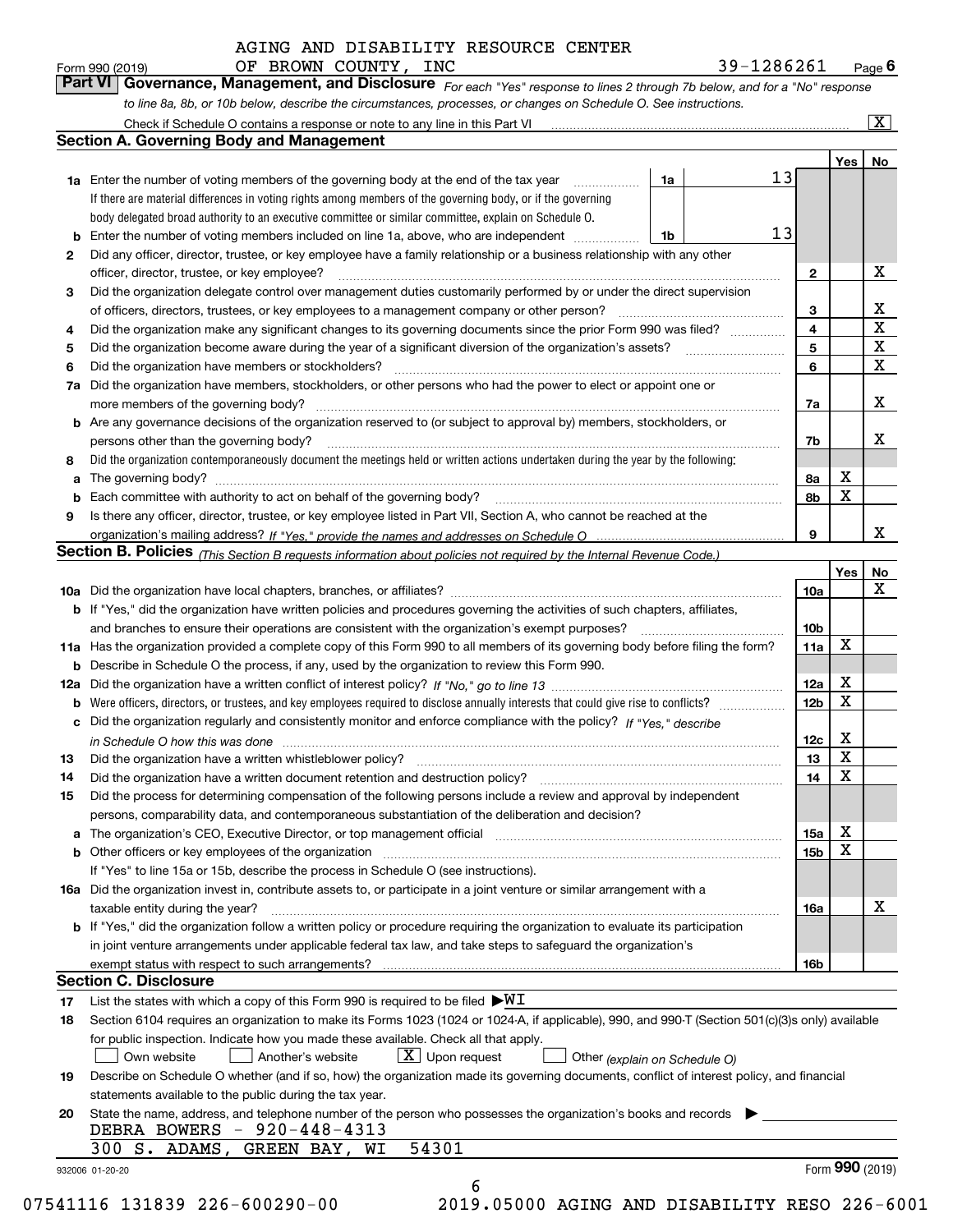|  | AGING AND DISABILITY RESOURCE CENTER |  |
|--|--------------------------------------|--|
|--|--------------------------------------|--|

 $\mathcal{L}^{\text{max}}$ 

| Form 990 (2019) |                                               |  | OF BROWN COUNTY, INC | 39-1286261                                                                                 | Page $\prime$ |
|-----------------|-----------------------------------------------|--|----------------------|--------------------------------------------------------------------------------------------|---------------|
|                 |                                               |  |                      | Part VII Compensation of Officers, Directors, Trustees, Key Employees, Highest Compensated |               |
|                 | <b>Employees, and Independent Contractors</b> |  |                      |                                                                                            |               |

Check if Schedule O contains a response or note to any line in this Part VII

**Section A. Officers, Directors, Trustees, Key Employees, and Highest Compensated Employees**

**1a**  Complete this table for all persons required to be listed. Report compensation for the calendar year ending with or within the organization's tax year. **•** List all of the organization's current officers, directors, trustees (whether individuals or organizations), regardless of amount of compensation.

Enter -0- in columns (D), (E), and (F) if no compensation was paid.

 $\bullet$  List all of the organization's  $\,$ current key employees, if any. See instructions for definition of "key employee."

**•** List the organization's five current highest compensated employees (other than an officer, director, trustee, or key employee) who received reportable compensation (Box 5 of Form W-2 and/or Box 7 of Form 1099-MISC) of more than \$100,000 from the organization and any related organizations.

**•** List all of the organization's former officers, key employees, and highest compensated employees who received more than \$100,000 of reportable compensation from the organization and any related organizations.

**former directors or trustees**  ¥ List all of the organization's that received, in the capacity as a former director or trustee of the organization, more than \$10,000 of reportable compensation from the organization and any related organizations.

See instructions for the order in which to list the persons above.

Check this box if neither the organization nor any related organization compensated any current officer, director, or trustee.  $\mathcal{L}^{\text{max}}$ 

| (A)                     | (B)               |                               |                                                                  | (C)         |              |                                   |        | (D)             | (E)                           | (F)                   |
|-------------------------|-------------------|-------------------------------|------------------------------------------------------------------|-------------|--------------|-----------------------------------|--------|-----------------|-------------------------------|-----------------------|
| Name and title          | Average           |                               | (do not check more than one                                      | Position    |              |                                   |        | Reportable      | Reportable                    | Estimated             |
|                         | hours per         |                               | box, unless person is both an<br>officer and a director/trustee) |             |              |                                   |        | compensation    | compensation                  | amount of             |
|                         | week<br>(list any |                               |                                                                  |             |              |                                   |        | from<br>the     | from related<br>organizations | other<br>compensation |
|                         | hours for         |                               |                                                                  |             |              |                                   |        | organization    | (W-2/1099-MISC)               | from the              |
|                         | related           |                               |                                                                  |             |              |                                   |        | (W-2/1099-MISC) |                               | organization          |
|                         | organizations     |                               |                                                                  |             |              |                                   |        |                 |                               | and related           |
|                         | below             | ndividual trustee or director | nstitutional trustee                                             |             | Key employee | Highest compensated<br>  employee | Former |                 |                               | organizations         |
|                         | line)             |                               |                                                                  | Officer     |              |                                   |        |                 |                               |                       |
| RANDY JOHNSON<br>(1)    | 0.50              |                               |                                                                  |             |              |                                   |        |                 |                               |                       |
| CHAIRPERSON             |                   | $\mathbf x$                   |                                                                  | $\mathbf X$ |              |                                   |        | $\mathbf 0$ .   | $\mathbf 0$ .                 | $0_{.}$               |
| BEVERLY BARTLETT<br>(2) | 0.50              |                               |                                                                  |             |              |                                   |        |                 |                               |                       |
| VICE CHAIRPERSON        |                   | $\mathbf X$                   |                                                                  | X           |              |                                   |        | $\mathbf 0$ .   | 0.                            | $\mathbf 0$ .         |
| (3)<br>MARY DERGINER    | 0.50              |                               |                                                                  |             |              |                                   |        |                 |                               |                       |
| <b>TREASURER</b>        |                   | $\mathbf X$                   |                                                                  | X           |              |                                   |        | $\mathbf 0$ .   | $\mathbf 0$ .                 | $0_{.}$               |
| (4)<br>MARY JOHNSON     | 0.50              |                               |                                                                  |             |              |                                   |        |                 |                               |                       |
| <b>SECRETARY</b>        |                   | $\mathbf X$                   |                                                                  | X           |              |                                   |        | $\mathbf 0$ .   | 0.                            | $\mathbf 0$ .         |
| MORGAN BORCHARDT<br>(5) | 0.50              |                               |                                                                  |             |              |                                   |        |                 |                               |                       |
| <b>BOARD MEMBER</b>     |                   | $\mathbf X$                   |                                                                  |             |              |                                   |        | $\mathbf 0$ .   | $\mathbf 0$ .                 | $0_{.}$               |
| EILEEN LITTIG<br>(6)    | 0.50              |                               |                                                                  |             |              |                                   |        |                 |                               |                       |
| <b>BOARD MEMBER</b>     |                   | $\mathbf X$                   |                                                                  |             |              |                                   |        | $\mathbf 0$ .   | $\mathbf 0$ .                 | $\mathbf 0$ .         |
| (7)<br>ARLIE DOXTATER   | 0.50              |                               |                                                                  |             |              |                                   |        |                 |                               |                       |
| <b>BOARD MEMBER</b>     |                   | $\mathbf x$                   |                                                                  |             |              |                                   |        | 0.              | $\mathbf 0$ .                 | $0_{.}$               |
| DENNIS RADER<br>(8)     | 0.50              |                               |                                                                  |             |              |                                   |        |                 |                               |                       |
| <b>BOARD MEMBER</b>     |                   | $\mathbf X$                   |                                                                  |             |              |                                   |        | $\mathbf 0$ .   | 0.                            | $\mathbf 0$ .         |
| (9) LINDA MAMROSH       | 0.50              |                               |                                                                  |             |              |                                   |        |                 |                               |                       |
| <b>BOARD MEMBER</b>     |                   | $\mathbf x$                   |                                                                  |             |              |                                   |        | $\mathbf 0$ .   | 0.                            | $0_{.}$               |
| (10) AMY PAYNE          | 0.50              |                               |                                                                  |             |              |                                   |        |                 |                               |                       |
| <b>BOARD MEMBER</b>     |                   | $\mathbf X$                   |                                                                  |             |              |                                   |        | $\mathbf 0$ .   | 0.                            | $\mathbf 0$ .         |
| (11) DEB LUNDBERG       | 0.50              |                               |                                                                  |             |              |                                   |        |                 |                               |                       |
| <b>BOARD MEMBER</b>     |                   | $\mathbf X$                   |                                                                  |             |              |                                   |        | $\mathbf 0$ .   | $\mathbf 0$ .                 | $\mathbf 0$ .         |
| (12) TOM SMITH          | 0.50              |                               |                                                                  |             |              |                                   |        |                 |                               |                       |
| <b>BOARD MEMBER</b>     |                   | $\mathbf X$                   |                                                                  |             |              |                                   |        | $\mathbf 0$ .   | 0.                            | $\mathbf 0$ .         |
| (13) SAM WARPINSKI      | 0.50              |                               |                                                                  |             |              |                                   |        |                 |                               |                       |
| <b>BOARD MEMBER</b>     |                   | $\mathbf x$                   |                                                                  |             |              |                                   |        | $\mathbf 0$ .   | 0.                            | 0.                    |
| (14) DEVON CHRISTIANSON | 40.00             |                               |                                                                  |             |              |                                   |        |                 |                               |                       |
| <b>DIRECTOR</b>         |                   |                               |                                                                  | X           |              |                                   |        | 101,826.        | 0.                            | 26,537.               |
| (15) DEBRA BOWERS       | 40.00             |                               |                                                                  |             |              |                                   |        |                 |                               |                       |
| FINANCE COORDINATOR     |                   |                               |                                                                  | X           |              |                                   |        | 82,634.         | $\mathbf 0$ .                 | 13,151.               |
|                         |                   |                               |                                                                  |             |              |                                   |        |                 |                               |                       |
|                         |                   |                               |                                                                  |             |              |                                   |        |                 |                               |                       |
|                         |                   |                               |                                                                  |             |              |                                   |        |                 |                               |                       |
|                         |                   |                               |                                                                  |             |              |                                   |        |                 |                               |                       |

932007 01-20-20

Form (2019) **990**

7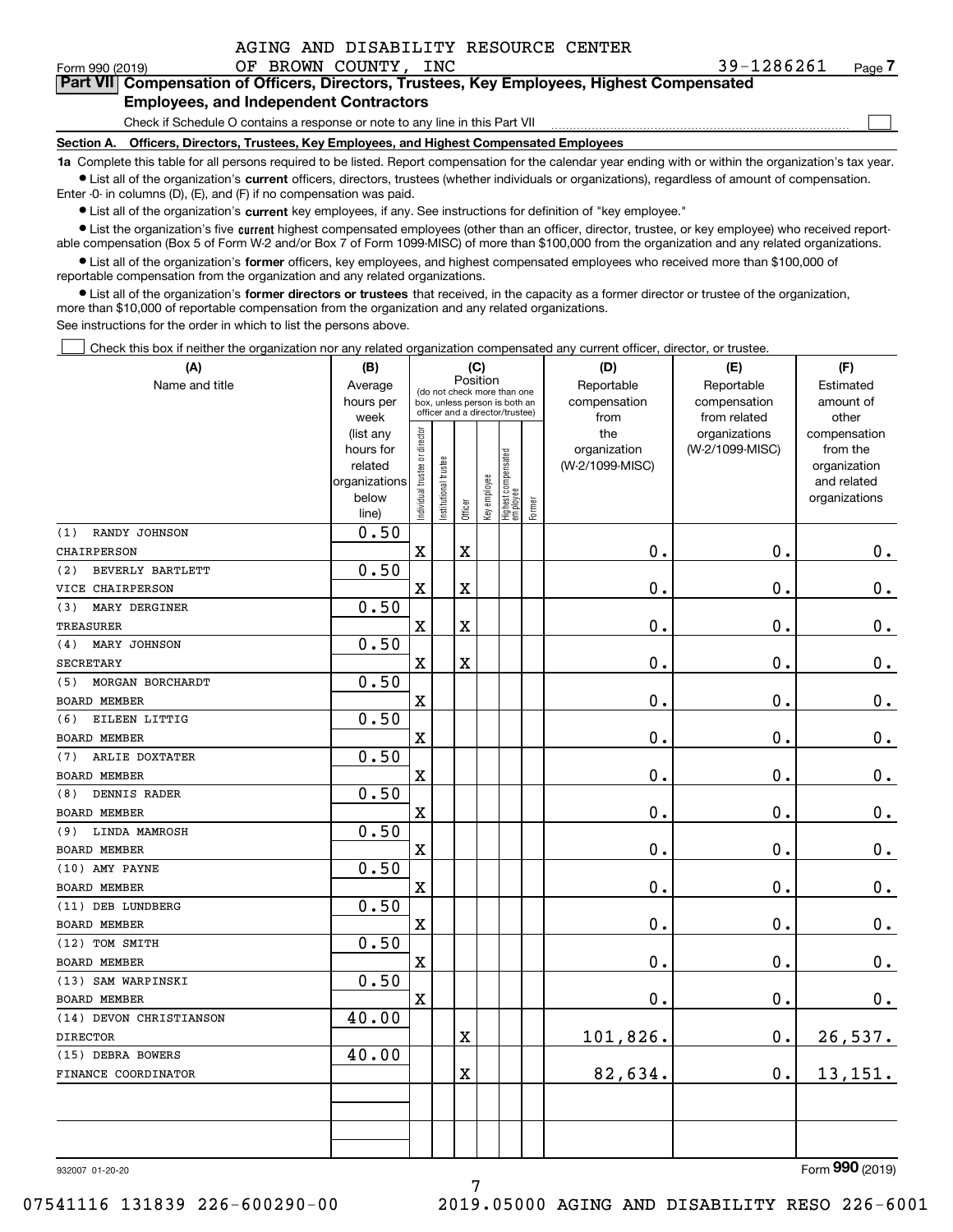|  |                                                                                                                                                                                                                                                                                                                                                             | AGING AND DISABILITY RESOURCE CENTER |  |
|--|-------------------------------------------------------------------------------------------------------------------------------------------------------------------------------------------------------------------------------------------------------------------------------------------------------------------------------------------------------------|--------------------------------------|--|
|  | $\mathcal{L}$ $\mathcal{L}$ $\mathcal{L}$ $\mathcal{L}$ $\mathcal{L}$ $\mathcal{L}$ $\mathcal{L}$ $\mathcal{L}$ $\mathcal{L}$ $\mathcal{L}$ $\mathcal{L}$ $\mathcal{L}$ $\mathcal{L}$ $\mathcal{L}$ $\mathcal{L}$ $\mathcal{L}$ $\mathcal{L}$ $\mathcal{L}$ $\mathcal{L}$ $\mathcal{L}$ $\mathcal{L}$ $\mathcal{L}$ $\mathcal{L}$ $\mathcal{L}$ $\mathcal{$ |                                      |  |

| 39-1286261 | Page 8 |
|------------|--------|
|------------|--------|

|                                                                                   | Form 990 (2019) | OF BROWN COUNTY,                                                                                                                                                                                                                                                     |                                                                      |                               | INC                                                                                             |         |                 |                                  |        |                                           | 39-1286261                                        |                                                       |                                                                          | Page 8 |
|-----------------------------------------------------------------------------------|-----------------|----------------------------------------------------------------------------------------------------------------------------------------------------------------------------------------------------------------------------------------------------------------------|----------------------------------------------------------------------|-------------------------------|-------------------------------------------------------------------------------------------------|---------|-----------------|----------------------------------|--------|-------------------------------------------|---------------------------------------------------|-------------------------------------------------------|--------------------------------------------------------------------------|--------|
|                                                                                   | <b>Part VII</b> | Section A. Officers, Directors, Trustees, Key Employees, and Highest Compensated Employees (continued)                                                                                                                                                               |                                                                      |                               |                                                                                                 |         |                 |                                  |        |                                           |                                                   |                                                       |                                                                          |        |
|                                                                                   |                 | (A)<br>Name and title                                                                                                                                                                                                                                                | (B)<br>Average<br>hours per<br>week                                  |                               | (do not check more than one<br>box, unless person is both an<br>officer and a director/trustee) |         | (C)<br>Position |                                  |        | (D)<br>Reportable<br>compensation<br>from | (E)<br>Reportable<br>compensation<br>from related |                                                       | (F)<br>Estimated<br>amount of<br>other                                   |        |
|                                                                                   |                 |                                                                                                                                                                                                                                                                      | (list any<br>hours for<br>related<br>organizations<br>below<br>line) | ndividual trustee or director | nstitutional trustee                                                                            | Officer | Key employee    | Highest compensated<br> employee | Former | the<br>organization<br>(W-2/1099-MISC)    | organizations<br>(W-2/1099-MISC)                  |                                                       | compensation<br>from the<br>organization<br>and related<br>organizations |        |
|                                                                                   |                 |                                                                                                                                                                                                                                                                      |                                                                      |                               |                                                                                                 |         |                 |                                  |        |                                           |                                                   |                                                       |                                                                          |        |
|                                                                                   |                 |                                                                                                                                                                                                                                                                      |                                                                      |                               |                                                                                                 |         |                 |                                  |        |                                           |                                                   |                                                       |                                                                          |        |
|                                                                                   |                 |                                                                                                                                                                                                                                                                      |                                                                      |                               |                                                                                                 |         |                 |                                  |        |                                           |                                                   |                                                       |                                                                          |        |
|                                                                                   |                 |                                                                                                                                                                                                                                                                      |                                                                      |                               |                                                                                                 |         |                 |                                  |        |                                           |                                                   |                                                       |                                                                          |        |
|                                                                                   |                 |                                                                                                                                                                                                                                                                      |                                                                      |                               |                                                                                                 |         |                 |                                  |        |                                           |                                                   |                                                       |                                                                          |        |
|                                                                                   |                 |                                                                                                                                                                                                                                                                      |                                                                      |                               |                                                                                                 |         |                 |                                  |        |                                           |                                                   |                                                       |                                                                          |        |
|                                                                                   |                 |                                                                                                                                                                                                                                                                      |                                                                      |                               |                                                                                                 |         |                 |                                  |        |                                           |                                                   |                                                       |                                                                          |        |
|                                                                                   |                 |                                                                                                                                                                                                                                                                      |                                                                      |                               |                                                                                                 |         |                 |                                  |        |                                           |                                                   |                                                       |                                                                          |        |
|                                                                                   | 1b Subtotal     | c Total from continuation sheets to Part VII, Section A <b>manual</b> Total from continuation sheets                                                                                                                                                                 |                                                                      |                               |                                                                                                 |         |                 |                                  |        | 184,460.<br>0.<br>184,460.                |                                                   | $\mathbf 0$ .<br>$\overline{0}$ .<br>$\overline{0}$ . | 39,688.<br>39,688.                                                       | 0.     |
| $\mathbf{2}$                                                                      |                 | Total number of individuals (including but not limited to those listed above) who received more than \$100,000 of reportable<br>compensation from the organization $\blacktriangleright$                                                                             |                                                                      |                               |                                                                                                 |         |                 |                                  |        |                                           |                                                   |                                                       |                                                                          | 1      |
|                                                                                   |                 |                                                                                                                                                                                                                                                                      |                                                                      |                               |                                                                                                 |         |                 |                                  |        |                                           |                                                   |                                                       | Yes                                                                      | No     |
| 3                                                                                 |                 | Did the organization list any former officer, director, trustee, key employee, or highest compensated employee on<br>line 1a? If "Yes," complete Schedule J for such individual manufactured contained and the 1a? If "Yes," complete Schedule J for such individual |                                                                      |                               |                                                                                                 |         |                 |                                  |        |                                           |                                                   | 3                                                     |                                                                          | х      |
|                                                                                   |                 | For any individual listed on line 1a, is the sum of reportable compensation and other compensation from the organization                                                                                                                                             |                                                                      |                               |                                                                                                 |         |                 |                                  |        |                                           |                                                   | 4                                                     |                                                                          | х      |
| 5                                                                                 |                 | Did any person listed on line 1a receive or accrue compensation from any unrelated organization or individual for services                                                                                                                                           |                                                                      |                               |                                                                                                 |         |                 |                                  |        |                                           |                                                   | 5                                                     |                                                                          | х      |
|                                                                                   |                 | <b>Section B. Independent Contractors</b>                                                                                                                                                                                                                            |                                                                      |                               |                                                                                                 |         |                 |                                  |        |                                           |                                                   |                                                       |                                                                          |        |
| 1.                                                                                |                 | Complete this table for your five highest compensated independent contractors that received more than \$100,000 of compensation from<br>the organization. Report compensation for the calendar year ending with or within the organization's tax year.               |                                                                      |                               |                                                                                                 |         |                 |                                  |        |                                           |                                                   |                                                       |                                                                          |        |
| (A)<br>(B)<br>Name and business address<br>Description of services<br><b>NONE</b> |                 |                                                                                                                                                                                                                                                                      |                                                                      |                               |                                                                                                 |         |                 |                                  |        |                                           |                                                   | (C)<br>Compensation                                   |                                                                          |        |
|                                                                                   |                 |                                                                                                                                                                                                                                                                      |                                                                      |                               |                                                                                                 |         |                 |                                  |        |                                           |                                                   |                                                       |                                                                          |        |
|                                                                                   |                 |                                                                                                                                                                                                                                                                      |                                                                      |                               |                                                                                                 |         |                 |                                  |        |                                           |                                                   |                                                       |                                                                          |        |
|                                                                                   |                 |                                                                                                                                                                                                                                                                      |                                                                      |                               |                                                                                                 |         |                 |                                  |        |                                           |                                                   |                                                       |                                                                          |        |
|                                                                                   |                 |                                                                                                                                                                                                                                                                      |                                                                      |                               |                                                                                                 |         |                 |                                  |        |                                           |                                                   |                                                       |                                                                          |        |
| 2                                                                                 |                 | Total number of independent contractors (including but not limited to those listed above) who received more than<br>\$100,000 of compensation from the organization                                                                                                  |                                                                      |                               |                                                                                                 |         | 0               |                                  |        |                                           |                                                   |                                                       |                                                                          |        |

Form (2019) **990**

932008 01-20-20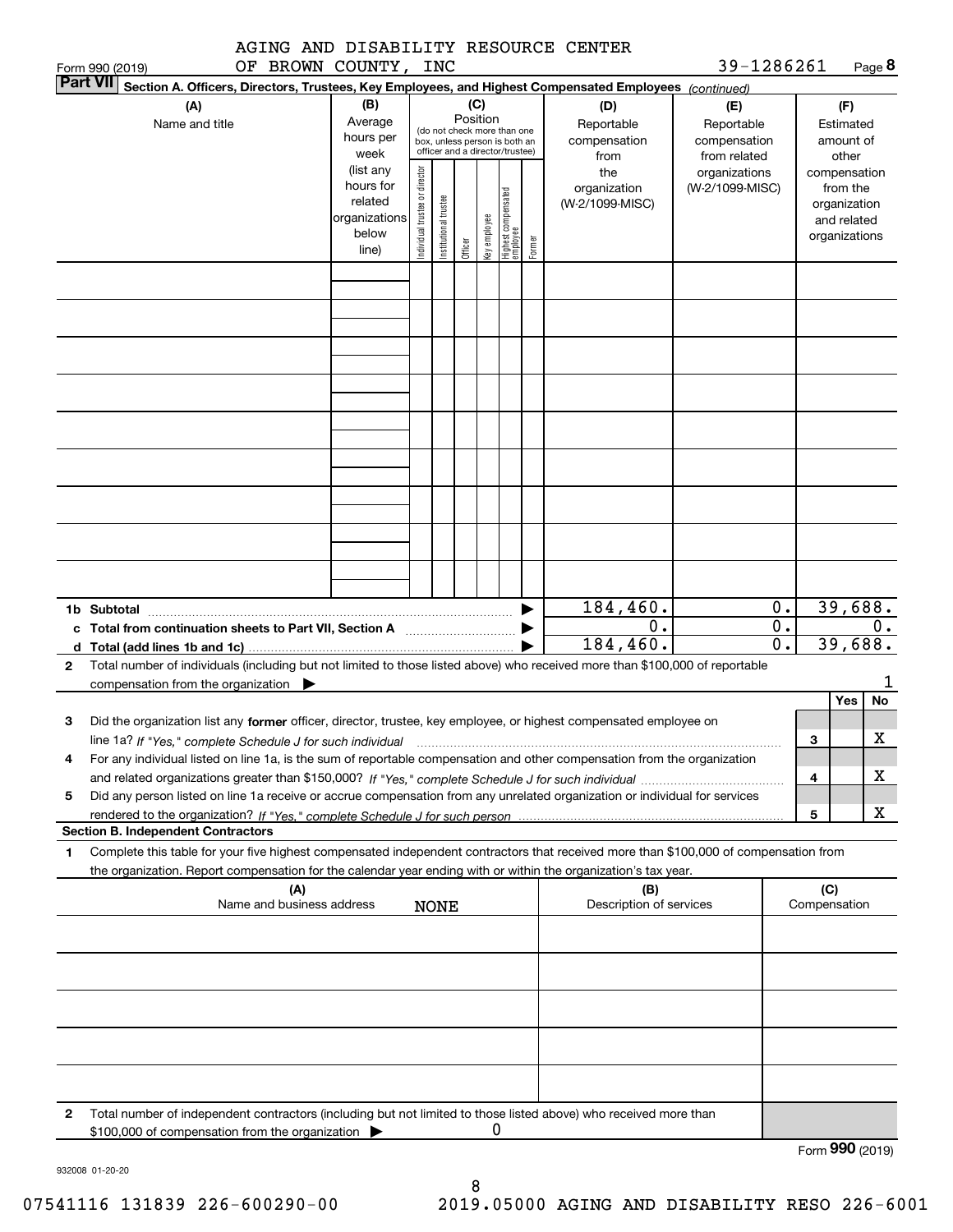|                                                           | <b>Part VIII</b> |    | <b>Statement of Revenue</b>                                                   |                |                                |                      |                                              |                                                 |                                                                 |
|-----------------------------------------------------------|------------------|----|-------------------------------------------------------------------------------|----------------|--------------------------------|----------------------|----------------------------------------------|-------------------------------------------------|-----------------------------------------------------------------|
|                                                           |                  |    | Check if Schedule O contains a response or note to any line in this Part VIII |                |                                |                      |                                              |                                                 |                                                                 |
|                                                           |                  |    |                                                                               |                |                                | (A)<br>Total revenue | (B)<br>Related or exempt<br>function revenue | $\overline{C}$<br>Unrelated<br>business revenue | (D)<br>Revenue excluded<br>from tax under<br>sections 512 - 514 |
|                                                           |                  |    | 1 a Federated campaigns<br>$\overline{\phantom{a}}$                           | 1a             |                                |                      |                                              |                                                 |                                                                 |
|                                                           |                  |    | <b>b</b> Membership dues                                                      | 1 <sub>b</sub> |                                |                      |                                              |                                                 |                                                                 |
|                                                           |                  |    | c Fundraising events                                                          | 1 <sub>c</sub> |                                |                      |                                              |                                                 |                                                                 |
|                                                           |                  |    | d Related organizations<br>.                                                  | 1 <sub>d</sub> |                                |                      |                                              |                                                 |                                                                 |
|                                                           |                  |    | e Government grants (contributions)                                           | 1e             | 5,043,609.                     |                      |                                              |                                                 |                                                                 |
|                                                           |                  |    | f All other contributions, gifts, grants, and                                 |                |                                |                      |                                              |                                                 |                                                                 |
|                                                           |                  |    | similar amounts not included above                                            | 1f             | 383,925.                       |                      |                                              |                                                 |                                                                 |
|                                                           |                  |    | Noncash contributions included in lines 1a-1f                                 | $1g$ \$        |                                |                      |                                              |                                                 |                                                                 |
| Contributions, Gifts, Grants<br>and Other Similar Amounts |                  | h. |                                                                               |                | $\blacktriangleright$          | 5,427,534.           |                                              |                                                 |                                                                 |
|                                                           |                  |    |                                                                               |                | <b>Business Code</b>           |                      |                                              |                                                 |                                                                 |
|                                                           | 2a               |    | COMMUNITY SERVICE REVE                                                        |                | 624200                         | 358,719.             | 358,719.                                     |                                                 |                                                                 |
| Program Service<br>Revenue                                |                  | b  | OTHER PROGRAM REVENUE                                                         |                | 900099                         | 5,075.               | $\overline{5,075}$ .                         |                                                 |                                                                 |
|                                                           |                  | с  |                                                                               |                |                                |                      |                                              |                                                 |                                                                 |
|                                                           |                  | d  |                                                                               |                |                                |                      |                                              |                                                 |                                                                 |
|                                                           |                  | е  |                                                                               |                |                                |                      |                                              |                                                 |                                                                 |
|                                                           |                  |    | f All other program service revenue                                           |                |                                |                      |                                              |                                                 |                                                                 |
|                                                           |                  |    |                                                                               |                | ь                              | 363,794.             |                                              |                                                 |                                                                 |
|                                                           | 3                |    | Investment income (including dividends, interest, and                         |                |                                |                      |                                              |                                                 |                                                                 |
|                                                           |                  |    |                                                                               |                |                                | 24, 358.             |                                              |                                                 | 24,358.                                                         |
|                                                           | 4                |    | Income from investment of tax-exempt bond proceeds                            |                |                                |                      |                                              |                                                 |                                                                 |
|                                                           | 5                |    |                                                                               |                |                                |                      |                                              |                                                 |                                                                 |
|                                                           |                  |    |                                                                               | (i) Real       | (ii) Personal                  |                      |                                              |                                                 |                                                                 |
|                                                           |                  |    | 6 a Gross rents<br>6а<br>.                                                    |                |                                |                      |                                              |                                                 |                                                                 |
|                                                           |                  | b  | 6b<br>Less: rental expenses                                                   |                |                                |                      |                                              |                                                 |                                                                 |
|                                                           |                  | c  | 6c<br>Rental income or (loss)                                                 |                |                                |                      |                                              |                                                 |                                                                 |
|                                                           |                  |    | d Net rental income or (loss)                                                 |                |                                |                      |                                              |                                                 |                                                                 |
|                                                           |                  |    | 7 a Gross amount from sales of                                                | (i) Securities | (ii) Other                     |                      |                                              |                                                 |                                                                 |
|                                                           |                  |    | assets other than inventory<br>7a                                             |                |                                |                      |                                              |                                                 |                                                                 |
|                                                           |                  |    | <b>b</b> Less: cost or other basis                                            |                |                                |                      |                                              |                                                 |                                                                 |
| Revenue                                                   |                  |    | 7b<br>and sales expenses<br>7c                                                |                |                                |                      |                                              |                                                 |                                                                 |
|                                                           |                  |    | c Gain or (loss)                                                              |                | ▶                              |                      |                                              |                                                 |                                                                 |
|                                                           |                  |    | 8 a Gross income from fundraising events (not                                 |                |                                |                      |                                              |                                                 |                                                                 |
| Other                                                     |                  |    | including \$                                                                  |                |                                |                      |                                              |                                                 |                                                                 |
|                                                           |                  |    | contributions reported on line 1c). See                                       |                |                                |                      |                                              |                                                 |                                                                 |
|                                                           |                  |    |                                                                               | 8a             |                                |                      |                                              |                                                 |                                                                 |
|                                                           |                  |    | <b>b</b> Less: direct expenses <i></i>                                        | 8b             |                                |                      |                                              |                                                 |                                                                 |
|                                                           |                  |    | c Net income or (loss) from fundraising events                                |                |                                |                      |                                              |                                                 |                                                                 |
|                                                           |                  |    | 9 a Gross income from gaming activities. See                                  |                |                                |                      |                                              |                                                 |                                                                 |
|                                                           |                  |    |                                                                               | 9a             |                                |                      |                                              |                                                 |                                                                 |
|                                                           |                  |    | <b>b</b> Less: direct expenses <b>manually</b>                                | 9 <sub>b</sub> |                                |                      |                                              |                                                 |                                                                 |
|                                                           |                  |    | c Net income or (loss) from gaming activities                                 |                |                                |                      |                                              |                                                 |                                                                 |
|                                                           |                  |    | 10 a Gross sales of inventory, less returns                                   |                |                                |                      |                                              |                                                 |                                                                 |
|                                                           |                  |    |                                                                               | 10a            |                                |                      |                                              |                                                 |                                                                 |
|                                                           |                  |    | <b>b</b> Less: cost of goods sold                                             | 10b            |                                |                      |                                              |                                                 |                                                                 |
|                                                           |                  |    | c Net income or (loss) from sales of inventory                                |                |                                |                      |                                              |                                                 |                                                                 |
|                                                           |                  |    |                                                                               |                | <b>Business Code</b><br>900099 | 81, 290.             |                                              |                                                 | 81,290.                                                         |
|                                                           |                  |    | 11 a MISCELLANEOUS REVENUE                                                    |                |                                |                      |                                              |                                                 |                                                                 |
|                                                           |                  | b  | the control of the control of the control of the control of the control of    |                |                                |                      |                                              |                                                 |                                                                 |
| Miscellaneous<br>Revenue                                  |                  | c  |                                                                               |                |                                |                      |                                              |                                                 |                                                                 |
|                                                           |                  |    |                                                                               |                | $\blacktriangleright$          | 81,290.              |                                              |                                                 |                                                                 |
|                                                           | 12               |    |                                                                               |                |                                | 5,896,976.           | 363,794.                                     |                                                 | $0.$   105,648.                                                 |
| 932009 01-20-20                                           |                  |    |                                                                               |                |                                |                      |                                              |                                                 | Form 990 (2019)                                                 |

9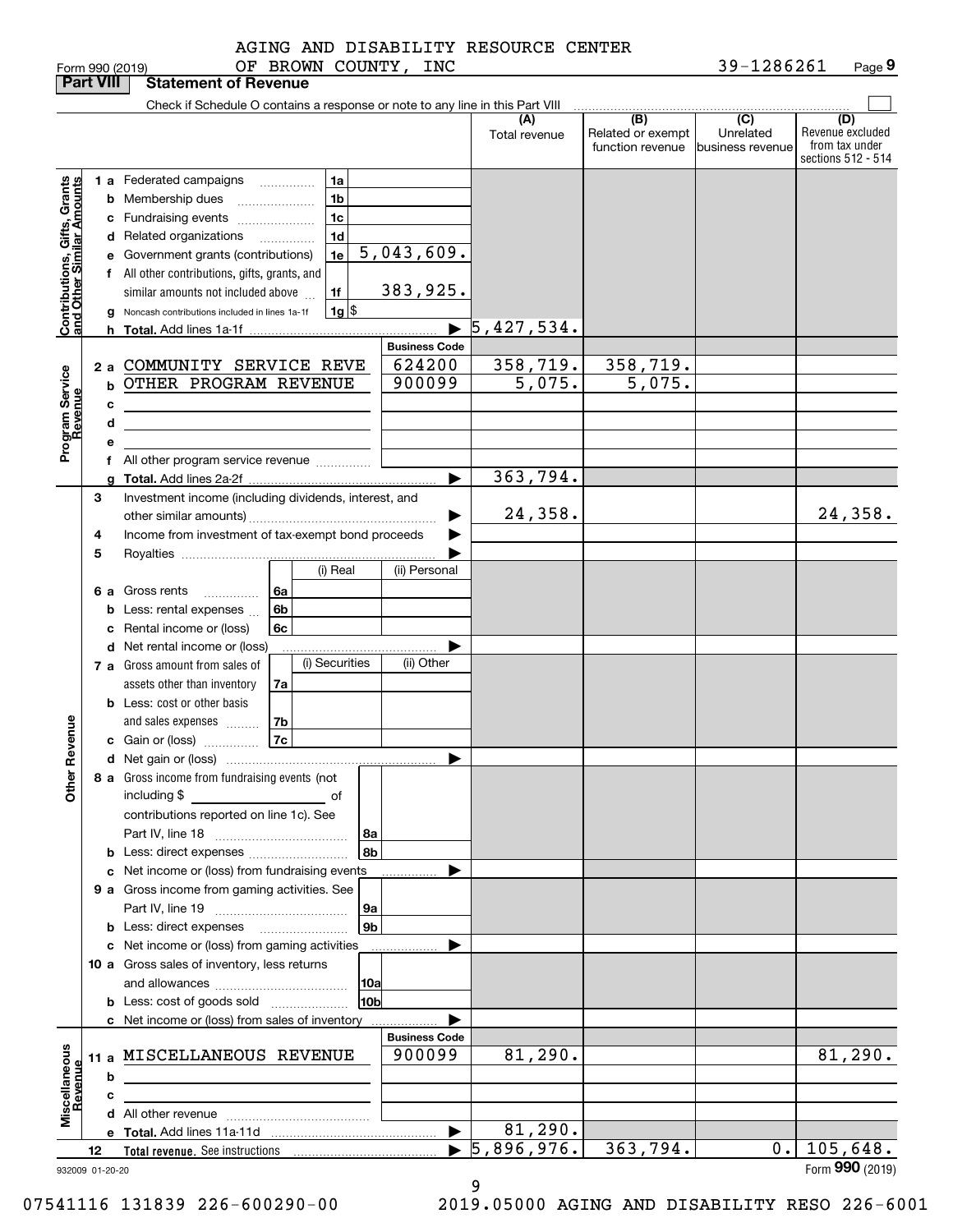#### Form 990 (2019) Page **Part IX Statement of Functional Expenses** OF BROWN COUNTY, INC  $39-1286261$ AGING AND DISABILITY RESOURCE CENTER

**10**

|              | <b>1 GILIA</b><br>Statement of Fanotional Experience                                                                       |                       |                                    |                                           |                                |
|--------------|----------------------------------------------------------------------------------------------------------------------------|-----------------------|------------------------------------|-------------------------------------------|--------------------------------|
|              | Section 501(c)(3) and 501(c)(4) organizations must complete all columns. All other organizations must complete column (A). |                       |                                    |                                           |                                |
|              | Check if Schedule O contains a response or note to any line in this Part IX                                                |                       |                                    |                                           |                                |
|              | Do not include amounts reported on lines 6b,<br>7b, 8b, 9b, and 10b of Part VIII.                                          | (A)<br>Total expenses | (B)<br>Program service<br>expenses | (C)<br>Management and<br>general expenses | (D)<br>Fundraising<br>expenses |
| 1.           | Grants and other assistance to domestic organizations                                                                      |                       |                                    |                                           |                                |
|              | and domestic governments. See Part IV, line 21                                                                             |                       |                                    |                                           |                                |
| $\mathbf{2}$ | Grants and other assistance to domestic                                                                                    |                       |                                    |                                           |                                |
|              | individuals. See Part IV, line 22                                                                                          |                       |                                    |                                           |                                |
| 3            | Grants and other assistance to foreign                                                                                     |                       |                                    |                                           |                                |
|              | organizations, foreign governments, and foreign                                                                            |                       |                                    |                                           |                                |
|              | individuals. See Part IV, lines 15 and 16                                                                                  |                       |                                    |                                           |                                |
|              |                                                                                                                            |                       |                                    |                                           |                                |
| 4            | Benefits paid to or for members                                                                                            |                       |                                    |                                           |                                |
| 5            | Compensation of current officers, directors,                                                                               |                       |                                    |                                           |                                |
|              |                                                                                                                            | 224,148.              | 67,244.                            | 156,904.                                  |                                |
| 6            | Compensation not included above to disqualified                                                                            |                       |                                    |                                           |                                |
|              | persons (as defined under section 4958(f)(1)) and                                                                          |                       |                                    |                                           |                                |
|              | persons described in section 4958(c)(3)(B)                                                                                 |                       |                                    |                                           |                                |
| 7            |                                                                                                                            | 2,749,100.            | 2,242,839.                         | 506, 261.                                 |                                |
| 8            | Pension plan accruals and contributions (include                                                                           |                       |                                    |                                           |                                |
|              | section 401(k) and 403(b) employer contributions)                                                                          | 189,972.              | 153,233.                           | <u>36,739.</u>                            |                                |
| 9            |                                                                                                                            | 607,671.              | 478,359.                           | 129,312.                                  |                                |
| 10           |                                                                                                                            | 198,520.              | 152,565.                           | 45,955.                                   |                                |
| 11           | Fees for services (nonemployees):                                                                                          |                       |                                    |                                           |                                |
| a            |                                                                                                                            | 379,629.              | 317,630.                           | 61,999.                                   |                                |
| b            |                                                                                                                            |                       |                                    |                                           |                                |
| c            |                                                                                                                            | 15, 253.              | 12,160.                            | 3,093.                                    |                                |
| d            |                                                                                                                            |                       |                                    |                                           |                                |
|              | Professional fundraising services. See Part IV, line 17                                                                    |                       |                                    |                                           |                                |
| е            |                                                                                                                            |                       |                                    |                                           |                                |
| f            | Investment management fees                                                                                                 |                       |                                    |                                           |                                |
| g            | Other. (If line 11g amount exceeds 10% of line 25,                                                                         |                       |                                    |                                           |                                |
|              | column (A) amount, list line 11g expenses on Sch O.)                                                                       |                       |                                    |                                           |                                |
| 12           |                                                                                                                            |                       |                                    |                                           |                                |
| 13           |                                                                                                                            | $\overline{62,927}$ . | 43,857.                            | 19,070.                                   |                                |
| 14           |                                                                                                                            |                       |                                    |                                           |                                |
| 15           |                                                                                                                            |                       |                                    |                                           |                                |
| 16           |                                                                                                                            | 135,792.              | <u>97,101.</u>                     | 38,691.                                   |                                |
| 17           | Travel                                                                                                                     | 23,342.               | 21,522.                            | 1,820.                                    |                                |
| 18           | Payments of travel or entertainment expenses                                                                               |                       |                                    |                                           |                                |
|              | for any federal, state, or local public officials                                                                          |                       |                                    |                                           |                                |
| 19           | Conferences, conventions, and meetings                                                                                     |                       |                                    |                                           |                                |
| 20           | Interest                                                                                                                   |                       |                                    |                                           |                                |
| 21           |                                                                                                                            |                       |                                    |                                           |                                |
| 22           | Depreciation, depletion, and amortization                                                                                  | 82, 728.              |                                    |                                           |                                |
| 23           | Insurance                                                                                                                  | 2,047.                | $\frac{82,728.}{1,371.}$           | 676.                                      |                                |
| 24           | Other expenses. Itemize expenses not covered                                                                               |                       |                                    |                                           |                                |
|              | above (List miscellaneous expenses on line 24e. If                                                                         |                       |                                    |                                           |                                |
|              | line 24e amount exceeds 10% of line 25, column (A)<br>amount, list line 24e expenses on Schedule O.)                       |                       |                                    |                                           |                                |
| a            | <b>MEALS</b>                                                                                                               | <u>476,671.</u>       | <u>476,671.</u>                    |                                           |                                |
|              | CLIENT CARE                                                                                                                | 335,923.              | 331,921.                           | 4,002.                                    |                                |
|              | OTHER PROGRAMS                                                                                                             | 179,159.              | 174,501.                           | 4,658.                                    |                                |
|              | KITCHEN SUPPLIES                                                                                                           | 34,584.               | 34,584.                            |                                           |                                |
|              | e All other expenses                                                                                                       | 3,528.                | 2,893.                             | 635.                                      |                                |
| 25           | Total functional expenses. Add lines 1 through 24e                                                                         | 5,700,994.            | 4,691,179.                         | 1,009,815.                                | $0$ .                          |
| 26           | Joint costs. Complete this line only if the organization                                                                   |                       |                                    |                                           |                                |
|              | reported in column (B) joint costs from a combined                                                                         |                       |                                    |                                           |                                |
|              | educational campaign and fundraising solicitation.                                                                         |                       |                                    |                                           |                                |
|              | Check here $\blacktriangleright \boxed{\mathbf{X}}$ if following SOP 98-2 (ASC 958-720)                                    |                       |                                    |                                           |                                |
|              |                                                                                                                            |                       |                                    |                                           |                                |

10

932010 01-20-20

07541116 131839 226-600290-00 2019.05000 AGING AND DISABILITY RESO 226-6001

Form (2019) **990**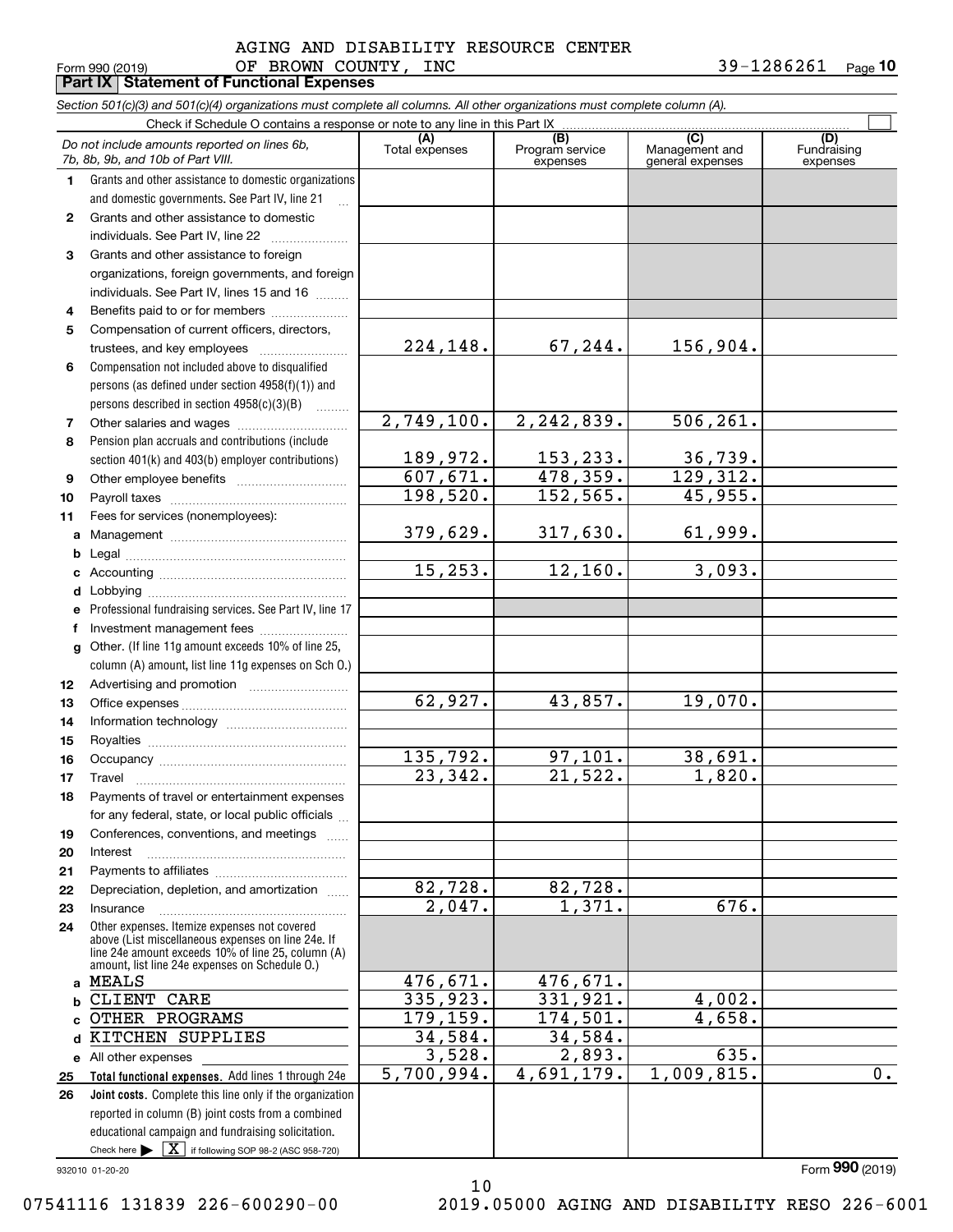#### Form 990 (2019) OF BROWN COUNTY,INC 39-1286261 <sub>Page</sub> AGING AND DISABILITY RESOURCE CENTER

|                             |    |                                                                                                                                                                                                                                |                      |                     | (A)<br>Beginning of year |                | (B)<br>End of year           |
|-----------------------------|----|--------------------------------------------------------------------------------------------------------------------------------------------------------------------------------------------------------------------------------|----------------------|---------------------|--------------------------|----------------|------------------------------|
|                             | 1  |                                                                                                                                                                                                                                |                      |                     | 1, 268, 366.             | $\mathbf{1}$   | 1,481,272.                   |
|                             | 2  |                                                                                                                                                                                                                                |                      |                     | 1,201,315.               | $\mathbf{2}$   | 1,102,263.                   |
|                             | 3  |                                                                                                                                                                                                                                |                      |                     |                          | 3              |                              |
|                             | 4  |                                                                                                                                                                                                                                |                      |                     | 837,111.                 | 4              | 669,400.                     |
|                             | 5  | Loans and other receivables from any current or former officer, director,                                                                                                                                                      |                      |                     |                          |                |                              |
|                             |    | trustee, key employee, creator or founder, substantial contributor, or 35%                                                                                                                                                     |                      |                     |                          |                |                              |
|                             |    | controlled entity or family member of any of these persons                                                                                                                                                                     |                      |                     |                          | 5              |                              |
|                             | 6  | Loans and other receivables from other disqualified persons (as defined                                                                                                                                                        |                      |                     |                          |                |                              |
|                             |    | under section 4958(f)(1)), and persons described in section 4958(c)(3)(B)                                                                                                                                                      |                      | $\sim$              |                          | 6              |                              |
|                             | 7  |                                                                                                                                                                                                                                |                      |                     |                          | $\overline{7}$ |                              |
| Assets                      | 8  |                                                                                                                                                                                                                                | $\overline{5,739}$ . | 8                   | 6,191.                   |                |                              |
|                             | 9  | Prepaid expenses and deferred charges                                                                                                                                                                                          |                      |                     |                          | 9              |                              |
|                             |    | 10a Land, buildings, and equipment: cost or other                                                                                                                                                                              |                      |                     |                          |                |                              |
|                             |    |                                                                                                                                                                                                                                |                      |                     |                          |                |                              |
|                             |    |                                                                                                                                                                                                                                | 875, 833.            | 10 <sub>c</sub>     | 1,101,466.               |                |                              |
|                             | 11 |                                                                                                                                                                                                                                |                      |                     | 11                       |                |                              |
|                             | 12 |                                                                                                                                                                                                                                |                      |                     | 12                       |                |                              |
|                             | 13 |                                                                                                                                                                                                                                |                      |                     |                          | 13             |                              |
|                             | 14 |                                                                                                                                                                                                                                |                      |                     |                          | 14             |                              |
|                             | 15 |                                                                                                                                                                                                                                |                      |                     |                          | 15             |                              |
|                             | 16 |                                                                                                                                                                                                                                |                      |                     | 4, 188, 364.             | 16             | 4,360,592.                   |
|                             | 17 |                                                                                                                                                                                                                                |                      |                     | 368,829.                 | 17             | 345,075.                     |
|                             | 18 |                                                                                                                                                                                                                                |                      | 18                  |                          |                |                              |
|                             | 19 | Deferred revenue material contracts and a contract of the contract of the contract of the contract of the contract of the contract of the contract of the contract of the contract of the contract of the contract of the cont |                      | 19                  |                          |                |                              |
|                             | 20 |                                                                                                                                                                                                                                |                      |                     |                          | 20             |                              |
|                             | 21 | Escrow or custodial account liability. Complete Part IV of Schedule D                                                                                                                                                          |                      | 1.1.1.1.1.1.1.1.1.1 |                          | 21             |                              |
|                             | 22 | Loans and other payables to any current or former officer, director,                                                                                                                                                           |                      |                     |                          |                |                              |
|                             |    | trustee, key employee, creator or founder, substantial contributor, or 35%                                                                                                                                                     |                      |                     |                          |                |                              |
| Liabilities                 |    | controlled entity or family member of any of these persons                                                                                                                                                                     |                      |                     |                          | 22             |                              |
|                             | 23 | Secured mortgages and notes payable to unrelated third parties                                                                                                                                                                 |                      | .                   |                          | 23             |                              |
|                             | 24 |                                                                                                                                                                                                                                |                      |                     |                          | 24             |                              |
|                             | 25 | Other liabilities (including federal income tax, payables to related third                                                                                                                                                     |                      |                     |                          |                |                              |
|                             |    | parties, and other liabilities not included on lines 17-24). Complete Part X                                                                                                                                                   |                      |                     |                          |                |                              |
|                             |    | of Schedule D                                                                                                                                                                                                                  |                      |                     |                          | 25             |                              |
|                             | 26 | Total liabilities. Add lines 17 through 25                                                                                                                                                                                     |                      |                     | 368,829.                 | 26             | 345,075.                     |
|                             |    | Organizations that follow FASB ASC 958, check here $\blacktriangleright \boxed{X}$                                                                                                                                             |                      |                     |                          |                |                              |
|                             |    | and complete lines 27, 28, 32, and 33.                                                                                                                                                                                         |                      |                     |                          |                |                              |
|                             | 27 | Net assets without donor restrictions                                                                                                                                                                                          |                      |                     | 3,686,774.               | 27             | $\frac{3,977,949.}{37,568.}$ |
|                             | 28 |                                                                                                                                                                                                                                |                      |                     | 132,761.                 | 28             |                              |
|                             |    | Organizations that do not follow FASB ASC 958, check here $\blacktriangleright$                                                                                                                                                |                      |                     |                          |                |                              |
| Net Assets or Fund Balances |    | and complete lines 29 through 33.                                                                                                                                                                                              |                      |                     |                          |                |                              |
|                             | 29 |                                                                                                                                                                                                                                |                      |                     |                          | 29             |                              |
|                             | 30 | Paid-in or capital surplus, or land, building, or equipment fund                                                                                                                                                               |                      |                     |                          | 30             |                              |
|                             | 31 | Retained earnings, endowment, accumulated income, or other funds                                                                                                                                                               |                      |                     |                          | 31             |                              |
|                             | 32 |                                                                                                                                                                                                                                |                      |                     | 3,819,535.               | 32             | 4,015,517.                   |
|                             | 33 |                                                                                                                                                                                                                                |                      |                     | 4,188,364.               | 33             | 4,360,592.                   |

Form (2019) **990**

932011 01-20-20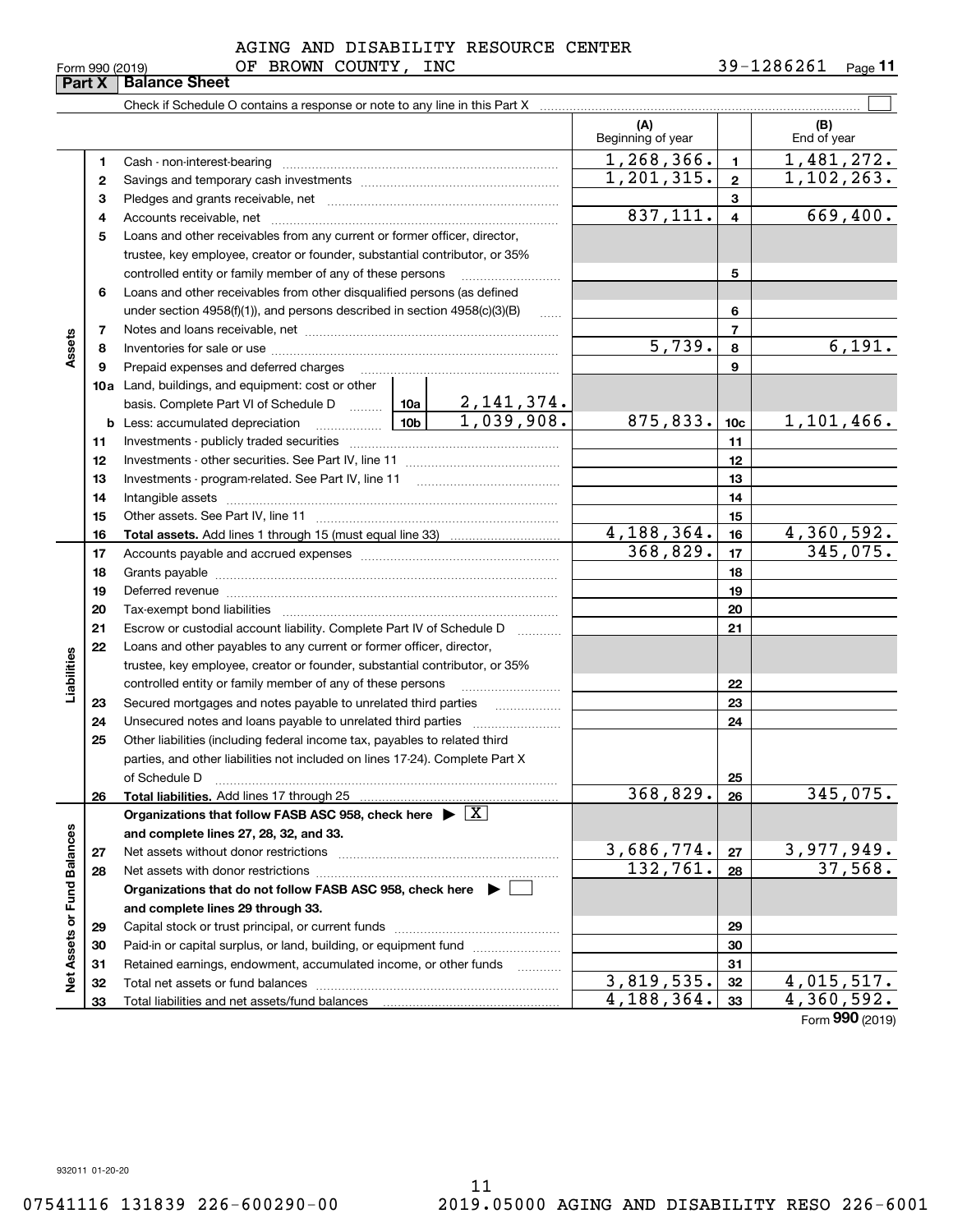| 39-1286261<br>OF BROWN COUNTY, INC<br>Form 990 (2019)<br><b>Part XI   Reconciliation of Net Assets</b><br>1.<br>1<br>$\overline{2}$<br>Total expenses (must equal Part IX, column (A), line 25)<br>2<br>3<br>Revenue less expenses. Subtract line 2 from line 1<br>з<br>$\overline{\mathbf{4}}$<br>4<br>5<br>Net unrealized gains (losses) on investments [11] matter continuum matter is a set of the state of the state o<br>5<br>6<br>Donated services and use of facilities [111] processes and the service of facilities [11] processes and use of facilities [11] processes and the service of facilities [11] processes and the service of the service of the se<br>6 | Page $12$<br><u>5,896,976.</u><br>5,700,994.<br>195,982.<br>3,819,535.<br>$\overline{0}$ . |
|------------------------------------------------------------------------------------------------------------------------------------------------------------------------------------------------------------------------------------------------------------------------------------------------------------------------------------------------------------------------------------------------------------------------------------------------------------------------------------------------------------------------------------------------------------------------------------------------------------------------------------------------------------------------------|--------------------------------------------------------------------------------------------|
|                                                                                                                                                                                                                                                                                                                                                                                                                                                                                                                                                                                                                                                                              |                                                                                            |
|                                                                                                                                                                                                                                                                                                                                                                                                                                                                                                                                                                                                                                                                              |                                                                                            |
|                                                                                                                                                                                                                                                                                                                                                                                                                                                                                                                                                                                                                                                                              |                                                                                            |
|                                                                                                                                                                                                                                                                                                                                                                                                                                                                                                                                                                                                                                                                              |                                                                                            |
|                                                                                                                                                                                                                                                                                                                                                                                                                                                                                                                                                                                                                                                                              |                                                                                            |
|                                                                                                                                                                                                                                                                                                                                                                                                                                                                                                                                                                                                                                                                              |                                                                                            |
|                                                                                                                                                                                                                                                                                                                                                                                                                                                                                                                                                                                                                                                                              |                                                                                            |
|                                                                                                                                                                                                                                                                                                                                                                                                                                                                                                                                                                                                                                                                              |                                                                                            |
|                                                                                                                                                                                                                                                                                                                                                                                                                                                                                                                                                                                                                                                                              |                                                                                            |
|                                                                                                                                                                                                                                                                                                                                                                                                                                                                                                                                                                                                                                                                              |                                                                                            |
| $\overline{7}$<br>7<br>Investment expenses www.communication.com/www.communication.com/www.communication.com/www.com                                                                                                                                                                                                                                                                                                                                                                                                                                                                                                                                                         |                                                                                            |
| 8<br>8<br>Prior period adjustments                                                                                                                                                                                                                                                                                                                                                                                                                                                                                                                                                                                                                                           |                                                                                            |
| 9<br>Other changes in net assets or fund balances (explain on Schedule O)<br>9                                                                                                                                                                                                                                                                                                                                                                                                                                                                                                                                                                                               |                                                                                            |
| Net assets or fund balances at end of year. Combine lines 3 through 9 (must equal Part X, line 32,<br>10                                                                                                                                                                                                                                                                                                                                                                                                                                                                                                                                                                     |                                                                                            |
| 4,015,517.<br>10<br>column (B))                                                                                                                                                                                                                                                                                                                                                                                                                                                                                                                                                                                                                                              |                                                                                            |
| <b>Part XII</b> Financial Statements and Reporting                                                                                                                                                                                                                                                                                                                                                                                                                                                                                                                                                                                                                           |                                                                                            |
|                                                                                                                                                                                                                                                                                                                                                                                                                                                                                                                                                                                                                                                                              |                                                                                            |
|                                                                                                                                                                                                                                                                                                                                                                                                                                                                                                                                                                                                                                                                              | Yes l<br><b>No</b>                                                                         |
| $\boxed{\mathbf{X}}$ Accrual<br>Accounting method used to prepare the Form 990: <u>II</u> Cash<br>Other<br>1                                                                                                                                                                                                                                                                                                                                                                                                                                                                                                                                                                 |                                                                                            |
| If the organization changed its method of accounting from a prior year or checked "Other," explain in Schedule O.                                                                                                                                                                                                                                                                                                                                                                                                                                                                                                                                                            |                                                                                            |
| 2a Were the organization's financial statements compiled or reviewed by an independent accountant?<br>2a                                                                                                                                                                                                                                                                                                                                                                                                                                                                                                                                                                     | x                                                                                          |
| If "Yes," check a box below to indicate whether the financial statements for the year were compiled or reviewed on a                                                                                                                                                                                                                                                                                                                                                                                                                                                                                                                                                         |                                                                                            |
| separate basis, consolidated basis, or both:                                                                                                                                                                                                                                                                                                                                                                                                                                                                                                                                                                                                                                 |                                                                                            |
| Separate basis<br><b>Consolidated basis</b><br>Both consolidated and separate basis                                                                                                                                                                                                                                                                                                                                                                                                                                                                                                                                                                                          |                                                                                            |
| 2 <sub>b</sub><br><b>b</b> Were the organization's financial statements audited by an independent accountant?                                                                                                                                                                                                                                                                                                                                                                                                                                                                                                                                                                | х                                                                                          |
| If "Yes," check a box below to indicate whether the financial statements for the year were audited on a separate basis,                                                                                                                                                                                                                                                                                                                                                                                                                                                                                                                                                      |                                                                                            |
| consolidated basis, or both:                                                                                                                                                                                                                                                                                                                                                                                                                                                                                                                                                                                                                                                 |                                                                                            |
| $X$ Separate basis<br>Consolidated basis<br>Both consolidated and separate basis                                                                                                                                                                                                                                                                                                                                                                                                                                                                                                                                                                                             |                                                                                            |
| c If "Yes" to line 2a or 2b, does the organization have a committee that assumes responsibility for oversight of the audit,                                                                                                                                                                                                                                                                                                                                                                                                                                                                                                                                                  |                                                                                            |
| 2c                                                                                                                                                                                                                                                                                                                                                                                                                                                                                                                                                                                                                                                                           | X                                                                                          |
| If the organization changed either its oversight process or selection process during the tax year, explain on Schedule O.                                                                                                                                                                                                                                                                                                                                                                                                                                                                                                                                                    |                                                                                            |
| 3a As a result of a federal award, was the organization required to undergo an audit or audits as set forth in the Single Audit                                                                                                                                                                                                                                                                                                                                                                                                                                                                                                                                              |                                                                                            |
| 3a                                                                                                                                                                                                                                                                                                                                                                                                                                                                                                                                                                                                                                                                           | х                                                                                          |
| b If "Yes," did the organization undergo the required audit or audits? If the organization did not undergo the required audit                                                                                                                                                                                                                                                                                                                                                                                                                                                                                                                                                |                                                                                            |
| 3 <sub>b</sub><br>or audits, explain why on Schedule O and describe any steps taken to undergo such audits manuming contains an                                                                                                                                                                                                                                                                                                                                                                                                                                                                                                                                              | x<br>nnn                                                                                   |

Form (2019) **990**

932012 01-20-20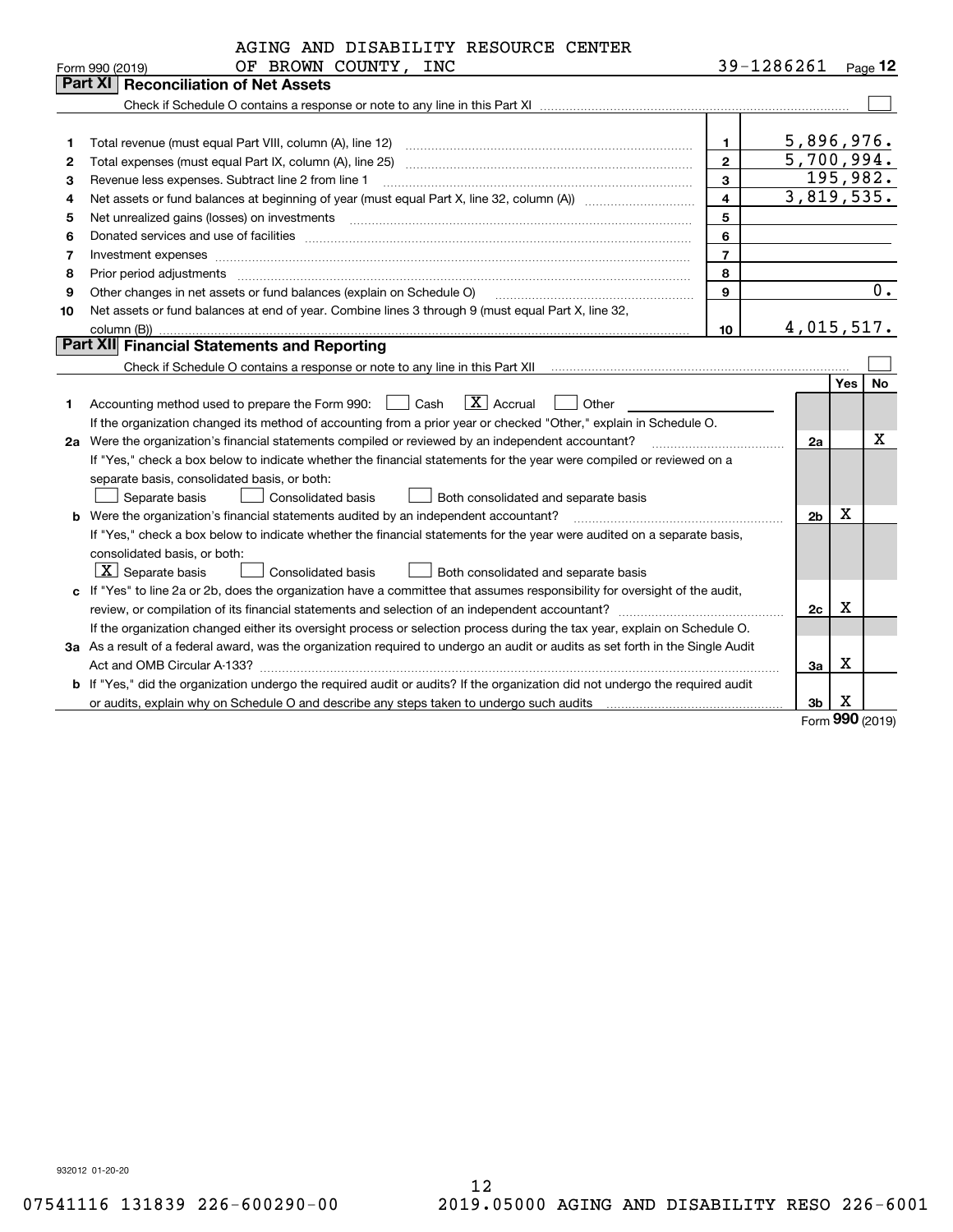|                 |              | <b>SCHEDULE A</b>                           |                                                                        |                                                                                                                                                                                                                                                                                        |        |                                                                |                                                      | OMB No. 1545-0047                                                        |
|-----------------|--------------|---------------------------------------------|------------------------------------------------------------------------|----------------------------------------------------------------------------------------------------------------------------------------------------------------------------------------------------------------------------------------------------------------------------------------|--------|----------------------------------------------------------------|------------------------------------------------------|--------------------------------------------------------------------------|
|                 |              | (Form 990 or 990-EZ)                        |                                                                        | <b>Public Charity Status and Public Support</b>                                                                                                                                                                                                                                        |        |                                                                |                                                      |                                                                          |
|                 |              |                                             |                                                                        | Complete if the organization is a section 501(c)(3) organization or a section<br>4947(a)(1) nonexempt charitable trust.                                                                                                                                                                |        |                                                                |                                                      |                                                                          |
|                 |              | Department of the Treasury                  |                                                                        | Attach to Form 990 or Form 990-EZ.                                                                                                                                                                                                                                                     |        |                                                                |                                                      | <b>Open to Public</b>                                                    |
|                 |              | Internal Revenue Service                    |                                                                        | Go to www.irs.gov/Form990 for instructions and the latest information.                                                                                                                                                                                                                 |        |                                                                |                                                      | Inspection                                                               |
|                 |              | Name of the organization                    |                                                                        | AGING AND DISABILITY RESOURCE CENTER                                                                                                                                                                                                                                                   |        |                                                                |                                                      | <b>Employer identification number</b>                                    |
|                 | Part I       |                                             | OF BROWN COUNTY, INC                                                   | Reason for Public Charity Status (All organizations must complete this part.) See instructions.                                                                                                                                                                                        |        |                                                                |                                                      | 39-1286261                                                               |
|                 |              |                                             |                                                                        |                                                                                                                                                                                                                                                                                        |        |                                                                |                                                      |                                                                          |
|                 |              |                                             |                                                                        | The organization is not a private foundation because it is: (For lines 1 through 12, check only one box.)                                                                                                                                                                              |        |                                                                |                                                      |                                                                          |
| 1<br>2          |              |                                             |                                                                        | A church, convention of churches, or association of churches described in section 170(b)(1)(A)(i).                                                                                                                                                                                     |        |                                                                |                                                      |                                                                          |
| з               |              |                                             |                                                                        | A school described in section 170(b)(1)(A)(ii). (Attach Schedule E (Form 990 or 990-EZ).)<br>A hospital or a cooperative hospital service organization described in section 170(b)(1)(A)(iii).                                                                                         |        |                                                                |                                                      |                                                                          |
| 4               |              |                                             |                                                                        | A medical research organization operated in conjunction with a hospital described in section 170(b)(1)(A)(iii). Enter the hospital's name,                                                                                                                                             |        |                                                                |                                                      |                                                                          |
|                 |              | city, and state:                            |                                                                        |                                                                                                                                                                                                                                                                                        |        |                                                                |                                                      |                                                                          |
| 5               |              |                                             |                                                                        | An organization operated for the benefit of a college or university owned or operated by a governmental unit described in                                                                                                                                                              |        |                                                                |                                                      |                                                                          |
|                 |              |                                             | section 170(b)(1)(A)(iv). (Complete Part II.)                          |                                                                                                                                                                                                                                                                                        |        |                                                                |                                                      |                                                                          |
| 6               |              |                                             |                                                                        | A federal, state, or local government or governmental unit described in section 170(b)(1)(A)(v).                                                                                                                                                                                       |        |                                                                |                                                      |                                                                          |
| 7               | $\mathbf{X}$ |                                             |                                                                        | An organization that normally receives a substantial part of its support from a governmental unit or from the general public described in                                                                                                                                              |        |                                                                |                                                      |                                                                          |
|                 |              |                                             | section 170(b)(1)(A)(vi). (Complete Part II.)                          |                                                                                                                                                                                                                                                                                        |        |                                                                |                                                      |                                                                          |
| 8               |              |                                             |                                                                        | A community trust described in section 170(b)(1)(A)(vi). (Complete Part II.)                                                                                                                                                                                                           |        |                                                                |                                                      |                                                                          |
| 9               |              |                                             |                                                                        | An agricultural research organization described in section 170(b)(1)(A)(ix) operated in conjunction with a land-grant college                                                                                                                                                          |        |                                                                |                                                      |                                                                          |
|                 |              |                                             |                                                                        | or university or a non-land-grant college of agriculture (see instructions). Enter the name, city, and state of the college or                                                                                                                                                         |        |                                                                |                                                      |                                                                          |
|                 |              | university:                                 |                                                                        |                                                                                                                                                                                                                                                                                        |        |                                                                |                                                      |                                                                          |
| 10              |              |                                             |                                                                        | An organization that normally receives: (1) more than 33 1/3% of its support from contributions, membership fees, and gross receipts from                                                                                                                                              |        |                                                                |                                                      |                                                                          |
|                 |              |                                             |                                                                        | activities related to its exempt functions - subject to certain exceptions, and (2) no more than 33 1/3% of its support from gross investment<br>income and unrelated business taxable income (less section 511 tax) from businesses acquired by the organization after June 30, 1975. |        |                                                                |                                                      |                                                                          |
|                 |              |                                             | See section 509(a)(2). (Complete Part III.)                            |                                                                                                                                                                                                                                                                                        |        |                                                                |                                                      |                                                                          |
| 11              |              |                                             |                                                                        | An organization organized and operated exclusively to test for public safety. See section 509(a)(4).                                                                                                                                                                                   |        |                                                                |                                                      |                                                                          |
| 12 <sub>2</sub> |              |                                             |                                                                        | An organization organized and operated exclusively for the benefit of, to perform the functions of, or to carry out the purposes of one or                                                                                                                                             |        |                                                                |                                                      |                                                                          |
|                 |              |                                             |                                                                        | more publicly supported organizations described in section 509(a)(1) or section 509(a)(2). See section 509(a)(3). Check the box in                                                                                                                                                     |        |                                                                |                                                      |                                                                          |
|                 |              |                                             |                                                                        | lines 12a through 12d that describes the type of supporting organization and complete lines 12e, 12f, and 12g.                                                                                                                                                                         |        |                                                                |                                                      |                                                                          |
| а               |              |                                             |                                                                        | Type I. A supporting organization operated, supervised, or controlled by its supported organization(s), typically by giving                                                                                                                                                            |        |                                                                |                                                      |                                                                          |
|                 |              |                                             |                                                                        | the supported organization(s) the power to regularly appoint or elect a majority of the directors or trustees of the supporting                                                                                                                                                        |        |                                                                |                                                      |                                                                          |
|                 |              |                                             | organization. You must complete Part IV, Sections A and B.             |                                                                                                                                                                                                                                                                                        |        |                                                                |                                                      |                                                                          |
| b               |              |                                             |                                                                        | Type II. A supporting organization supervised or controlled in connection with its supported organization(s), by having                                                                                                                                                                |        |                                                                |                                                      |                                                                          |
|                 |              |                                             |                                                                        | control or management of the supporting organization vested in the same persons that control or manage the supported                                                                                                                                                                   |        |                                                                |                                                      |                                                                          |
|                 |              |                                             | organization(s). You must complete Part IV, Sections A and C.          |                                                                                                                                                                                                                                                                                        |        |                                                                |                                                      |                                                                          |
| с               |              |                                             |                                                                        | Type III functionally integrated. A supporting organization operated in connection with, and functionally integrated with,<br>its supported organization(s) (see instructions). You must complete Part IV, Sections A, D, and E.                                                       |        |                                                                |                                                      |                                                                          |
| d               |              |                                             |                                                                        | Type III non-functionally integrated. A supporting organization operated in connection with its supported organization(s)                                                                                                                                                              |        |                                                                |                                                      |                                                                          |
|                 |              |                                             |                                                                        | that is not functionally integrated. The organization generally must satisfy a distribution requirement and an attentiveness                                                                                                                                                           |        |                                                                |                                                      |                                                                          |
|                 |              |                                             |                                                                        | requirement (see instructions). You must complete Part IV, Sections A and D, and Part V.                                                                                                                                                                                               |        |                                                                |                                                      |                                                                          |
| е               |              |                                             |                                                                        | Check this box if the organization received a written determination from the IRS that it is a Type I, Type II, Type III                                                                                                                                                                |        |                                                                |                                                      |                                                                          |
|                 |              |                                             |                                                                        | functionally integrated, or Type III non-functionally integrated supporting organization.                                                                                                                                                                                              |        |                                                                |                                                      |                                                                          |
|                 |              | Enter the number of supported organizations |                                                                        |                                                                                                                                                                                                                                                                                        |        |                                                                |                                                      |                                                                          |
|                 |              |                                             | Provide the following information about the supported organization(s). |                                                                                                                                                                                                                                                                                        |        |                                                                |                                                      |                                                                          |
|                 |              | (i) Name of supported<br>organization       | (ii) EIN                                                               | (iii) Type of organization<br>(described on lines 1-10                                                                                                                                                                                                                                 |        | (iv) Is the organization listed<br>in your governing document? | (v) Amount of monetary<br>support (see instructions) | (vi) Amount of other<br>support (see instructions)                       |
|                 |              |                                             |                                                                        | above (see instructions))                                                                                                                                                                                                                                                              | Yes    | No                                                             |                                                      |                                                                          |
|                 |              |                                             |                                                                        |                                                                                                                                                                                                                                                                                        |        |                                                                |                                                      |                                                                          |
|                 |              |                                             |                                                                        |                                                                                                                                                                                                                                                                                        |        |                                                                |                                                      |                                                                          |
|                 |              |                                             |                                                                        |                                                                                                                                                                                                                                                                                        |        |                                                                |                                                      |                                                                          |
|                 |              |                                             |                                                                        |                                                                                                                                                                                                                                                                                        |        |                                                                |                                                      |                                                                          |
|                 |              |                                             |                                                                        |                                                                                                                                                                                                                                                                                        |        |                                                                |                                                      |                                                                          |
|                 |              |                                             |                                                                        |                                                                                                                                                                                                                                                                                        |        |                                                                |                                                      |                                                                          |
|                 |              |                                             |                                                                        |                                                                                                                                                                                                                                                                                        |        |                                                                |                                                      |                                                                          |
|                 |              |                                             |                                                                        |                                                                                                                                                                                                                                                                                        |        |                                                                |                                                      |                                                                          |
|                 |              |                                             |                                                                        |                                                                                                                                                                                                                                                                                        |        |                                                                |                                                      |                                                                          |
| Total           |              |                                             | ومالق وبروز                                                            | $000 -$                                                                                                                                                                                                                                                                                | 000 EZ |                                                                |                                                      | $A / F_{\text{a} \text{min}}$ , 000 $A$ <sub>22</sub> , 000 $E$ 7), 0040 |

LHA For Paperwork Reduction Act Notice, see the Instructions for Form 990 or 990-EZ. 932021 09-25-19 Schedule A (Form 990 or 990-EZ) 2019 13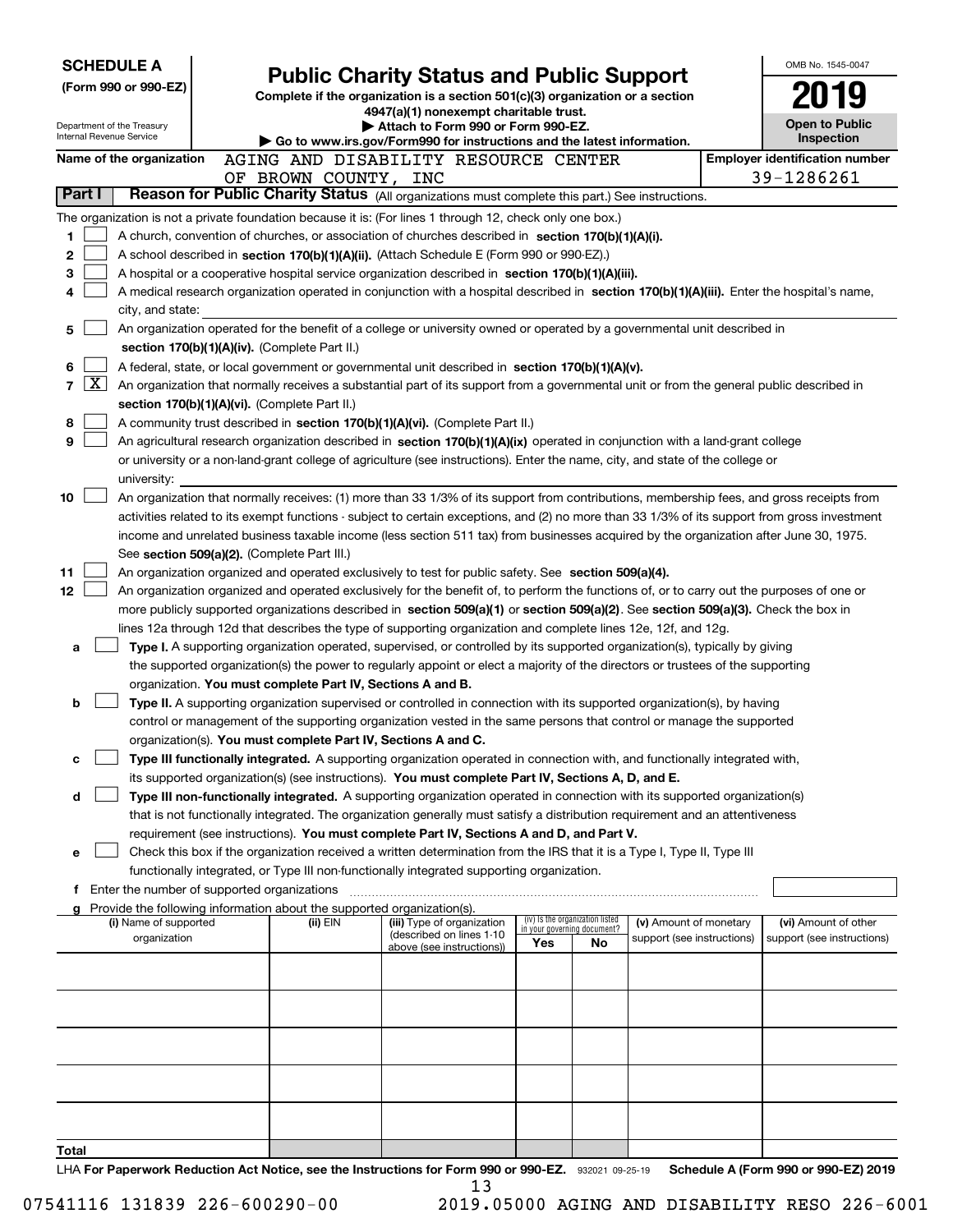#### Schedule A (Form 990 or 990-EZ) 2019 Page OF BROWN COUNTY, INC 39-1286261

**2**

(Complete only if you checked the box on line 5, 7, or 8 of Part I or if the organization failed to qualify under Part III. If the organization fails to qualify under the tests listed below, please complete Part III.) **Part II Support Schedule for Organizations Described in Sections 170(b)(1)(A)(iv) and 170(b)(1)(A)(vi)**

|    | <b>Section A. Public Support</b>                                                                                                               |                      |                      |                        |                                      |          |                                          |
|----|------------------------------------------------------------------------------------------------------------------------------------------------|----------------------|----------------------|------------------------|--------------------------------------|----------|------------------------------------------|
|    | Calendar year (or fiscal year beginning in)                                                                                                    | (a) 2015             | (b) 2016             | $(c)$ 2017             | $(d)$ 2018                           | (e) 2019 | (f) Total                                |
|    | 1 Gifts, grants, contributions, and                                                                                                            |                      |                      |                        |                                      |          |                                          |
|    | membership fees received. (Do not                                                                                                              |                      |                      |                        |                                      |          |                                          |
|    | include any "unusual grants.")                                                                                                                 | 5521559.             | 5568878.             | 5801552.               | 5248203.                             |          | 5427534.27567726.                        |
|    | 2 Tax revenues levied for the organ-                                                                                                           |                      |                      |                        |                                      |          |                                          |
|    | ization's benefit and either paid to                                                                                                           |                      |                      |                        |                                      |          |                                          |
|    | or expended on its behalf                                                                                                                      |                      |                      |                        |                                      |          |                                          |
|    | 3 The value of services or facilities                                                                                                          |                      |                      |                        |                                      |          |                                          |
|    | furnished by a governmental unit to                                                                                                            |                      |                      |                        |                                      |          |                                          |
|    | the organization without charge                                                                                                                |                      |                      |                        |                                      |          |                                          |
|    | 4 Total. Add lines 1 through 3                                                                                                                 | 5521559.             | 5568878.             | 5801552.               | 5248203.                             |          | 5427534.27567726.                        |
| 5. | The portion of total contributions                                                                                                             |                      |                      |                        |                                      |          |                                          |
|    | by each person (other than a                                                                                                                   |                      |                      |                        |                                      |          |                                          |
|    | governmental unit or publicly                                                                                                                  |                      |                      |                        |                                      |          |                                          |
|    | supported organization) included                                                                                                               |                      |                      |                        |                                      |          |                                          |
|    | on line 1 that exceeds 2% of the                                                                                                               |                      |                      |                        |                                      |          |                                          |
|    | amount shown on line 11,                                                                                                                       |                      |                      |                        |                                      |          |                                          |
|    | column (f)                                                                                                                                     |                      |                      |                        |                                      |          |                                          |
|    |                                                                                                                                                |                      |                      |                        |                                      |          | 27567726.                                |
|    | 6 Public support. Subtract line 5 from line 4.<br><b>Section B. Total Support</b>                                                              |                      |                      |                        |                                      |          |                                          |
|    |                                                                                                                                                |                      |                      |                        |                                      |          |                                          |
|    | Calendar year (or fiscal year beginning in) $\blacktriangleright$                                                                              | (a) 2015<br>5521559. | (b) 2016<br>5568878. | $(c)$ 2017<br>5801552. | $(d)$ 2018<br>$\overline{5248203}$ . | (e) 2019 | (f) Total<br>5427534.27567726.           |
|    | <b>7</b> Amounts from line 4                                                                                                                   |                      |                      |                        |                                      |          |                                          |
|    | 8 Gross income from interest.                                                                                                                  |                      |                      |                        |                                      |          |                                          |
|    | dividends, payments received on                                                                                                                |                      |                      |                        |                                      |          |                                          |
|    | securities loans, rents, royalties,                                                                                                            |                      |                      |                        |                                      |          |                                          |
|    | and income from similar sources                                                                                                                | 602.                 | 579.                 | 589.                   | 12,401.                              | 24,358.  | 38,529.                                  |
| 9  | Net income from unrelated business                                                                                                             |                      |                      |                        |                                      |          |                                          |
|    | activities, whether or not the                                                                                                                 |                      |                      |                        |                                      |          |                                          |
|    | business is regularly carried on                                                                                                               |                      |                      |                        |                                      |          |                                          |
|    | 10 Other income. Do not include gain                                                                                                           |                      |                      |                        |                                      |          |                                          |
|    | or loss from the sale of capital                                                                                                               |                      |                      |                        |                                      |          |                                          |
|    | assets (Explain in Part VI.)                                                                                                                   | 10,647.              | 7,290.               | 6,102.                 | 8,837.                               |          | $81, 290.$ 114, 166.                     |
|    | 11 Total support. Add lines 7 through 10                                                                                                       |                      |                      |                        |                                      |          | 27720421.                                |
|    | 12 Gross receipts from related activities, etc. (see instructions)                                                                             |                      |                      |                        |                                      | 12       | 1,142,080.                               |
|    | 13 First five years. If the Form 990 is for the organization's first, second, third, fourth, or fifth tax year as a section 501(c)(3)          |                      |                      |                        |                                      |          |                                          |
|    | organization, check this box and stop here                                                                                                     |                      |                      |                        |                                      |          |                                          |
|    | <b>Section C. Computation of Public Support Percentage</b>                                                                                     |                      |                      |                        |                                      |          |                                          |
|    |                                                                                                                                                |                      |                      |                        |                                      | 14       | 99.45<br>$\frac{9}{6}$                   |
|    |                                                                                                                                                |                      |                      |                        |                                      | 15       | 99.79<br>$\frac{9}{6}$                   |
|    | 16a 33 1/3% support test - 2019. If the organization did not check the box on line 13, and line 14 is 33 1/3% or more, check this box and      |                      |                      |                        |                                      |          |                                          |
|    | stop here. The organization qualifies as a publicly supported organization                                                                     |                      |                      |                        |                                      |          | $\blacktriangleright$ $\boxed{\text{X}}$ |
|    | b 33 1/3% support test - 2018. If the organization did not check a box on line 13 or 16a, and line 15 is 33 1/3% or more, check this box       |                      |                      |                        |                                      |          |                                          |
|    | and stop here. The organization qualifies as a publicly supported organization                                                                 |                      |                      |                        |                                      |          |                                          |
|    | 17a 10% -facts-and-circumstances test - 2019. If the organization did not check a box on line 13, 16a, or 16b, and line 14 is 10% or more,     |                      |                      |                        |                                      |          |                                          |
|    | and if the organization meets the "facts-and-circumstances" test, check this box and stop here. Explain in Part VI how the organization        |                      |                      |                        |                                      |          |                                          |
|    | meets the "facts-and-circumstances" test. The organization qualifies as a publicly supported organization                                      |                      |                      |                        |                                      |          |                                          |
|    | <b>b 10% -facts-and-circumstances test - 2018.</b> If the organization did not check a box on line 13, 16a, 16b, or 17a, and line 15 is 10% or |                      |                      |                        |                                      |          |                                          |
|    |                                                                                                                                                |                      |                      |                        |                                      |          |                                          |
|    | more, and if the organization meets the "facts-and-circumstances" test, check this box and stop here. Explain in Part VI how the               |                      |                      |                        |                                      |          |                                          |
|    | organization meets the "facts-and-circumstances" test. The organization qualifies as a publicly supported organization                         |                      |                      |                        |                                      |          |                                          |
|    | 18 Private foundation. If the organization did not check a box on line 13, 16a, 16b, 17a, or 17b, check this box and see instructions          |                      |                      |                        |                                      |          | Schedule A (Form 990 or 990-F7) 2019     |

**Schedule A (Form 990 or 990-EZ) 2019**

932022 09-25-19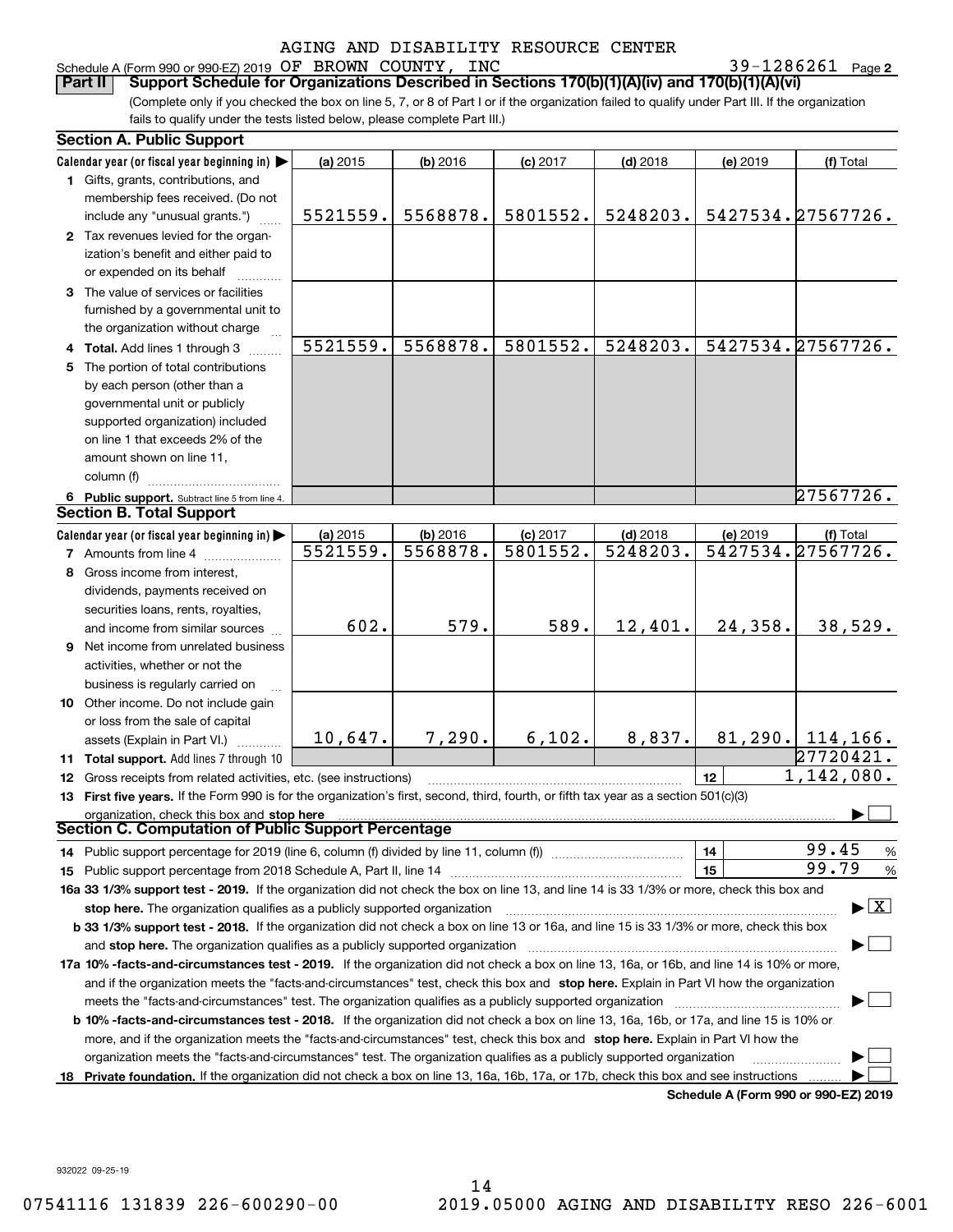|  | Schedule A (Form 990 or 990-EZ) 2019 $OF$ BROWN |  | COUNTY | <b>INC</b> | 1286261 | Page 3 |
|--|-------------------------------------------------|--|--------|------------|---------|--------|
|  |                                                 |  |        |            |         |        |

#### **Part III Support Schedule for Organizations Described in Section 509(a)(2)**

(Complete only if you checked the box on line 10 of Part I or if the organization failed to qualify under Part II. If the organization fails to qualify under the tests listed below, please complete Part II.)

|     | <b>Section A. Public Support</b>                                                                                                                                                                                               |          |          |            |            |          |                                      |
|-----|--------------------------------------------------------------------------------------------------------------------------------------------------------------------------------------------------------------------------------|----------|----------|------------|------------|----------|--------------------------------------|
|     | Calendar year (or fiscal year beginning in) $\blacktriangleright$                                                                                                                                                              | (a) 2015 | (b) 2016 | $(c)$ 2017 | $(d)$ 2018 | (e) 2019 | (f) Total                            |
|     | 1 Gifts, grants, contributions, and                                                                                                                                                                                            |          |          |            |            |          |                                      |
|     | membership fees received. (Do not                                                                                                                                                                                              |          |          |            |            |          |                                      |
|     | include any "unusual grants.")                                                                                                                                                                                                 |          |          |            |            |          |                                      |
|     | <b>2</b> Gross receipts from admissions,<br>merchandise sold or services per-<br>formed, or facilities furnished in<br>any activity that is related to the<br>organization's tax-exempt purpose                                |          |          |            |            |          |                                      |
|     | 3 Gross receipts from activities that<br>are not an unrelated trade or bus-                                                                                                                                                    |          |          |            |            |          |                                      |
|     | iness under section 513                                                                                                                                                                                                        |          |          |            |            |          |                                      |
|     | 4 Tax revenues levied for the organ-<br>ization's benefit and either paid to                                                                                                                                                   |          |          |            |            |          |                                      |
|     | or expended on its behalf<br>.                                                                                                                                                                                                 |          |          |            |            |          |                                      |
|     | 5 The value of services or facilities<br>furnished by a governmental unit to<br>the organization without charge                                                                                                                |          |          |            |            |          |                                      |
|     |                                                                                                                                                                                                                                |          |          |            |            |          |                                      |
|     | <b>6 Total.</b> Add lines 1 through 5<br>7a Amounts included on lines 1, 2, and<br>3 received from disqualified persons                                                                                                        |          |          |            |            |          |                                      |
|     | <b>b</b> Amounts included on lines 2 and 3 received<br>from other than disqualified persons that<br>exceed the greater of \$5,000 or 1% of the<br>amount on line 13 for the year                                               |          |          |            |            |          |                                      |
|     | c Add lines 7a and 7b                                                                                                                                                                                                          |          |          |            |            |          |                                      |
|     | 8 Public support. (Subtract line 7c from line 6.)<br><b>Section B. Total Support</b>                                                                                                                                           |          |          |            |            |          |                                      |
|     | Calendar year (or fiscal year beginning in)                                                                                                                                                                                    | (a) 2015 | (b) 2016 | $(c)$ 2017 | $(d)$ 2018 | (e) 2019 | (f) Total                            |
|     | 9 Amounts from line 6                                                                                                                                                                                                          |          |          |            |            |          |                                      |
|     | 10a Gross income from interest,<br>dividends, payments received on<br>securities loans, rents, royalties,<br>and income from similar sources                                                                                   |          |          |            |            |          |                                      |
|     | <b>b</b> Unrelated business taxable income<br>(less section 511 taxes) from businesses                                                                                                                                         |          |          |            |            |          |                                      |
|     | acquired after June 30, 1975                                                                                                                                                                                                   |          |          |            |            |          |                                      |
|     | c Add lines 10a and 10b<br>11 Net income from unrelated business<br>activities not included in line 10b,<br>whether or not the business is<br>regularly carried on                                                             |          |          |            |            |          |                                      |
|     | 12 Other income. Do not include gain<br>or loss from the sale of capital<br>assets (Explain in Part VI.)                                                                                                                       |          |          |            |            |          |                                      |
|     | 13 Total support. (Add lines 9, 10c, 11, and 12.)                                                                                                                                                                              |          |          |            |            |          |                                      |
|     | 14 First five years. If the Form 990 is for the organization's first, second, third, fourth, or fifth tax year as a section 501(c)(3) organization,                                                                            |          |          |            |            |          |                                      |
|     | check this box and stop here measurements are all the state of the state of the state of the state of the state of the state of the state of the state of the state of the state of the state of the state of the state of the |          |          |            |            |          |                                      |
|     | <b>Section C. Computation of Public Support Percentage</b>                                                                                                                                                                     |          |          |            |            |          |                                      |
|     | 15 Public support percentage for 2019 (line 8, column (f), divided by line 13, column (f))                                                                                                                                     |          |          |            |            | 15       | %                                    |
| 16. | Public support percentage from 2018 Schedule A, Part III, line 15                                                                                                                                                              |          |          |            |            | 16       | %                                    |
|     | <b>Section D. Computation of Investment Income Percentage</b>                                                                                                                                                                  |          |          |            |            |          |                                      |
|     | 17 Investment income percentage for 2019 (line 10c, column (f), divided by line 13, column (f))<br>18 Investment income percentage from 2018 Schedule A, Part III, line 17                                                     |          |          |            |            | 17<br>18 | %<br>%                               |
|     | 19a 33 1/3% support tests - 2019. If the organization did not check the box on line 14, and line 15 is more than 33 1/3%, and line 17 is not                                                                                   |          |          |            |            |          |                                      |
|     | more than 33 1/3%, check this box and stop here. The organization qualifies as a publicly supported organization                                                                                                               |          |          |            |            |          |                                      |
|     | b 33 1/3% support tests - 2018. If the organization did not check a box on line 14 or line 19a, and line 16 is more than 33 1/3%, and                                                                                          |          |          |            |            |          |                                      |
|     | line 18 is not more than 33 1/3%, check this box and stop here. The organization qualifies as a publicly supported organization                                                                                                |          |          |            |            |          |                                      |
|     | 20 Private foundation. If the organization did not check a box on line 14, 19a, or 19b, check this box and see instructions                                                                                                    |          |          |            |            |          | .                                    |
|     | 932023 09-25-19                                                                                                                                                                                                                |          |          |            |            |          | Schedule A (Form 990 or 990-EZ) 2019 |
|     |                                                                                                                                                                                                                                |          | 15       |            |            |          |                                      |

07541116 131839 226-600290-00 2019.05000 AGING AND DISABILITY RESO 226-6001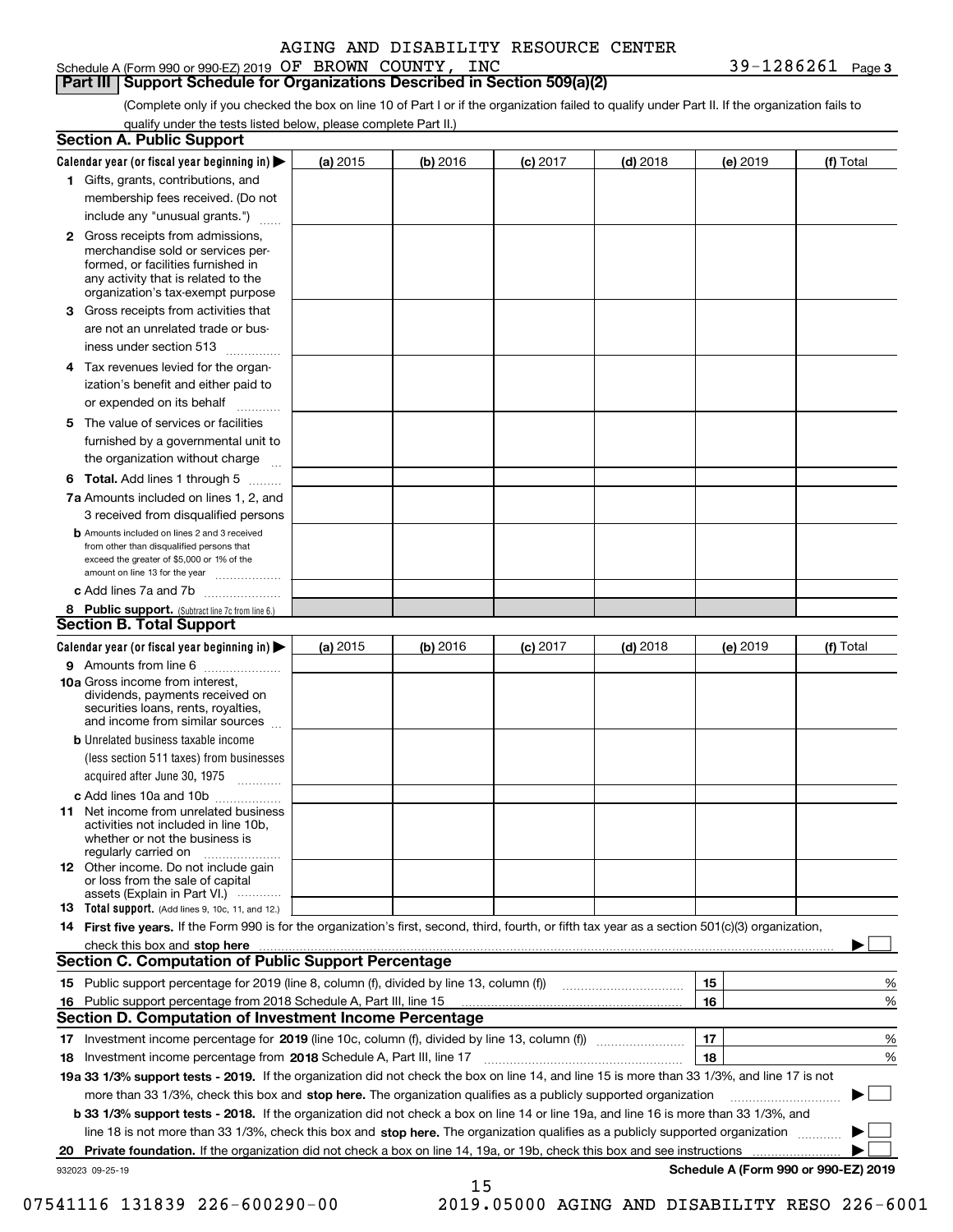# **Part IV Supporting Organizations**

(Complete only if you checked a box in line 12 on Part I. If you checked 12a of Part I, complete Sections A and B. If you checked 12b of Part I, complete Sections A and C. If you checked 12c of Part I, complete Sections A, D, and E. If you checked 12d of Part I, complete Sections A and D, and complete Part V.)

#### **Section A. All Supporting Organizations**

- **1** Are all of the organization's supported organizations listed by name in the organization's governing documents? If "No," describe in **Part VI** how the supported organizations are designated. If designated by *class or purpose, describe the designation. If historic and continuing relationship, explain.*
- **2** Did the organization have any supported organization that does not have an IRS determination of status under section 509(a)(1) or (2)? If "Yes," explain in Part VI how the organization determined that the supported *organization was described in section 509(a)(1) or (2).*
- **3a** Did the organization have a supported organization described in section 501(c)(4), (5), or (6)? If "Yes," answer *(b) and (c) below.*
- **b** Did the organization confirm that each supported organization qualified under section 501(c)(4), (5), or (6) and satisfied the public support tests under section 509(a)(2)? If "Yes," describe in **Part VI** when and how the *organization made the determination.*
- **c**Did the organization ensure that all support to such organizations was used exclusively for section 170(c)(2)(B) purposes? If "Yes," explain in **Part VI** what controls the organization put in place to ensure such use.
- **4a***If* Was any supported organization not organized in the United States ("foreign supported organization")? *"Yes," and if you checked 12a or 12b in Part I, answer (b) and (c) below.*
- **b** Did the organization have ultimate control and discretion in deciding whether to make grants to the foreign supported organization? If "Yes," describe in **Part VI** how the organization had such control and discretion *despite being controlled or supervised by or in connection with its supported organizations.*
- **c** Did the organization support any foreign supported organization that does not have an IRS determination under sections 501(c)(3) and 509(a)(1) or (2)? If "Yes," explain in **Part VI** what controls the organization used *to ensure that all support to the foreign supported organization was used exclusively for section 170(c)(2)(B) purposes.*
- **5a** Did the organization add, substitute, or remove any supported organizations during the tax year? If "Yes," answer (b) and (c) below (if applicable). Also, provide detail in **Part VI,** including (i) the names and EIN *numbers of the supported organizations added, substituted, or removed; (ii) the reasons for each such action; (iii) the authority under the organization's organizing document authorizing such action; and (iv) how the action was accomplished (such as by amendment to the organizing document).*
- **b** Type I or Type II only. Was any added or substituted supported organization part of a class already designated in the organization's organizing document?
- **cSubstitutions only.**  Was the substitution the result of an event beyond the organization's control?
- **6** Did the organization provide support (whether in the form of grants or the provision of services or facilities) to **Part VI.** *If "Yes," provide detail in* support or benefit one or more of the filing organization's supported organizations? anyone other than (i) its supported organizations, (ii) individuals that are part of the charitable class benefited by one or more of its supported organizations, or (iii) other supporting organizations that also
- **7**Did the organization provide a grant, loan, compensation, or other similar payment to a substantial contributor *If "Yes," complete Part I of Schedule L (Form 990 or 990-EZ).* regard to a substantial contributor? (as defined in section 4958(c)(3)(C)), a family member of a substantial contributor, or a 35% controlled entity with
- **8** Did the organization make a loan to a disqualified person (as defined in section 4958) not described in line 7? *If "Yes," complete Part I of Schedule L (Form 990 or 990-EZ).*
- **9a** Was the organization controlled directly or indirectly at any time during the tax year by one or more in section 509(a)(1) or (2))? If "Yes," *provide detail in* <code>Part VI.</code> disqualified persons as defined in section 4946 (other than foundation managers and organizations described
- **b** Did one or more disqualified persons (as defined in line 9a) hold a controlling interest in any entity in which the supporting organization had an interest? If "Yes," provide detail in P**art VI**.
- **c**Did a disqualified person (as defined in line 9a) have an ownership interest in, or derive any personal benefit from, assets in which the supporting organization also had an interest? If "Yes," provide detail in P**art VI.**
- **10a** Was the organization subject to the excess business holdings rules of section 4943 because of section supporting organizations)? If "Yes," answer 10b below. 4943(f) (regarding certain Type II supporting organizations, and all Type III non-functionally integrated
- **b** Did the organization have any excess business holdings in the tax year? (Use Schedule C, Form 4720, to *determine whether the organization had excess business holdings.)*

16

932024 09-25-19

**Schedule A (Form 990 or 990-EZ) 2019**

**23a3b3c4a4b4c5a 5b5c6789a 9b9c10a10b**

**1**

**YesNo**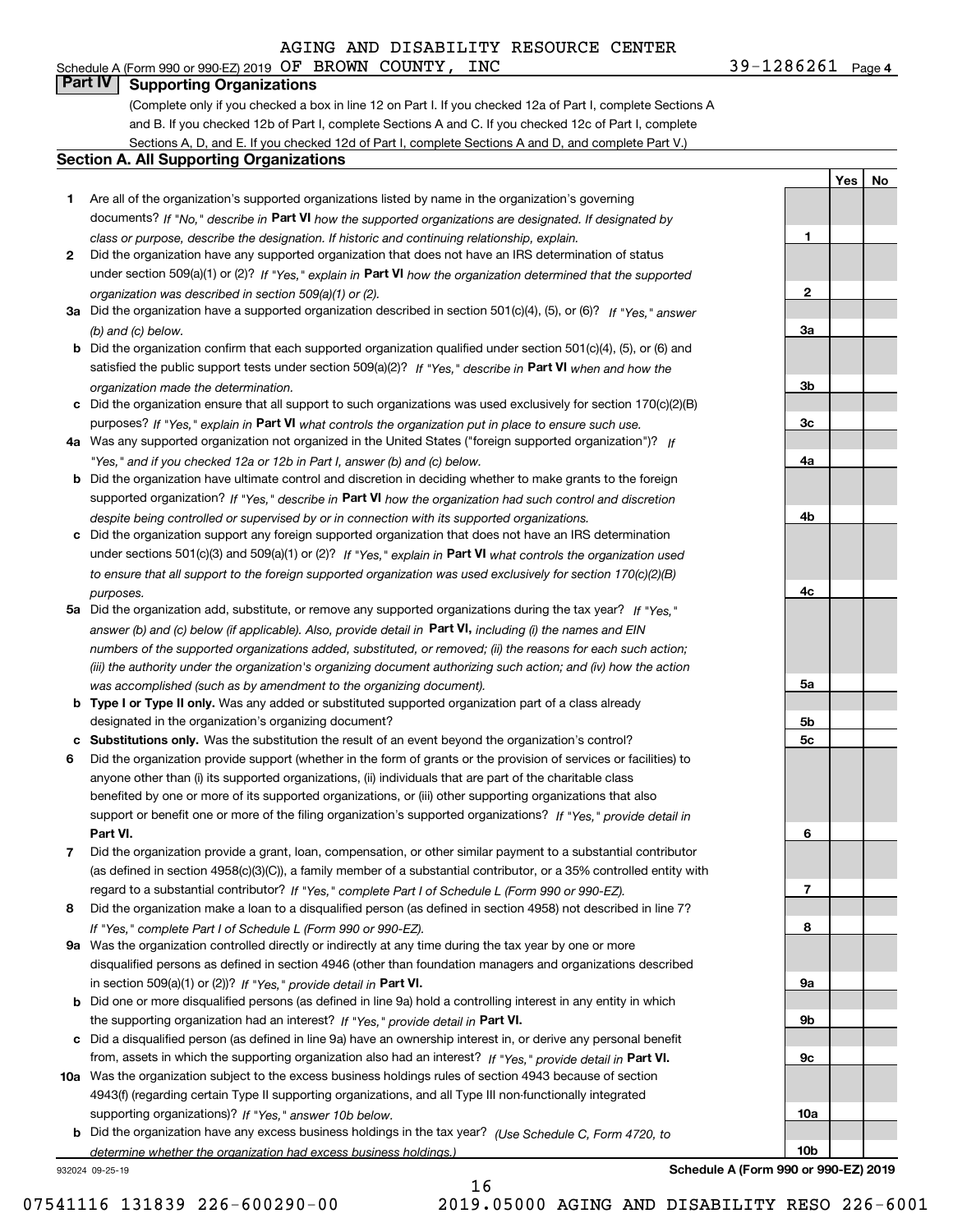#### AGING AND DISABILITY F

**Yes No 11** Has the organization accepted a gift or contribution from any of the following persons? **a** A person who directly or indirectly controls, either alone or together with persons described in (b) and (c) **b** A family member of a person described in (a) above? **c11a11bPart VI. 11c Yes No 1** Did the directors, trustees, or membership of one or more supported organizations have the power to **2** Did the organization operate for the benefit of any supported organization other than the supported tax year? If "No," describe in Part VI how the supported organization(s) effectively operated, supervised, or **12Part VI**  *how providing such benefit carried out the purposes of the supported organization(s) that operated,* **Yes No 1** Were a majority of the organization's directors or trustees during the tax year also a majority of the directors or trustees of each of the organization's supported organization(s)? If "No," describe in **Part VI** how control **1Yes No 1** Did the organization provide to each of its supported organizations, by the last day of the fifth month of the **2** Were any of the organization's officers, directors, or trustees either (i) appointed or elected by the supported **3123**organization(s) or (ii) serving on the governing body of a supported organization? If "No," explain in **Part VI** how income or assets at all times during the tax year? If "Yes," describe in **Part VI** the role the organization's **12Answer (a) and (b) below. Yes No** Activities Test. **3** Parent of Supported Organizations. Answer (a) and (b) below. Check the box next to the method that the organization used to satisfy the Integral Part Test during the year (see instructions). **abclinupy** The organization satisfied the Activities Test. Complete line 2 below. The organization is the parent of each of its supported organizations. *Complete* line 3 *below.* The organization supported a governmental entity. *Describe in* Part **VI** how you supported a government entity (see instructions), **a** Did substantially all of the organization's activities during the tax year directly further the exempt purposes of **b** Did the activities described in (a) constitute activities that, but for the organization's involvement, one or more **a** Did the organization have the power to regularly appoint or elect a majority of the officers, directors, or the supported organization(s) to which the organization was responsive? If "Yes," then in **Part VI identify those supported organizations and explain**  *how these activities directly furthered their exempt purposes,* **2a 2b3a**of the organization's supported organization(s) would have been engaged in? If "Yes," explain in **Part VI** the trustees of each of the supported organizations? *Provide details in* Part VI. *If "Yes" to a, b, or c, provide detail in controlled the organization's activities. If the organization had more than one supported organization, describe how the powers to appoint and/or remove directors or trustees were allocated among the supported organizations and what conditions or restrictions, if any, applied to such powers during the tax year. If "Yes," explain in* organization(s) that operated, supervised, or controlled the supporting organization? *supervised, or controlled the supporting organization. or management of the supporting organization was vested in the same persons that controlled or managed the supported organization(s). the organization maintained a close and continuous working relationship with the supported organization(s). supported organizations played in this regard. how the organization was responsive to those supported organizations, and how the organization determined that these activities constituted substantially all of its activities. reasons for the organization's position that its supported organization(s) would have engaged in these activities but for the organization's involvement.* below, the governing body of a supported organization? A 35% controlled entity of a person described in (a) or (b) above? regularly appoint or elect at least a majority of the organization's directors or trustees at all times during the organization's tax year, (i) a written notice describing the type and amount of support provided during the prior tax year, (ii) a copy of the Form 990 that was most recently filed as of the date of notification, and (iii) copies of the organization's governing documents in effect on the date of notification, to the extent not previously provided? By reason of the relationship described in (2), did the organization's supported organizations have a significant voice in the organization's investment policies and in directing the use of the organization's **Part IV Supporting Organizations** *(continued)* **Section C. Type II Supporting Organizations Section D. All Type III Supporting Organizations Section E. Type III Functionally Integrated Supporting Organizations**  $\mathcal{L}^{\text{max}}$  $\mathcal{L}^{\text{max}}$ 

932025 09-25-19 **b** Did the organization exercise a substantial degree of direction over the policies, programs, and activities of each of its supported organizations? If "Yes," describe in Part VI the role played by the organization in this regard.

17

**Schedule A (Form 990 or 990-EZ) 2019**

**3b**

07541116 131839 226-600290-00 2019.05000 AGING AND DISABILITY RESO 226-6001

|                 |  | ----- |
|-----------------|--|-------|
| RESOURCE CENTER |  |       |

|  |  |  |                                            | c A 35% controlled entity of a person described in (a) or (b) above? If "Yes" to a, b, or c, provide detail in Pa |  |  |  |  |
|--|--|--|--------------------------------------------|-------------------------------------------------------------------------------------------------------------------|--|--|--|--|
|  |  |  | Section B. Type I Supporting Organizations |                                                                                                                   |  |  |  |  |

| Schedule A (Form 990 or 990-EZ) 2019 $~\mathrm{OF}~$ | <b>BROWN</b> | <b>COUNTY</b> | <b>INC</b> | 286261 | Page 5 |
|------------------------------------------------------|--------------|---------------|------------|--------|--------|
|                                                      |              |               |            |        |        |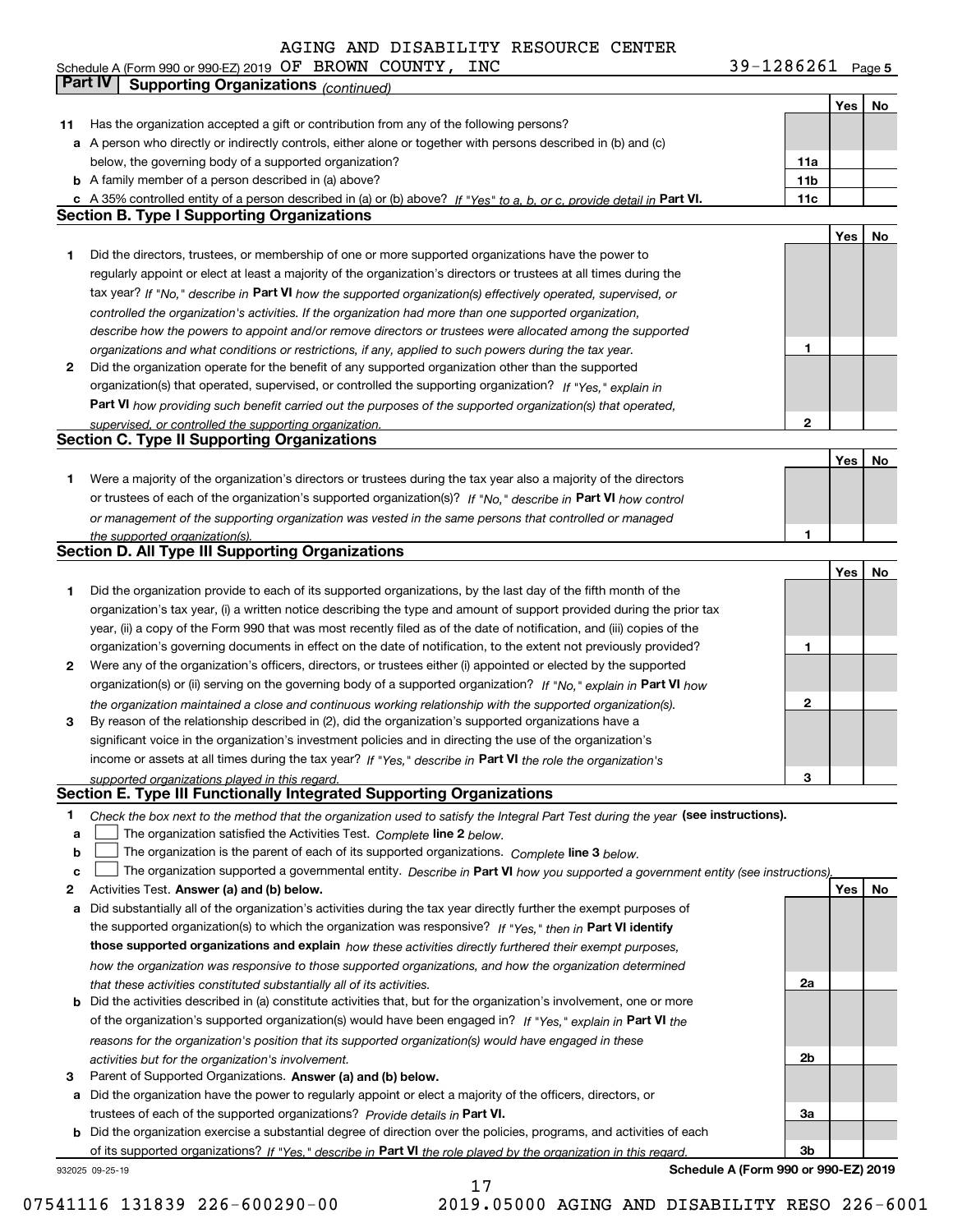#### **1SEP 10. See instructions.** All antegral Part Test as a qualifying trust on Nov. 20, 1970 (explain in Part VI). See instructions. All **Section A - Adjusted Net Income 123** Other gross income (see instructions) **456** Portion of operating expenses paid or incurred for production or **7** Other expenses (see instructions) **8** Adjusted Net Income (subtract lines 5, 6, and 7 from line 4) **8 8 1234567Section B - Minimum Asset Amount 1**Aggregate fair market value of all non-exempt-use assets (see **2**Acquisition indebtedness applicable to non-exempt-use assets **3** Subtract line 2 from line 1d. **4**Cash deemed held for exempt use. Enter 1-1/2% of line 3 (for greater amount, **5** Net value of non-exempt-use assets (subtract line 4 from line 3) **678a** Average monthly value of securities **b** Average monthly cash balances **c**Fair market value of other non-exempt-use assets **dTotal**  (add lines 1a, 1b, and 1c) **eDiscount** claimed for blockage or other **1a1b1c1d2345678**factors (explain in detail in **Part VI**): **Minimum Asset Amount**  (add line 7 to line 6) **Section C - Distributable Amount 123456123456Distributable Amount.** Subtract line 5 from line 4, unless subject to Schedule A (Form 990 or 990-EZ) 2019 Page OF BROWN COUNTY, INC 39-1286261 other Type III non-functionally integrated supporting organizations must complete Sections A through E. (B) Current Year (optional)(A) Prior Year Net short-term capital gain Recoveries of prior-year distributions Add lines 1 through 3. Depreciation and depletion collection of gross income or for management, conservation, or maintenance of property held for production of income (see instructions) (B) Current Year (optional)(A) Prior Year instructions for short tax year or assets held for part of year): see instructions). Multiply line 5 by .035. Recoveries of prior-year distributions Current Year Adjusted net income for prior year (from Section A, line 8, Column A) Enter 85% of line 1. Minimum asset amount for prior year (from Section B, line 8, Column A) Enter greater of line 2 or line 3. Income tax imposed in prior year emergency temporary reduction (see instructions). **Part V Type III Non-Functionally Integrated 509(a)(3) Supporting Organizations**   $\mathcal{L}^{\text{max}}$

**7**Check here if the current year is the organization's first as a non-functionally integrated Type III supporting organization (see instructions). $\mathcal{L}^{\text{max}}$ 

**Schedule A (Form 990 or 990-EZ) 2019**

932026 09-25-19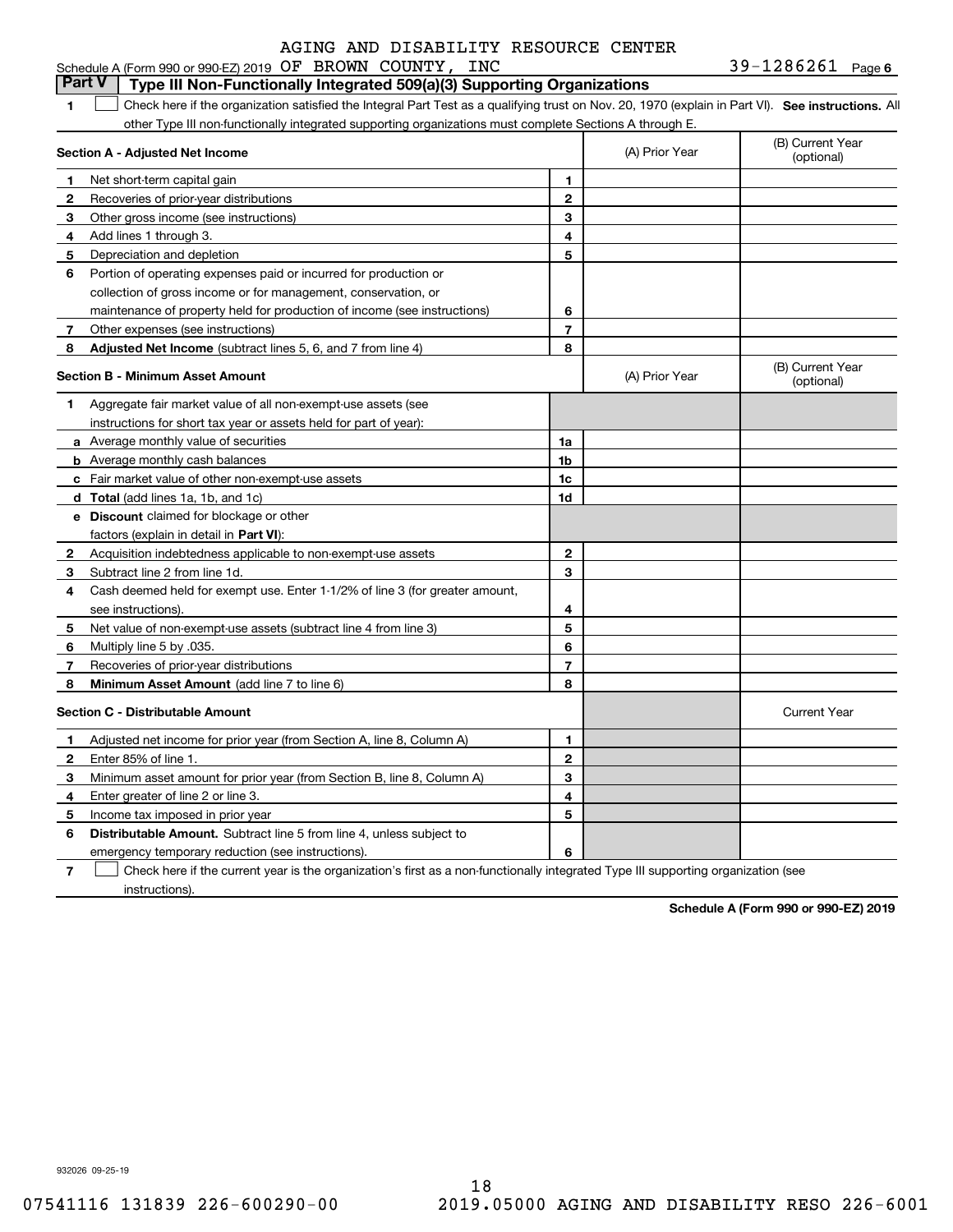|               | Schedule A (Form 990 or 990-EZ) 2019 OF BROWN COUNTY,                                      | INC                         |                                       | $39 - 1286261$ Page 7                          |  |
|---------------|--------------------------------------------------------------------------------------------|-----------------------------|---------------------------------------|------------------------------------------------|--|
| <b>Part V</b> | Type III Non-Functionally Integrated 509(a)(3) Supporting Organizations                    |                             | (continued)                           |                                                |  |
|               | Section D - Distributions                                                                  |                             |                                       | <b>Current Year</b>                            |  |
| 1.            | Amounts paid to supported organizations to accomplish exempt purposes                      |                             |                                       |                                                |  |
| 2             | Amounts paid to perform activity that directly furthers exempt purposes of supported       |                             |                                       |                                                |  |
|               | organizations, in excess of income from activity                                           |                             |                                       |                                                |  |
| 3             | Administrative expenses paid to accomplish exempt purposes of supported organizations      |                             |                                       |                                                |  |
| 4             | Amounts paid to acquire exempt-use assets                                                  |                             |                                       |                                                |  |
| 5             | Qualified set-aside amounts (prior IRS approval required)                                  |                             |                                       |                                                |  |
| 6             | Other distributions (describe in Part VI). See instructions.                               |                             |                                       |                                                |  |
| 7             | Total annual distributions. Add lines 1 through 6.                                         |                             |                                       |                                                |  |
| 8             | Distributions to attentive supported organizations to which the organization is responsive |                             |                                       |                                                |  |
|               | (provide details in Part VI). See instructions.                                            |                             |                                       |                                                |  |
| 9             | Distributable amount for 2019 from Section C, line 6                                       |                             |                                       |                                                |  |
| 10            | Line 8 amount divided by line 9 amount                                                     |                             |                                       |                                                |  |
|               |                                                                                            | (i)                         | (ii)                                  | (iii)                                          |  |
|               | <b>Section E - Distribution Allocations</b> (see instructions)                             | <b>Excess Distributions</b> | <b>Underdistributions</b><br>Pre-2019 | <b>Distributable</b><br><b>Amount for 2019</b> |  |
|               |                                                                                            |                             |                                       |                                                |  |
| 1             | Distributable amount for 2019 from Section C, line 6                                       |                             |                                       |                                                |  |
| 2             | Underdistributions, if any, for years prior to 2019 (reason-                               |                             |                                       |                                                |  |
|               | able cause required-explain in Part VI). See instructions.                                 |                             |                                       |                                                |  |
| 3             | Excess distributions carryover, if any, to 2019                                            |                             |                                       |                                                |  |
|               | <b>a</b> From 2014                                                                         |                             |                                       |                                                |  |
|               | $b$ From 2015                                                                              |                             |                                       |                                                |  |
|               | $c$ From 2016                                                                              |                             |                                       |                                                |  |
|               | d From 2017                                                                                |                             |                                       |                                                |  |
|               | e From 2018                                                                                |                             |                                       |                                                |  |
|               | f Total of lines 3a through e                                                              |                             |                                       |                                                |  |
|               | g Applied to underdistributions of prior years                                             |                             |                                       |                                                |  |
|               | <b>h</b> Applied to 2019 distributable amount                                              |                             |                                       |                                                |  |
| Ť.            | Carryover from 2014 not applied (see instructions)                                         |                             |                                       |                                                |  |
|               | Remainder. Subtract lines 3g, 3h, and 3i from 3f.                                          |                             |                                       |                                                |  |
| 4             | Distributions for 2019 from Section D.                                                     |                             |                                       |                                                |  |
|               | \$<br>line $7:$                                                                            |                             |                                       |                                                |  |
|               | a Applied to underdistributions of prior years                                             |                             |                                       |                                                |  |
|               | <b>b</b> Applied to 2019 distributable amount                                              |                             |                                       |                                                |  |
|               | <b>c</b> Remainder. Subtract lines 4a and 4b from 4.                                       |                             |                                       |                                                |  |
|               | Remaining underdistributions for years prior to 2019, if                                   |                             |                                       |                                                |  |
|               | any. Subtract lines 3g and 4a from line 2. For result greater                              |                             |                                       |                                                |  |
|               | than zero, explain in Part VI. See instructions.                                           |                             |                                       |                                                |  |
| 6             | Remaining underdistributions for 2019. Subtract lines 3h                                   |                             |                                       |                                                |  |
|               | and 4b from line 1. For result greater than zero, explain in                               |                             |                                       |                                                |  |
|               | Part VI. See instructions.                                                                 |                             |                                       |                                                |  |
| 7             | Excess distributions carryover to 2020. Add lines 3j                                       |                             |                                       |                                                |  |
|               | and 4c.                                                                                    |                             |                                       |                                                |  |
| 8             | Breakdown of line 7:                                                                       |                             |                                       |                                                |  |
|               | a Excess from 2015                                                                         |                             |                                       |                                                |  |
|               | <b>b</b> Excess from 2016                                                                  |                             |                                       |                                                |  |
|               | c Excess from 2017                                                                         |                             |                                       |                                                |  |
|               | d Excess from 2018                                                                         |                             |                                       |                                                |  |
|               | e Excess from 2019                                                                         |                             |                                       |                                                |  |

**Schedule A (Form 990 or 990-EZ) 2019**

932027 09-25-19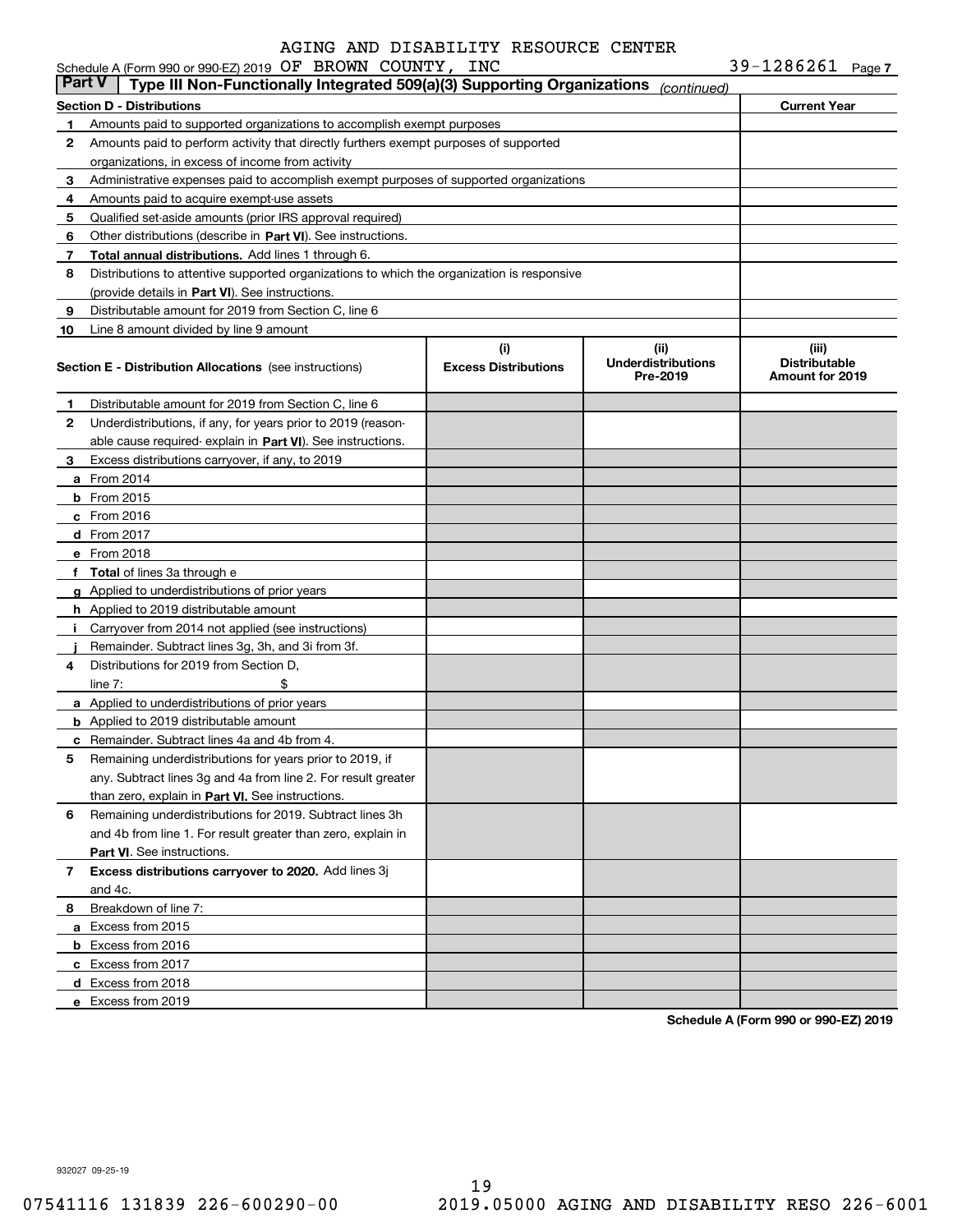#### Schedule A (Form 990 or 990-EZ) 2019 Page OF BROWN COUNTY, INC AGING AND DISABILITY RESOURCE CENTER

**8** 39-1286261

Part VI | Supplemental Information. Provide the explanations required by Part II, line 10; Part II, line 17a or 17b; Part III, line 12; Part IV, Section A, lines 1, 2, 3b, 3c, 4b, 4c, 5a, 6, 9a, 9b, 9c, 11a, 11b, and 11c; Part IV, Section B, lines 1 and 2; Part IV, Section C, line 1; Part IV, Section D, lines 2 and 3; Part IV, Section E, lines 1c, 2a, 2b, 3a, and 3b; Part V, line 1; Part V, Section B, line 1e; Part V, Section D, lines 5, 6, and 8; and Part V, Section E, lines 2, 5, and 6. Also complete this part for any additional information. (See instructions.)

### SCHEDULE A, PART II, LINE 10, EXPLANATION FOR OTHER INCOME:

| 2015 AMOUNT: \$         | 10,647.                                                                |
|-------------------------|------------------------------------------------------------------------|
| 2016 AMOUNT: \$         | 7,290.                                                                 |
| 2017 AMOUNT: \$         | $6,102$ .<br><u> 1989 - John Stein, Amerikaansk politiker (* 1958)</u> |
| 2018 AMOUNT: \$         | 8,837.                                                                 |
| 2019 AMOUNT: \$ 81,290. | <u> 1980 - Andrea Andrew Maria (h. 1980).</u>                          |
|                         |                                                                        |
|                         |                                                                        |
|                         |                                                                        |
|                         |                                                                        |
|                         |                                                                        |
|                         |                                                                        |
|                         |                                                                        |
|                         |                                                                        |
|                         |                                                                        |
|                         |                                                                        |
|                         |                                                                        |
|                         |                                                                        |
|                         |                                                                        |
|                         |                                                                        |
|                         |                                                                        |
|                         |                                                                        |
|                         |                                                                        |
|                         |                                                                        |
|                         |                                                                        |
|                         |                                                                        |
|                         |                                                                        |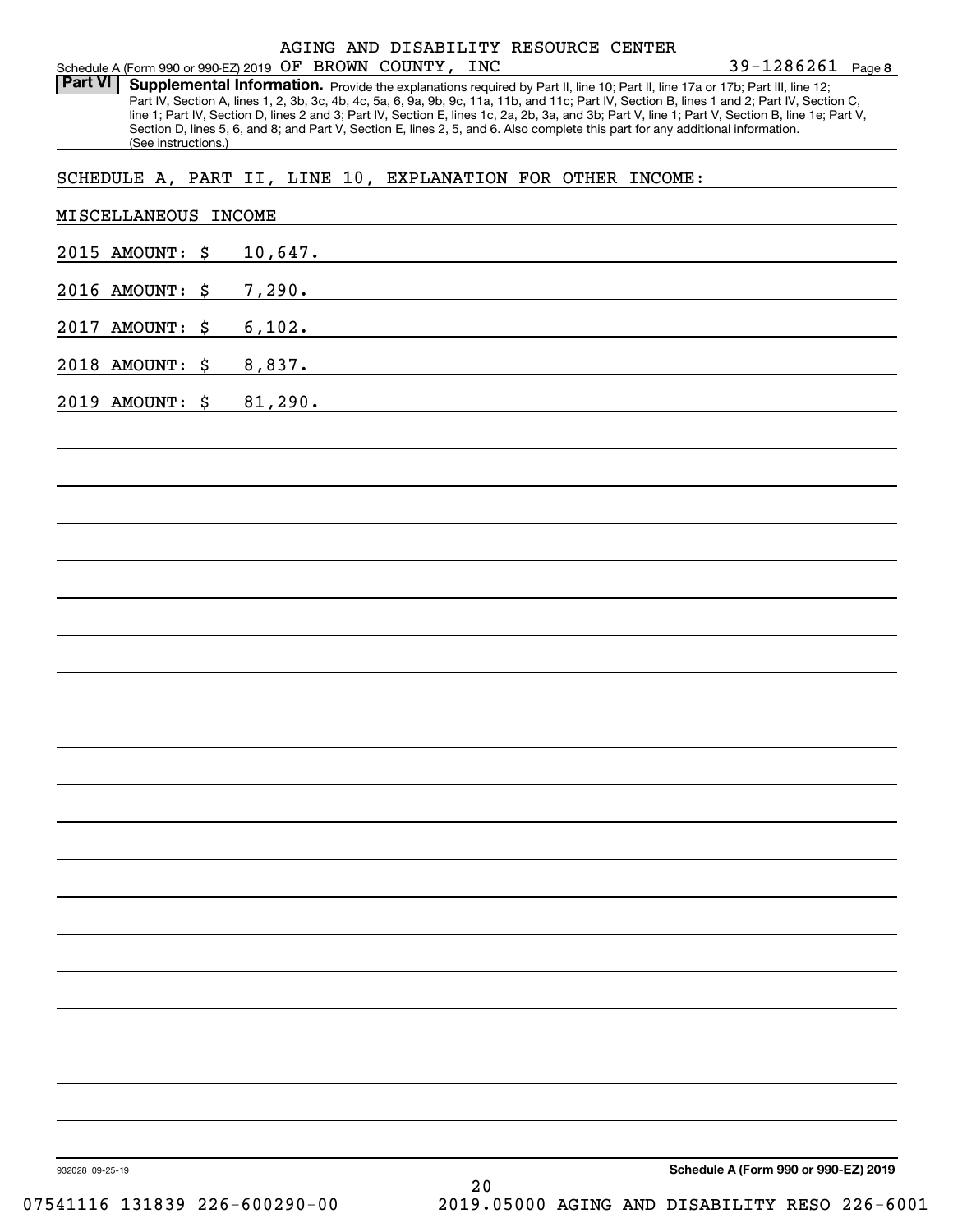Department of the Treasury Internal Revenue Service **(Form 990, 990-EZ, or 990-PF)**

# **Schedule B Schedule of Contributors**

**| Attach to Form 990, Form 990-EZ, or Form 990-PF. | Go to www.irs.gov/Form990 for the latest information.** OMB No. 1545-0047

# **2019**

mber

| Name of the organization              |                                                                             | <b>Employer identification nur</b> |
|---------------------------------------|-----------------------------------------------------------------------------|------------------------------------|
|                                       | AGING AND DISABILITY RESOURCE CENTER                                        |                                    |
|                                       | BROWN COUNTY, INC<br>OF                                                     | 39-1286261                         |
| <b>Organization type (check one):</b> |                                                                             |                                    |
| Filers of:                            | Section:                                                                    |                                    |
| Form 990 or 990-EZ                    | $\lfloor x \rfloor$ 501(c)( 3) (enter number) organization                  |                                    |
|                                       | $4947(a)(1)$ nonexempt charitable trust not treated as a private foundation |                                    |
|                                       | 527 political organization                                                  |                                    |
| Form 990-PF                           | 501(c)(3) exempt private foundation                                         |                                    |
|                                       | 4947(a)(1) nonexempt charitable trust treated as a private foundation       |                                    |
|                                       | 501(c)(3) taxable private foundation                                        |                                    |
|                                       |                                                                             |                                    |

Check if your organization is covered by the **General Rule** or a **Special Rule. Note:**  Only a section 501(c)(7), (8), or (10) organization can check boxes for both the General Rule and a Special Rule. See instructions.

#### **General Rule**

For an organization filing Form 990, 990-EZ, or 990-PF that received, during the year, contributions totaling \$5,000 or more (in money or property) from any one contributor. Complete Parts I and II. See instructions for determining a contributor's total contributions.

#### **Special Rules**

any one contributor, during the year, total contributions of the greater of  $\,$  (1) \$5,000; or **(2)** 2% of the amount on (i) Form 990, Part VIII, line 1h;  $\boxed{\textbf{X}}$  For an organization described in section 501(c)(3) filing Form 990 or 990-EZ that met the 33 1/3% support test of the regulations under sections 509(a)(1) and 170(b)(1)(A)(vi), that checked Schedule A (Form 990 or 990-EZ), Part II, line 13, 16a, or 16b, and that received from or (ii) Form 990-EZ, line 1. Complete Parts I and II.

year, total contributions of more than \$1,000 *exclusively* for religious, charitable, scientific, literary, or educational purposes, or for the For an organization described in section 501(c)(7), (8), or (10) filing Form 990 or 990-EZ that received from any one contributor, during the prevention of cruelty to children or animals. Complete Parts I, II, and III.

purpose. Don't complete any of the parts unless the **General Rule** applies to this organization because it received *nonexclusively* year, contributions <sub>exclusively</sub> for religious, charitable, etc., purposes, but no such contributions totaled more than \$1,000. If this box is checked, enter here the total contributions that were received during the year for an  $\;$ exclusively religious, charitable, etc., For an organization described in section 501(c)(7), (8), or (10) filing Form 990 or 990-EZ that received from any one contributor, during the religious, charitable, etc., contributions totaling \$5,000 or more during the year  $\Box$ — $\Box$   $\Box$  $\mathcal{L}^{\text{max}}$ 

**Caution:**  An organization that isn't covered by the General Rule and/or the Special Rules doesn't file Schedule B (Form 990, 990-EZ, or 990-PF),  **must** but it answer "No" on Part IV, line 2, of its Form 990; or check the box on line H of its Form 990-EZ or on its Form 990-PF, Part I, line 2, to certify that it doesn't meet the filing requirements of Schedule B (Form 990, 990-EZ, or 990-PF).

**For Paperwork Reduction Act Notice, see the instructions for Form 990, 990-EZ, or 990-PF. Schedule B (Form 990, 990-EZ, or 990-PF) (2019)** LHA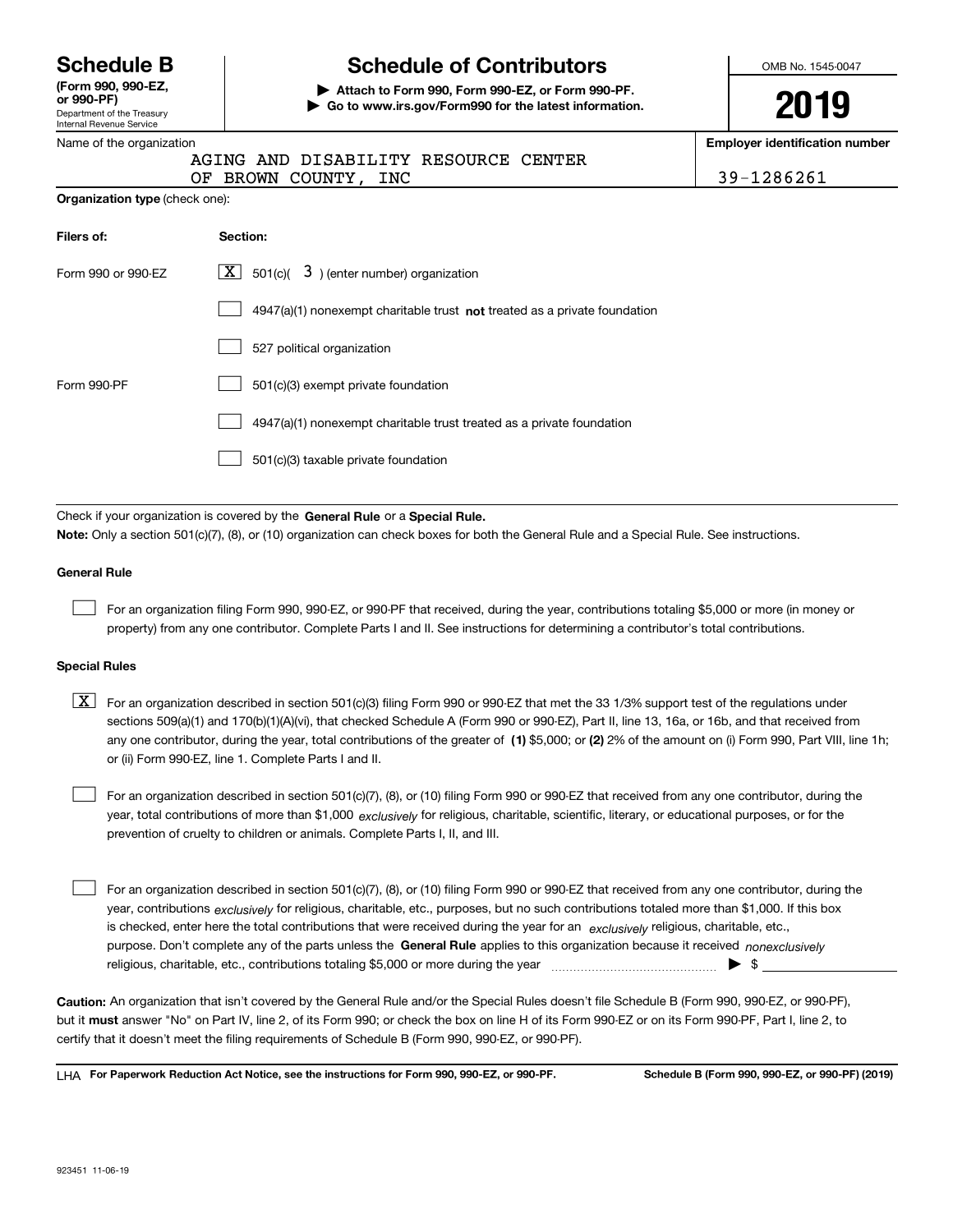Name of organization

Chedule B (Form 990, 990-EZ, or 990-PF) (2019)<br> **2Page 2**<br> **2Part I 2Philosopherical CENTER**<br> **2Part I Contributors** (see instructions). Use duplicate copies of Part I if additional space is needed.<br>
2Part I **Contribut** AGING AND DISABILITY RESOURCE CENTER OF BROWN COUNTY, INC 39-1286261

|                                       | . . |
|---------------------------------------|-----|
| <b>Employer identification number</b> |     |

| Part I     | <b>CONTIDUTOR</b> (see instructions). Use duplicate copies of Part I if additional space is needed.           |                                   |                                                                                       |
|------------|---------------------------------------------------------------------------------------------------------------|-----------------------------------|---------------------------------------------------------------------------------------|
| (a)<br>No. | (b)<br>Name, address, and ZIP + 4                                                                             | (c)<br><b>Total contributions</b> | (d)<br>Type of contribution                                                           |
| 1          | US DEPARTMENT OF HEALTH AND HUMAN<br><b>SERVICES</b><br>200 INDEPENDENCE AVENUE, S.W.<br>WASHINGTON, DC 20201 | 2,286,556.<br>\$                  | X<br>Person<br>Payroll<br>Noncash<br>(Complete Part II for<br>noncash contributions.) |
| (a)<br>No. | (b)<br>Name, address, and ZIP + 4                                                                             | (c)<br><b>Total contributions</b> | (d)<br>Type of contribution                                                           |
| 2          | WISCONSIN DEPARTMENT OF HEALTH<br><b>SERVICES</b><br>1 WEST WILSON STREET<br>MADISON, WI 53703                | 2,068,395.<br>\$                  | X<br>Person<br>Payroll<br>Noncash<br>(Complete Part II for<br>noncash contributions.) |
| (a)<br>No. | (b)<br>Name, address, and ZIP + 4                                                                             | (c)<br><b>Total contributions</b> | (d)<br>Type of contribution                                                           |
|            |                                                                                                               | \$                                | Person<br>Payroll<br>Noncash<br>(Complete Part II for<br>noncash contributions.)      |
| (a)<br>No. | (b)<br>Name, address, and ZIP + 4                                                                             | (c)<br><b>Total contributions</b> | (d)<br>Type of contribution                                                           |
|            |                                                                                                               | \$                                | Person<br>Payroll<br>Noncash<br>(Complete Part II for<br>noncash contributions.)      |
| (a)<br>No. | (b)<br>Name, address, and ZIP + 4                                                                             | (c)<br><b>Total contributions</b> | (d)<br>Type of contribution                                                           |
|            |                                                                                                               | \$                                | Person<br>Payroll<br>Noncash<br>(Complete Part II for<br>noncash contributions.)      |
| (a)<br>No. | (b)<br>Name, address, and ZIP + 4                                                                             | (c)<br><b>Total contributions</b> | (d)<br>Type of contribution                                                           |
|            |                                                                                                               | \$                                | Person<br>Payroll<br>Noncash<br>(Complete Part II for<br>noncash contributions.)      |

923452 11-06-19 **Schedule B (Form 990, 990-EZ, or 990-PF) (2019)**

22 07541116 131839 226-600290-00 2019.05000 AGING AND DISABILITY RESO 226-6001

Schedule B (Form 990, 990-EZ, or 990-PF) (2019) Page 2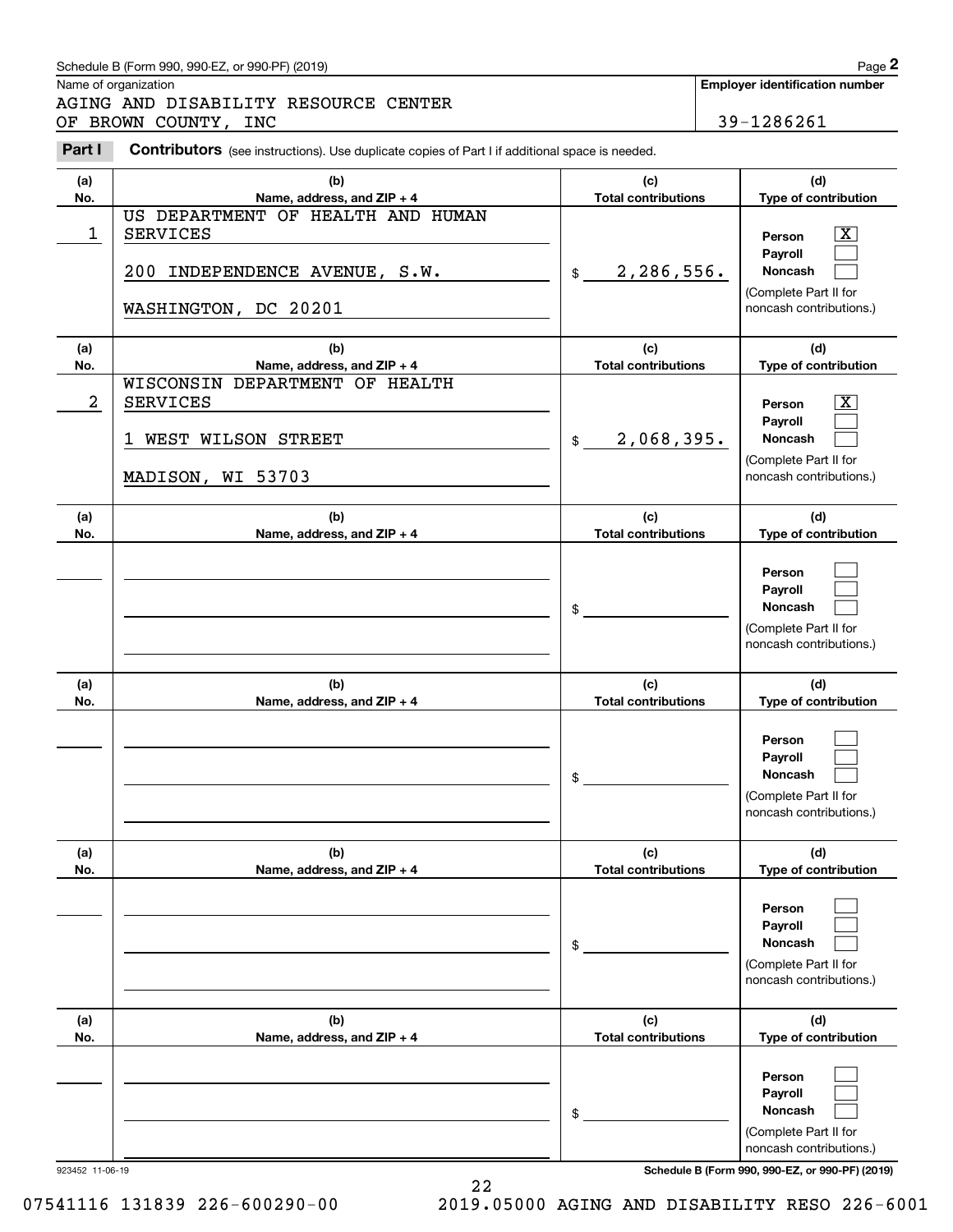|                              | OF BROWN COUNTY, INC                                                                                |                                                 | 39-1286261           |
|------------------------------|-----------------------------------------------------------------------------------------------------|-------------------------------------------------|----------------------|
| Part II                      | Noncash Property (see instructions). Use duplicate copies of Part II if additional space is needed. |                                                 |                      |
| (a)<br>No.<br>from<br>Part I | (b)<br>Description of noncash property given                                                        | (c)<br>FMV (or estimate)<br>(See instructions.) | (d)<br>Date received |
|                              |                                                                                                     | \$                                              |                      |
| (a)<br>No.<br>from<br>Part I | (b)<br>Description of noncash property given                                                        | (c)<br>FMV (or estimate)<br>(See instructions.) | (d)<br>Date received |
|                              |                                                                                                     | \$                                              |                      |
| (a)<br>No.<br>from<br>Part I | (b)<br>Description of noncash property given                                                        | (c)<br>FMV (or estimate)<br>(See instructions.) | (d)<br>Date received |
|                              |                                                                                                     | \$                                              |                      |
| (a)<br>No.<br>from<br>Part I | (b)<br>Description of noncash property given                                                        | (c)<br>FMV (or estimate)<br>(See instructions.) | (d)<br>Date received |
|                              |                                                                                                     | \$                                              |                      |
| (a)<br>No.<br>from<br>Part I | (b)<br>Description of noncash property given                                                        | (c)<br>FMV (or estimate)<br>(See instructions.) | (d)<br>Date received |
|                              |                                                                                                     | \$                                              |                      |
| (a)                          | (b)<br>Description of noncash property given                                                        | (c)<br>FMV (or estimate)<br>(See instructions.) | (d)<br>Date received |
| No.<br>from<br>Part I        |                                                                                                     |                                                 |                      |
|                              |                                                                                                     | \$                                              |                      |

23

923453 11-06-19 **Schedule B (Form 990, 990-EZ, or 990-PF) (2019)**

07541116 131839 226-600290-00 2019.05000 AGING AND DISABILITY RESO 226-6001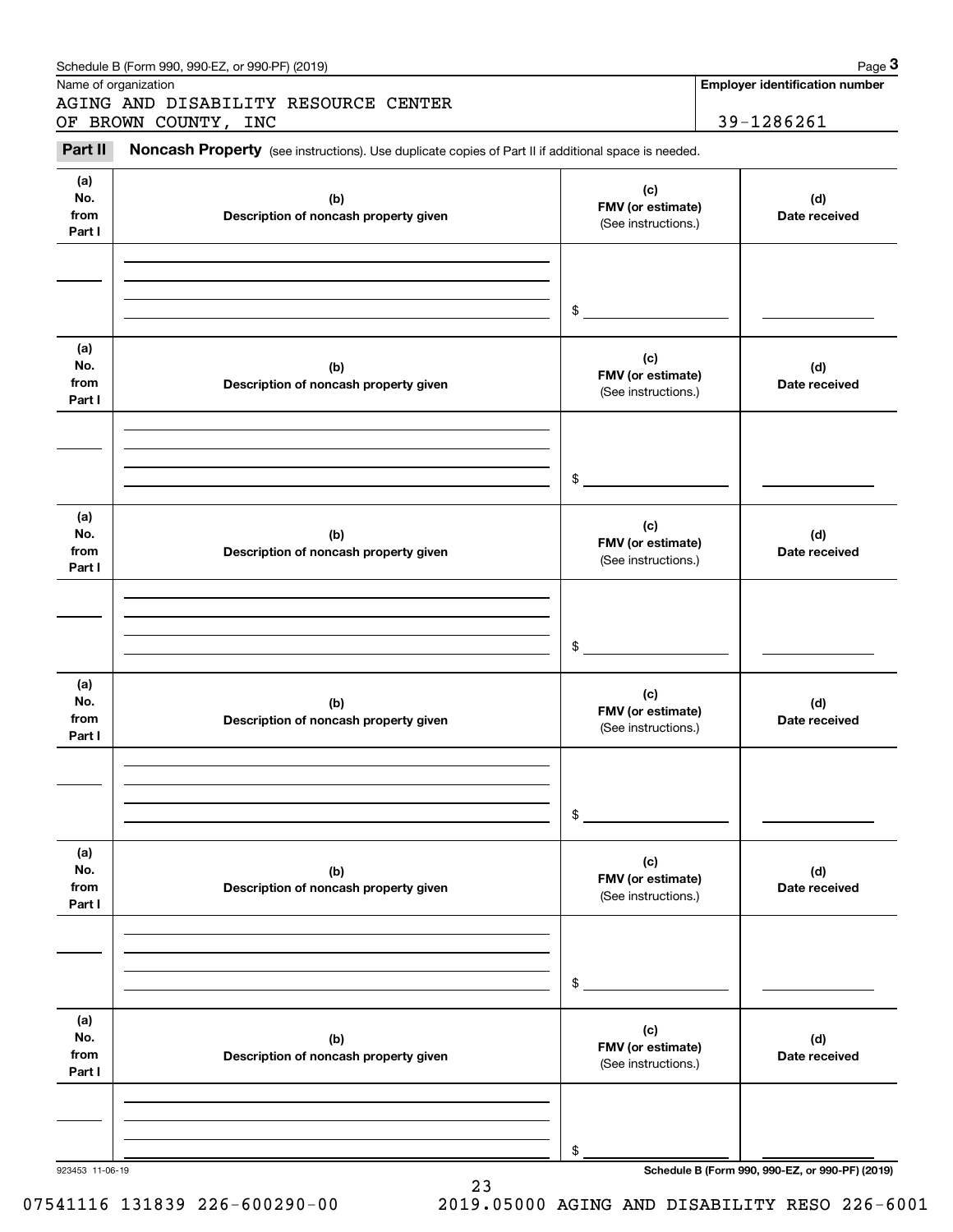|                 | Schedule B (Form 990, 990-EZ, or 990-PF) (2019)                                                                                                                                                                                                                              |                      |                                          | Page 4                                          |  |  |  |  |  |  |
|-----------------|------------------------------------------------------------------------------------------------------------------------------------------------------------------------------------------------------------------------------------------------------------------------------|----------------------|------------------------------------------|-------------------------------------------------|--|--|--|--|--|--|
|                 | Name of organization                                                                                                                                                                                                                                                         |                      |                                          | <b>Employer identification number</b>           |  |  |  |  |  |  |
|                 | AGING AND DISABILITY RESOURCE CENTER                                                                                                                                                                                                                                         |                      |                                          |                                                 |  |  |  |  |  |  |
|                 | OF BROWN COUNTY, INC                                                                                                                                                                                                                                                         |                      |                                          | 39-1286261                                      |  |  |  |  |  |  |
| Part III        | Exclusively religious, charitable, etc., contributions to organizations described in section 501(c)(7), (8), or (10) that total more than \$1,000 for the year<br>from any one contributor. Complete columns (a) through (e) and the following line entry. For organizations |                      |                                          |                                                 |  |  |  |  |  |  |
|                 | completing Part III, enter the total of exclusively religious, charitable, etc., contributions of \$1,000 or less for the year. (Enter this info. once.) $\blacktriangleright$ \$                                                                                            |                      |                                          |                                                 |  |  |  |  |  |  |
| (a) No.         | Use duplicate copies of Part III if additional space is needed.                                                                                                                                                                                                              |                      |                                          |                                                 |  |  |  |  |  |  |
| from            | (b) Purpose of gift                                                                                                                                                                                                                                                          | (c) Use of gift      |                                          | (d) Description of how gift is held             |  |  |  |  |  |  |
| Part I          |                                                                                                                                                                                                                                                                              |                      |                                          |                                                 |  |  |  |  |  |  |
|                 |                                                                                                                                                                                                                                                                              |                      |                                          |                                                 |  |  |  |  |  |  |
|                 |                                                                                                                                                                                                                                                                              |                      |                                          |                                                 |  |  |  |  |  |  |
|                 |                                                                                                                                                                                                                                                                              |                      |                                          |                                                 |  |  |  |  |  |  |
|                 |                                                                                                                                                                                                                                                                              | (e) Transfer of gift |                                          |                                                 |  |  |  |  |  |  |
|                 |                                                                                                                                                                                                                                                                              |                      |                                          |                                                 |  |  |  |  |  |  |
|                 | Transferee's name, address, and ZIP + 4                                                                                                                                                                                                                                      |                      |                                          | Relationship of transferor to transferee        |  |  |  |  |  |  |
|                 |                                                                                                                                                                                                                                                                              |                      |                                          |                                                 |  |  |  |  |  |  |
|                 |                                                                                                                                                                                                                                                                              |                      |                                          |                                                 |  |  |  |  |  |  |
|                 |                                                                                                                                                                                                                                                                              |                      |                                          |                                                 |  |  |  |  |  |  |
| (a) No.         |                                                                                                                                                                                                                                                                              |                      |                                          |                                                 |  |  |  |  |  |  |
| from<br>Part I  | (b) Purpose of gift                                                                                                                                                                                                                                                          | (c) Use of gift      |                                          | (d) Description of how gift is held             |  |  |  |  |  |  |
|                 |                                                                                                                                                                                                                                                                              |                      |                                          |                                                 |  |  |  |  |  |  |
|                 |                                                                                                                                                                                                                                                                              |                      |                                          |                                                 |  |  |  |  |  |  |
|                 |                                                                                                                                                                                                                                                                              |                      |                                          |                                                 |  |  |  |  |  |  |
|                 |                                                                                                                                                                                                                                                                              |                      |                                          |                                                 |  |  |  |  |  |  |
|                 | (e) Transfer of gift                                                                                                                                                                                                                                                         |                      |                                          |                                                 |  |  |  |  |  |  |
|                 | Transferee's name, address, and ZIP + 4                                                                                                                                                                                                                                      |                      |                                          | Relationship of transferor to transferee        |  |  |  |  |  |  |
|                 |                                                                                                                                                                                                                                                                              |                      |                                          |                                                 |  |  |  |  |  |  |
|                 |                                                                                                                                                                                                                                                                              |                      |                                          |                                                 |  |  |  |  |  |  |
|                 |                                                                                                                                                                                                                                                                              |                      |                                          |                                                 |  |  |  |  |  |  |
| (a) No.         |                                                                                                                                                                                                                                                                              |                      |                                          |                                                 |  |  |  |  |  |  |
| from<br>Part I  | (b) Purpose of gift                                                                                                                                                                                                                                                          | (c) Use of gift      |                                          | (d) Description of how gift is held             |  |  |  |  |  |  |
|                 |                                                                                                                                                                                                                                                                              |                      |                                          |                                                 |  |  |  |  |  |  |
|                 |                                                                                                                                                                                                                                                                              |                      |                                          |                                                 |  |  |  |  |  |  |
|                 |                                                                                                                                                                                                                                                                              |                      |                                          |                                                 |  |  |  |  |  |  |
|                 |                                                                                                                                                                                                                                                                              |                      |                                          |                                                 |  |  |  |  |  |  |
|                 | (e) Transfer of gift                                                                                                                                                                                                                                                         |                      |                                          |                                                 |  |  |  |  |  |  |
|                 | Transferee's name, address, and $ZIP + 4$                                                                                                                                                                                                                                    |                      | Relationship of transferor to transferee |                                                 |  |  |  |  |  |  |
|                 |                                                                                                                                                                                                                                                                              |                      |                                          |                                                 |  |  |  |  |  |  |
|                 |                                                                                                                                                                                                                                                                              |                      |                                          |                                                 |  |  |  |  |  |  |
|                 |                                                                                                                                                                                                                                                                              |                      |                                          |                                                 |  |  |  |  |  |  |
| (a) No.         |                                                                                                                                                                                                                                                                              |                      |                                          |                                                 |  |  |  |  |  |  |
| from<br>Part I  | (b) Purpose of gift                                                                                                                                                                                                                                                          | (c) Use of gift      |                                          | (d) Description of how gift is held             |  |  |  |  |  |  |
|                 |                                                                                                                                                                                                                                                                              |                      |                                          |                                                 |  |  |  |  |  |  |
|                 |                                                                                                                                                                                                                                                                              |                      |                                          |                                                 |  |  |  |  |  |  |
|                 |                                                                                                                                                                                                                                                                              |                      |                                          |                                                 |  |  |  |  |  |  |
|                 |                                                                                                                                                                                                                                                                              |                      |                                          |                                                 |  |  |  |  |  |  |
|                 |                                                                                                                                                                                                                                                                              | (e) Transfer of gift |                                          |                                                 |  |  |  |  |  |  |
|                 |                                                                                                                                                                                                                                                                              |                      |                                          |                                                 |  |  |  |  |  |  |
|                 | Transferee's name, address, and $ZIP + 4$                                                                                                                                                                                                                                    |                      |                                          | Relationship of transferor to transferee        |  |  |  |  |  |  |
|                 |                                                                                                                                                                                                                                                                              |                      |                                          |                                                 |  |  |  |  |  |  |
|                 |                                                                                                                                                                                                                                                                              |                      |                                          |                                                 |  |  |  |  |  |  |
|                 |                                                                                                                                                                                                                                                                              |                      |                                          |                                                 |  |  |  |  |  |  |
| 923454 11-06-19 |                                                                                                                                                                                                                                                                              | 24                   |                                          | Schedule B (Form 990, 990-EZ, or 990-PF) (2019) |  |  |  |  |  |  |
|                 |                                                                                                                                                                                                                                                                              |                      |                                          |                                                 |  |  |  |  |  |  |

07541116 131839 226-600290-00 2019.05000 AGING AND DISABILITY RESO 226-6001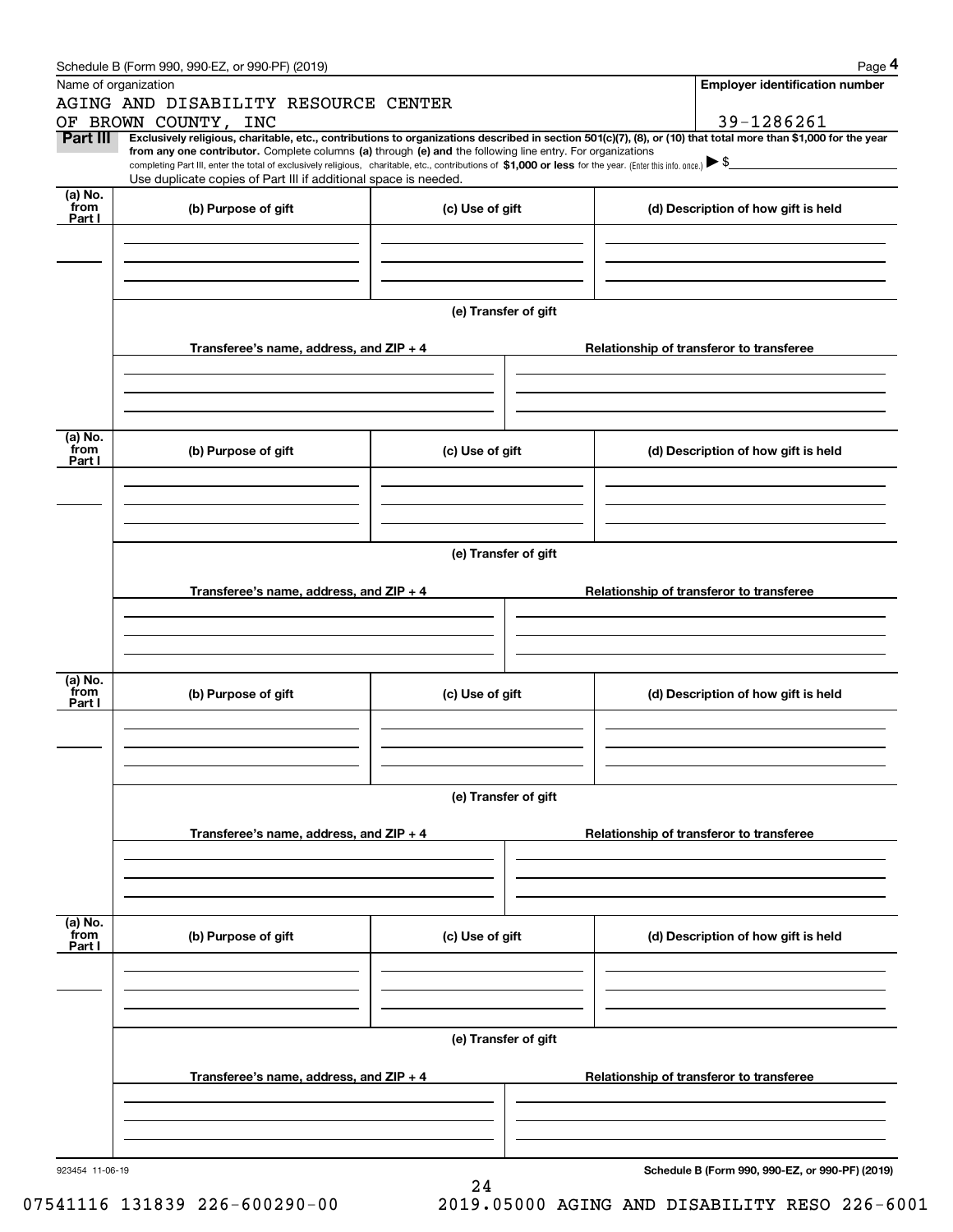|         | <b>SCHEDULE D</b>                                                                                                            |                                                                                                        | OMB No. 1545-0047                                                                                                                                                                |                          |                                       |  |  |
|---------|------------------------------------------------------------------------------------------------------------------------------|--------------------------------------------------------------------------------------------------------|----------------------------------------------------------------------------------------------------------------------------------------------------------------------------------|--------------------------|---------------------------------------|--|--|
|         | (Form 990)                                                                                                                   |                                                                                                        | <b>Supplemental Financial Statements</b><br>Complete if the organization answered "Yes" on Form 990,<br>Part IV, line 6, 7, 8, 9, 10, 11a, 11b, 11c, 11d, 11e, 11f, 12a, or 12b. |                          |                                       |  |  |
|         | Department of the Treasury                                                                                                   |                                                                                                        | Attach to Form 990.                                                                                                                                                              |                          | Open to Public<br>Inspection          |  |  |
|         | Internal Revenue Service<br>Name of the organization                                                                         | AGING AND DISABILITY RESOURCE CENTER                                                                   | Go to www.irs.gov/Form990 for instructions and the latest information.                                                                                                           |                          | <b>Employer identification number</b> |  |  |
|         |                                                                                                                              | OF BROWN COUNTY, INC                                                                                   |                                                                                                                                                                                  |                          | 39-1286261                            |  |  |
| Part I  |                                                                                                                              |                                                                                                        | Organizations Maintaining Donor Advised Funds or Other Similar Funds or Accounts. Complete if the                                                                                |                          |                                       |  |  |
|         |                                                                                                                              | organization answered "Yes" on Form 990, Part IV, line 6.                                              |                                                                                                                                                                                  |                          |                                       |  |  |
|         |                                                                                                                              |                                                                                                        | (a) Donor advised funds                                                                                                                                                          |                          | (b) Funds and other accounts          |  |  |
| 1       |                                                                                                                              |                                                                                                        |                                                                                                                                                                                  |                          |                                       |  |  |
| 2       |                                                                                                                              | Aggregate value of contributions to (during year)                                                      |                                                                                                                                                                                  |                          |                                       |  |  |
| з       |                                                                                                                              |                                                                                                        |                                                                                                                                                                                  |                          |                                       |  |  |
| 4<br>5  |                                                                                                                              |                                                                                                        | Did the organization inform all donors and donor advisors in writing that the assets held in donor advised funds                                                                 |                          |                                       |  |  |
|         |                                                                                                                              |                                                                                                        |                                                                                                                                                                                  |                          | Yes<br>No                             |  |  |
| 6       |                                                                                                                              |                                                                                                        | Did the organization inform all grantees, donors, and donor advisors in writing that grant funds can be used only                                                                |                          |                                       |  |  |
|         |                                                                                                                              |                                                                                                        | for charitable purposes and not for the benefit of the donor or donor advisor, or for any other purpose conferring                                                               |                          |                                       |  |  |
|         |                                                                                                                              |                                                                                                        |                                                                                                                                                                                  |                          | <b>Yes</b><br>No                      |  |  |
| Part II |                                                                                                                              |                                                                                                        | Conservation Easements. Complete if the organization answered "Yes" on Form 990, Part IV, line 7.                                                                                |                          |                                       |  |  |
| 1.      |                                                                                                                              | Purpose(s) of conservation easements held by the organization (check all that apply).                  |                                                                                                                                                                                  |                          |                                       |  |  |
|         |                                                                                                                              | Preservation of land for public use (for example, recreation or education)                             | Preservation of a historically important land area                                                                                                                               |                          |                                       |  |  |
|         |                                                                                                                              | Protection of natural habitat                                                                          | Preservation of a certified historic structure                                                                                                                                   |                          |                                       |  |  |
|         |                                                                                                                              | Preservation of open space                                                                             |                                                                                                                                                                                  |                          |                                       |  |  |
| 2       |                                                                                                                              |                                                                                                        | Complete lines 2a through 2d if the organization held a qualified conservation contribution in the form of a conservation easement on the last                                   |                          |                                       |  |  |
| а       | day of the tax year.                                                                                                         |                                                                                                        |                                                                                                                                                                                  | 2a                       | Held at the End of the Tax Year       |  |  |
| b       |                                                                                                                              |                                                                                                        |                                                                                                                                                                                  | 2 <sub>b</sub>           |                                       |  |  |
| с       |                                                                                                                              |                                                                                                        |                                                                                                                                                                                  | 2 <sub>c</sub>           |                                       |  |  |
|         |                                                                                                                              |                                                                                                        | d Number of conservation easements included in (c) acquired after 7/25/06, and not on a historic structure                                                                       |                          |                                       |  |  |
|         | 2d                                                                                                                           |                                                                                                        |                                                                                                                                                                                  |                          |                                       |  |  |
| 3       |                                                                                                                              |                                                                                                        | Number of conservation easements modified, transferred, released, extinguished, or terminated by the organization during the tax                                                 |                          |                                       |  |  |
|         | $year \blacktriangleright$                                                                                                   |                                                                                                        |                                                                                                                                                                                  |                          |                                       |  |  |
| 4       |                                                                                                                              | Number of states where property subject to conservation easement is located $\blacktriangleright$      |                                                                                                                                                                                  |                          |                                       |  |  |
| 5       |                                                                                                                              | Does the organization have a written policy regarding the periodic monitoring, inspection, handling of |                                                                                                                                                                                  |                          |                                       |  |  |
| 6       |                                                                                                                              | violations, and enforcement of the conservation easements it holds?                                    | Staff and volunteer hours devoted to monitoring, inspecting, handling of violations, and enforcing conservation easements during the year                                        |                          | Yes<br>No                             |  |  |
|         |                                                                                                                              |                                                                                                        |                                                                                                                                                                                  |                          |                                       |  |  |
| 7       |                                                                                                                              |                                                                                                        | Amount of expenses incurred in monitoring, inspecting, handling of violations, and enforcing conservation easements during the year                                              |                          |                                       |  |  |
|         | ▶ \$                                                                                                                         |                                                                                                        |                                                                                                                                                                                  |                          |                                       |  |  |
| 8       |                                                                                                                              |                                                                                                        | Does each conservation easement reported on line 2(d) above satisfy the requirements of section 170(h)(4)(B)(i)                                                                  |                          |                                       |  |  |
|         |                                                                                                                              |                                                                                                        |                                                                                                                                                                                  |                          | Yes<br>No                             |  |  |
| 9       |                                                                                                                              |                                                                                                        | In Part XIII, describe how the organization reports conservation easements in its revenue and expense statement and                                                              |                          |                                       |  |  |
|         |                                                                                                                              |                                                                                                        | balance sheet, and include, if applicable, the text of the footnote to the organization's financial statements that describes the                                                |                          |                                       |  |  |
|         |                                                                                                                              | organization's accounting for conservation easements.                                                  |                                                                                                                                                                                  |                          |                                       |  |  |
|         | Part III                                                                                                                     |                                                                                                        | Organizations Maintaining Collections of Art, Historical Treasures, or Other Similar Assets.                                                                                     |                          |                                       |  |  |
|         |                                                                                                                              | Complete if the organization answered "Yes" on Form 990, Part IV, line 8.                              | 1a If the organization elected, as permitted under FASB ASC 958, not to report in its revenue statement and balance sheet works                                                  |                          |                                       |  |  |
|         |                                                                                                                              |                                                                                                        | of art, historical treasures, or other similar assets held for public exhibition, education, or research in furtherance of public                                                |                          |                                       |  |  |
|         |                                                                                                                              |                                                                                                        | service, provide in Part XIII the text of the footnote to its financial statements that describes these items.                                                                   |                          |                                       |  |  |
|         |                                                                                                                              |                                                                                                        | <b>b</b> If the organization elected, as permitted under FASB ASC 958, to report in its revenue statement and balance sheet works of                                             |                          |                                       |  |  |
|         |                                                                                                                              |                                                                                                        | art, historical treasures, or other similar assets held for public exhibition, education, or research in furtherance of public service,                                          |                          |                                       |  |  |
|         |                                                                                                                              | provide the following amounts relating to these items:                                                 |                                                                                                                                                                                  |                          |                                       |  |  |
|         |                                                                                                                              |                                                                                                        |                                                                                                                                                                                  | $\blacktriangleright$ \$ |                                       |  |  |
|         | $\blacktriangleright$ \$<br>(ii) Assets included in Form 990, Part X                                                         |                                                                                                        |                                                                                                                                                                                  |                          |                                       |  |  |
| 2       | If the organization received or held works of art, historical treasures, or other similar assets for financial gain, provide |                                                                                                        |                                                                                                                                                                                  |                          |                                       |  |  |
|         |                                                                                                                              | the following amounts required to be reported under FASB ASC 958 relating to these items:              |                                                                                                                                                                                  |                          |                                       |  |  |
|         |                                                                                                                              |                                                                                                        |                                                                                                                                                                                  | - \$                     |                                       |  |  |
|         |                                                                                                                              |                                                                                                        |                                                                                                                                                                                  | $\blacktriangleright$ \$ |                                       |  |  |
|         |                                                                                                                              | LHA For Paperwork Reduction Act Notice, see the Instructions for Form 990.                             |                                                                                                                                                                                  |                          | Schedule D (Form 990) 2019            |  |  |
|         | 932051 10-02-19                                                                                                              |                                                                                                        | 25                                                                                                                                                                               |                          |                                       |  |  |

|  | 2 N 1 Q | <b>050</b> |  |
|--|---------|------------|--|

07541116 131839 226-600290-00 2019.05000 AGING AND DISABILITY RESO 226-6001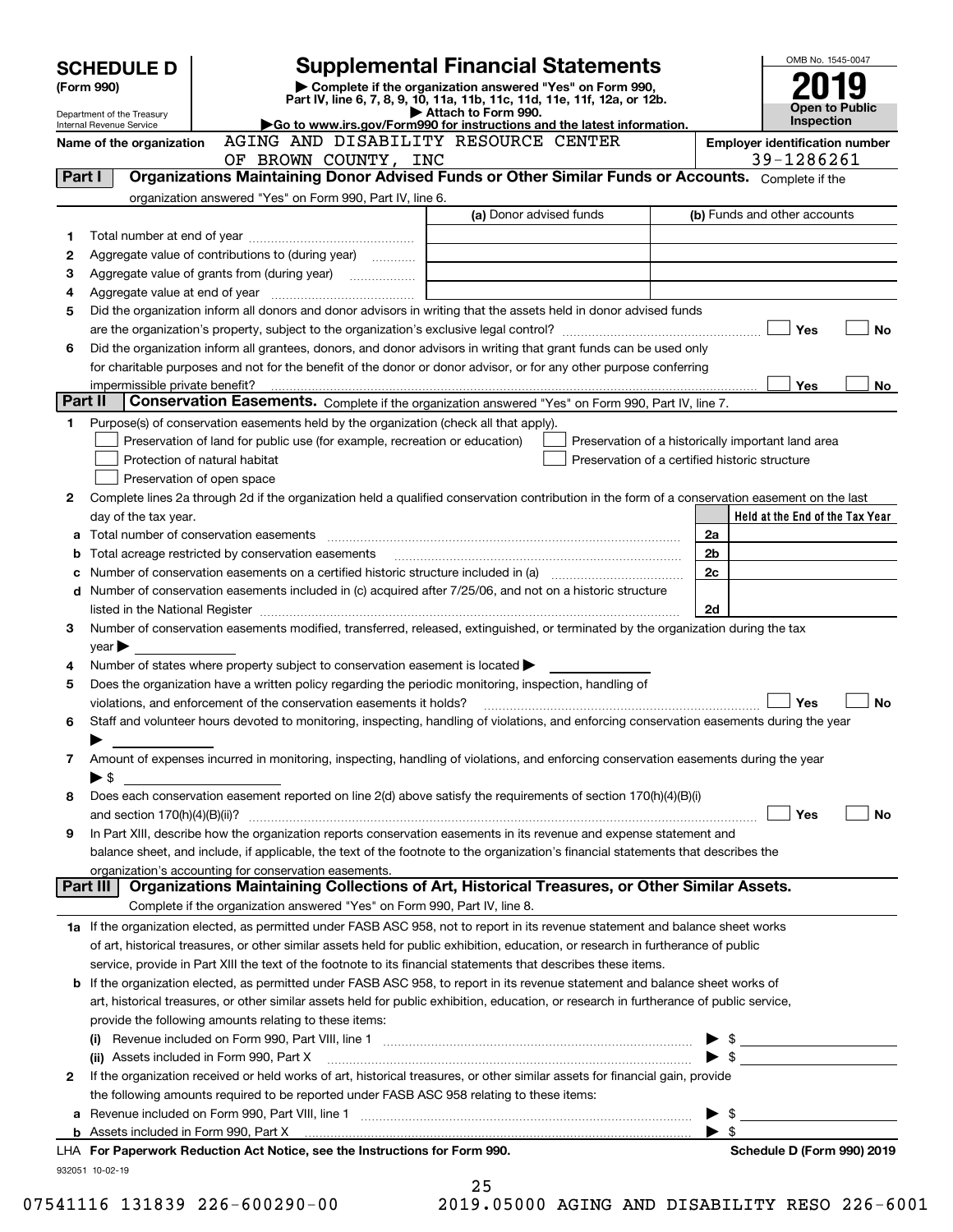|               |                                                                                                                                                                                                                                | AGING AND DISABILITY RESOURCE CENTER    |   |                |                                                                                                                                                                                                                               |                                 |                                            |           |
|---------------|--------------------------------------------------------------------------------------------------------------------------------------------------------------------------------------------------------------------------------|-----------------------------------------|---|----------------|-------------------------------------------------------------------------------------------------------------------------------------------------------------------------------------------------------------------------------|---------------------------------|--------------------------------------------|-----------|
|               | Schedule D (Form 990) 2019                                                                                                                                                                                                     | OF BROWN COUNTY, INC                    |   |                |                                                                                                                                                                                                                               |                                 | 39-1286261 Page 2                          |           |
|               | Part III<br>Organizations Maintaining Collections of Art, Historical Treasures, or Other Similar Assets (continued)                                                                                                            |                                         |   |                |                                                                                                                                                                                                                               |                                 |                                            |           |
| З             | Using the organization's acquisition, accession, and other records, check any of the following that make significant use of its                                                                                                |                                         |   |                |                                                                                                                                                                                                                               |                                 |                                            |           |
|               | collection items (check all that apply):                                                                                                                                                                                       |                                         |   |                |                                                                                                                                                                                                                               |                                 |                                            |           |
| a             | Public exhibition                                                                                                                                                                                                              |                                         | d |                | Loan or exchange program                                                                                                                                                                                                      |                                 |                                            |           |
| b             | Scholarly research                                                                                                                                                                                                             |                                         | е |                | Other and the contract of the contract of the contract of the contract of the contract of the contract of the contract of the contract of the contract of the contract of the contract of the contract of the contract of the |                                 |                                            |           |
| c             | Preservation for future generations                                                                                                                                                                                            |                                         |   |                |                                                                                                                                                                                                                               |                                 |                                            |           |
| 4             | Provide a description of the organization's collections and explain how they further the organization's exempt purpose in Part XIII.                                                                                           |                                         |   |                |                                                                                                                                                                                                                               |                                 |                                            |           |
| 5             | During the year, did the organization solicit or receive donations of art, historical treasures, or other similar assets                                                                                                       |                                         |   |                |                                                                                                                                                                                                                               |                                 |                                            |           |
|               |                                                                                                                                                                                                                                |                                         |   |                |                                                                                                                                                                                                                               |                                 | Yes                                        | No.       |
|               | Part IV<br>Escrow and Custodial Arrangements. Complete if the organization answered "Yes" on Form 990, Part IV, line 9, or                                                                                                     |                                         |   |                |                                                                                                                                                                                                                               |                                 |                                            |           |
|               | reported an amount on Form 990, Part X, line 21.                                                                                                                                                                               |                                         |   |                |                                                                                                                                                                                                                               |                                 |                                            |           |
|               | 1a Is the organization an agent, trustee, custodian or other intermediary for contributions or other assets not included                                                                                                       |                                         |   |                |                                                                                                                                                                                                                               |                                 |                                            |           |
|               | on Form 990, Part X? [11] matter and the contract of the contract of the contract of the contract of the contract of the contract of the contract of the contract of the contract of the contract of the contract of the contr |                                         |   |                |                                                                                                                                                                                                                               |                                 | Yes                                        | No        |
|               | b If "Yes," explain the arrangement in Part XIII and complete the following table:                                                                                                                                             |                                         |   |                |                                                                                                                                                                                                                               |                                 |                                            |           |
|               |                                                                                                                                                                                                                                |                                         |   |                |                                                                                                                                                                                                                               |                                 | Amount                                     |           |
|               | c Beginning balance measurements and the contract of the contract of the contract of the contract of the contract of the contract of the contract of the contract of the contract of the contract of the contract of the contr |                                         |   |                |                                                                                                                                                                                                                               | 1c                              |                                            |           |
|               | d Additions during the year measurements are all an according to the year measurement of the year measurement of the state of the state of the state of the state of the state of the state of the state of the state of the s |                                         |   |                |                                                                                                                                                                                                                               | 1d                              |                                            |           |
|               | e Distributions during the year manufactured and continuum and contract the year manufactured and contract the                                                                                                                 |                                         |   |                |                                                                                                                                                                                                                               | 1e                              |                                            |           |
|               |                                                                                                                                                                                                                                |                                         |   |                |                                                                                                                                                                                                                               | 1f                              |                                            |           |
|               | 2a Did the organization include an amount on Form 990, Part X, line 21, for escrow or custodial account liability?                                                                                                             |                                         |   |                |                                                                                                                                                                                                                               | .                               | Yes                                        | No        |
| <b>Part V</b> | <b>b</b> If "Yes," explain the arrangement in Part XIII. Check here if the explanation has been provided on Part XIII<br>Endowment Funds. Complete if the organization answered "Yes" on Form 990, Part IV, line 10.           |                                         |   |                |                                                                                                                                                                                                                               |                                 |                                            |           |
|               |                                                                                                                                                                                                                                | (a) Current year                        |   | (b) Prior year | (c) Two years back                                                                                                                                                                                                            |                                 | (d) Three years back   (e) Four years back |           |
| 1a            | Beginning of year balance                                                                                                                                                                                                      |                                         |   |                |                                                                                                                                                                                                                               |                                 |                                            |           |
|               |                                                                                                                                                                                                                                |                                         |   |                |                                                                                                                                                                                                                               |                                 |                                            |           |
|               | Net investment earnings, gains, and losses                                                                                                                                                                                     |                                         |   |                |                                                                                                                                                                                                                               |                                 |                                            |           |
|               |                                                                                                                                                                                                                                |                                         |   |                |                                                                                                                                                                                                                               |                                 |                                            |           |
|               | e Other expenditures for facilities                                                                                                                                                                                            |                                         |   |                |                                                                                                                                                                                                                               |                                 |                                            |           |
|               |                                                                                                                                                                                                                                |                                         |   |                |                                                                                                                                                                                                                               |                                 |                                            |           |
|               |                                                                                                                                                                                                                                |                                         |   |                |                                                                                                                                                                                                                               |                                 |                                            |           |
|               | End of year balance                                                                                                                                                                                                            |                                         |   |                |                                                                                                                                                                                                                               |                                 |                                            |           |
| 2             | Provide the estimated percentage of the current year end balance (line 1g, column (a)) held as:                                                                                                                                |                                         |   |                |                                                                                                                                                                                                                               |                                 |                                            |           |
|               | Board designated or quasi-endowment >                                                                                                                                                                                          |                                         | % |                |                                                                                                                                                                                                                               |                                 |                                            |           |
|               | Permanent endowment >                                                                                                                                                                                                          | %                                       |   |                |                                                                                                                                                                                                                               |                                 |                                            |           |
|               |                                                                                                                                                                                                                                | %                                       |   |                |                                                                                                                                                                                                                               |                                 |                                            |           |
|               | The percentages on lines 2a, 2b, and 2c should equal 100%.                                                                                                                                                                     |                                         |   |                |                                                                                                                                                                                                                               |                                 |                                            |           |
|               | 3a Are there endowment funds not in the possession of the organization that are held and administered for the organization                                                                                                     |                                         |   |                |                                                                                                                                                                                                                               |                                 |                                            |           |
|               | by:                                                                                                                                                                                                                            |                                         |   |                |                                                                                                                                                                                                                               |                                 |                                            | Yes<br>No |
|               | (i)                                                                                                                                                                                                                            |                                         |   |                |                                                                                                                                                                                                                               |                                 | 3a(i)                                      |           |
|               | (ii)                                                                                                                                                                                                                           |                                         |   |                |                                                                                                                                                                                                                               |                                 | 3a(ii)                                     |           |
|               |                                                                                                                                                                                                                                |                                         |   |                |                                                                                                                                                                                                                               |                                 | 3b                                         |           |
| 4             | Describe in Part XIII the intended uses of the organization's endowment funds.                                                                                                                                                 |                                         |   |                |                                                                                                                                                                                                                               |                                 |                                            |           |
|               | Land, Buildings, and Equipment.<br><b>Part VI</b>                                                                                                                                                                              |                                         |   |                |                                                                                                                                                                                                                               |                                 |                                            |           |
|               | Complete if the organization answered "Yes" on Form 990, Part IV, line 11a. See Form 990, Part X, line 10.                                                                                                                     |                                         |   |                |                                                                                                                                                                                                                               |                                 |                                            |           |
|               | Description of property                                                                                                                                                                                                        | (a) Cost or other<br>basis (investment) |   |                | (b) Cost or other<br>basis (other)                                                                                                                                                                                            | (c) Accumulated<br>depreciation | (d) Book value                             |           |
|               |                                                                                                                                                                                                                                |                                         |   |                |                                                                                                                                                                                                                               |                                 |                                            |           |
|               |                                                                                                                                                                                                                                |                                         |   |                | 462,613.                                                                                                                                                                                                                      | 71,893.                         |                                            | 390,720.  |
|               |                                                                                                                                                                                                                                |                                         |   |                | $\overline{1,}$ 441, 302.                                                                                                                                                                                                     | 749,854.                        |                                            | 691,448.  |
|               |                                                                                                                                                                                                                                |                                         |   |                | $\overline{237}$ , 459.                                                                                                                                                                                                       | 218,161.                        |                                            | 19,298.   |
|               |                                                                                                                                                                                                                                |                                         |   |                |                                                                                                                                                                                                                               |                                 |                                            |           |
|               |                                                                                                                                                                                                                                |                                         |   |                |                                                                                                                                                                                                                               |                                 | 1,101,466.                                 |           |

**Schedule D (Form 990) 2019**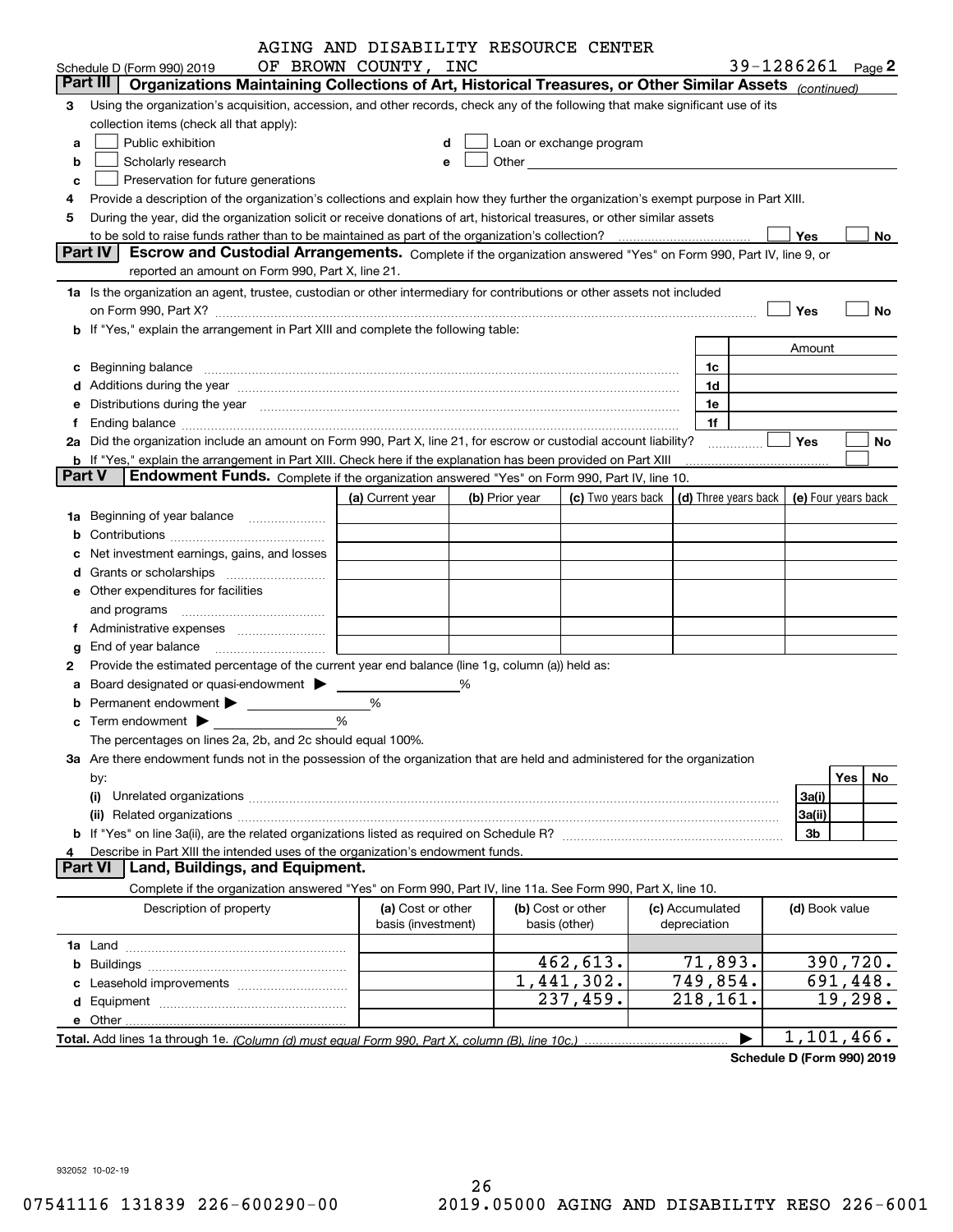| Schedule D (Form 990) 2019                                                                         | OF BROWN COUNTY, INC         |                 |                                                                                                                                                      | $39 - 1286261$ Page 3 |
|----------------------------------------------------------------------------------------------------|------------------------------|-----------------|------------------------------------------------------------------------------------------------------------------------------------------------------|-----------------------|
| Part VII Investments - Other Securities.                                                           |                              |                 |                                                                                                                                                      |                       |
|                                                                                                    |                              |                 | Complete if the organization answered "Yes" on Form 990, Part IV, line 11b. See Form 990, Part X, line 12.                                           |                       |
| (a) Description of security or category (including name of security)                               |                              | (b) Book value  | (c) Method of valuation: Cost or end-of-year market value                                                                                            |                       |
| (1) Financial derivatives                                                                          |                              |                 |                                                                                                                                                      |                       |
|                                                                                                    |                              |                 |                                                                                                                                                      |                       |
| $(3)$ Other                                                                                        |                              |                 |                                                                                                                                                      |                       |
| (A)                                                                                                |                              |                 |                                                                                                                                                      |                       |
| (B)                                                                                                |                              |                 |                                                                                                                                                      |                       |
|                                                                                                    |                              |                 |                                                                                                                                                      |                       |
| (C)                                                                                                |                              |                 |                                                                                                                                                      |                       |
| (D)                                                                                                |                              |                 |                                                                                                                                                      |                       |
| (E)                                                                                                |                              |                 |                                                                                                                                                      |                       |
| (F)                                                                                                |                              |                 |                                                                                                                                                      |                       |
| (G)                                                                                                |                              |                 |                                                                                                                                                      |                       |
| (H)                                                                                                |                              |                 |                                                                                                                                                      |                       |
| Total. (Col. (b) must equal Form 990, Part X, col. (B) line $12$ .)                                |                              |                 |                                                                                                                                                      |                       |
| Part VIII Investments - Program Related.                                                           |                              |                 |                                                                                                                                                      |                       |
|                                                                                                    |                              |                 | Complete if the organization answered "Yes" on Form 990, Part IV, line 11c. See Form 990, Part X, line 13.                                           |                       |
| (a) Description of investment                                                                      |                              | (b) Book value  | (c) Method of valuation: Cost or end-of-year market value                                                                                            |                       |
| (1)                                                                                                |                              |                 |                                                                                                                                                      |                       |
| (2)                                                                                                |                              |                 |                                                                                                                                                      |                       |
| (3)                                                                                                |                              |                 |                                                                                                                                                      |                       |
| (4)                                                                                                |                              |                 |                                                                                                                                                      |                       |
| (5)                                                                                                |                              |                 |                                                                                                                                                      |                       |
| (6)                                                                                                |                              |                 |                                                                                                                                                      |                       |
| (7)                                                                                                |                              |                 |                                                                                                                                                      |                       |
| (8)                                                                                                |                              |                 |                                                                                                                                                      |                       |
| (9)                                                                                                |                              |                 |                                                                                                                                                      |                       |
| <b>Total.</b> (Col. (b) must equal Form 990, Part X, col. (B) line $13.$                           |                              |                 |                                                                                                                                                      |                       |
| Part IX<br><b>Other Assets.</b>                                                                    |                              |                 |                                                                                                                                                      |                       |
|                                                                                                    |                              |                 | Complete if the organization answered "Yes" on Form 990, Part IV, line 11d. See Form 990, Part X, line 15.                                           |                       |
|                                                                                                    |                              | (a) Description |                                                                                                                                                      | (b) Book value        |
| (1)                                                                                                |                              |                 |                                                                                                                                                      |                       |
| (2)                                                                                                |                              |                 |                                                                                                                                                      |                       |
| (3)                                                                                                |                              |                 |                                                                                                                                                      |                       |
| (4)                                                                                                |                              |                 |                                                                                                                                                      |                       |
| (5)                                                                                                |                              |                 |                                                                                                                                                      |                       |
| (6)                                                                                                |                              |                 |                                                                                                                                                      |                       |
| (7)                                                                                                |                              |                 |                                                                                                                                                      |                       |
| (8)                                                                                                |                              |                 |                                                                                                                                                      |                       |
| (9)                                                                                                |                              |                 |                                                                                                                                                      |                       |
|                                                                                                    |                              |                 |                                                                                                                                                      |                       |
| Part X<br><b>Other Liabilities.</b>                                                                |                              |                 |                                                                                                                                                      |                       |
|                                                                                                    |                              |                 |                                                                                                                                                      |                       |
|                                                                                                    | (a) Description of liability |                 | Complete if the organization answered "Yes" on Form 990, Part IV, line 11e or 11f. See Form 990, Part X, line 25.                                    | (b) Book value        |
| 1.                                                                                                 |                              |                 |                                                                                                                                                      |                       |
| Federal income taxes<br>(1)                                                                        |                              |                 |                                                                                                                                                      |                       |
| (2)                                                                                                |                              |                 |                                                                                                                                                      |                       |
| (3)                                                                                                |                              |                 |                                                                                                                                                      |                       |
| (4)                                                                                                |                              |                 |                                                                                                                                                      |                       |
| (5)                                                                                                |                              |                 |                                                                                                                                                      |                       |
| (6)                                                                                                |                              |                 |                                                                                                                                                      |                       |
| (7)                                                                                                |                              |                 |                                                                                                                                                      |                       |
| (8)                                                                                                |                              |                 |                                                                                                                                                      |                       |
| (9)                                                                                                |                              |                 |                                                                                                                                                      |                       |
| <u>Total. (Column (b) must equal Form 990. Part X. col. (B) line 25.) ………………………………………………………………</u> |                              |                 |                                                                                                                                                      |                       |
|                                                                                                    |                              |                 | 2. Liability for uncertain tax positions. In Part XIII, provide the text of the footnote to the organization's financial statements that reports the |                       |

organization's liability for uncertain tax positions under FASB ASC 740. Check here if the text of the footnote has been provided in Part XIII  $\,\ldots\,$   $\overline{\rm X}$ 

**Schedule D (Form 990) 2019**

932053 10-02-19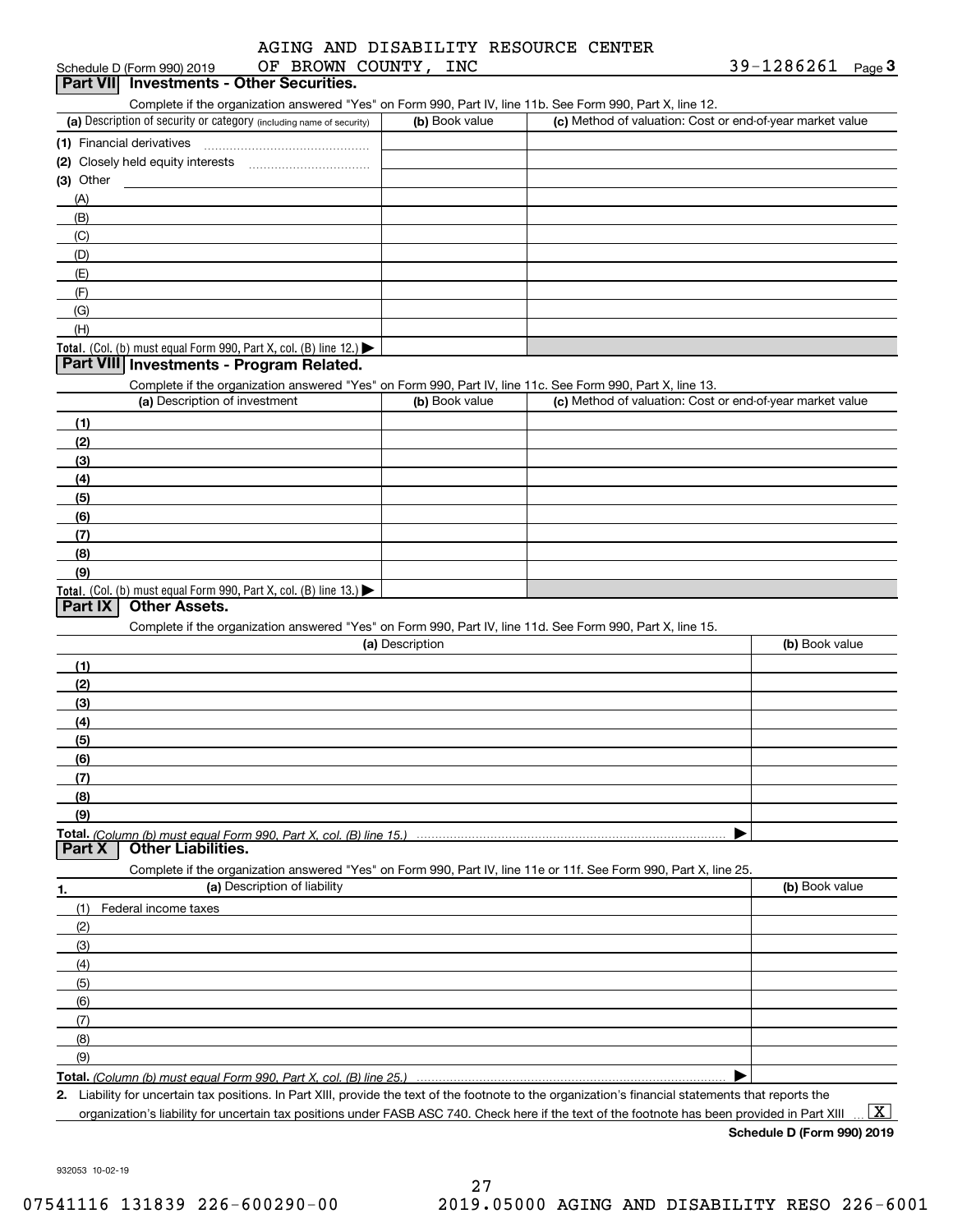|    | AGING AND DISABILITY RESOURCE CENTER                                                                                                                                                                                                |                |            |                        |                          |
|----|-------------------------------------------------------------------------------------------------------------------------------------------------------------------------------------------------------------------------------------|----------------|------------|------------------------|--------------------------|
|    | OF BROWN COUNTY, INC<br>Schedule D (Form 990) 2019                                                                                                                                                                                  |                |            | 39-1286261 $_{Page}$ 4 |                          |
|    | Reconciliation of Revenue per Audited Financial Statements With Revenue per Return.<br><b>Part XI</b>                                                                                                                               |                |            |                        |                          |
|    | Complete if the organization answered "Yes" on Form 990, Part IV, line 12a.                                                                                                                                                         |                |            |                        |                          |
| 1. | Total revenue, gains, and other support per audited financial statements                                                                                                                                                            |                |            | $\blacksquare$         | 6, 185, 831.             |
| 2  | Amounts included on line 1 but not on Form 990, Part VIII, line 12:                                                                                                                                                                 |                |            |                        |                          |
| a  |                                                                                                                                                                                                                                     | 2a             |            |                        |                          |
| b  |                                                                                                                                                                                                                                     | 2 <sub>b</sub> | 288,855.   |                        |                          |
|    |                                                                                                                                                                                                                                     | 2c             |            |                        |                          |
| d  |                                                                                                                                                                                                                                     | 2d             |            |                        |                          |
| е  | Add lines 2a through 2d                                                                                                                                                                                                             |                |            | 2е                     | 288,855.                 |
| 3  |                                                                                                                                                                                                                                     |                |            | $\mathbf{a}$           | $\overline{5,896,976}$ . |
| 4  | Amounts included on Form 990, Part VIII, line 12, but not on line 1:                                                                                                                                                                |                |            |                        |                          |
| a  | Investment expenses not included on Form 990, Part VIII, line 7b [1000000000000000000000000000000000                                                                                                                                | 4a             |            |                        |                          |
| b  | Other (Describe in Part XIII.) <b>Construction Contract Construction</b> Chemistry Chemistry Chemistry Chemistry Chemistry                                                                                                          | 4b             |            |                        |                          |
|    | Add lines 4a and 4b                                                                                                                                                                                                                 |                |            | 4с                     | $0 \cdot$                |
| 5  |                                                                                                                                                                                                                                     | 5              | 5,896,976. |                        |                          |
|    | Part XII   Reconciliation of Expenses per Audited Financial Statements With Expenses per Return.                                                                                                                                    |                |            |                        |                          |
|    | Complete if the organization answered "Yes" on Form 990, Part IV, line 12a.                                                                                                                                                         |                |            |                        |                          |
| 1. | Total expenses and losses per audited financial statements [111] [12] contain an interview and losses per audited financial statements [11] [12] contain an interview and the statements of the statements of the statements a      |                |            | 1 <sup>1</sup>         | 5,989,849.               |
| 2  | Amounts included on line 1 but not on Form 990, Part IX, line 25:                                                                                                                                                                   |                |            |                        |                          |
| a  |                                                                                                                                                                                                                                     | 2a             | 288,855.   |                        |                          |
|    |                                                                                                                                                                                                                                     | 2 <sub>b</sub> |            |                        |                          |
| C. |                                                                                                                                                                                                                                     | 2c             |            |                        |                          |
|    |                                                                                                                                                                                                                                     | 2d             |            |                        |                          |
| е  | Add lines 2a through 2d <b>contained a contained a contained a contained a</b> contained a contact the set of the set of the set of the set of the set of the set of the set of the set of the set of the set of the set of the set |                |            | <b>2e</b>              | 288,855.                 |
| 3  |                                                                                                                                                                                                                                     |                |            | 3                      | $\overline{5,700,994}$ . |
| 4  | Amounts included on Form 990, Part IX, line 25, but not on line 1:                                                                                                                                                                  |                |            |                        |                          |
| a  | Investment expenses not included on Form 990, Part VIII, line 7b                                                                                                                                                                    | 4a             |            |                        |                          |
|    | <b>b</b> Other (Describe in Part XIII.)                                                                                                                                                                                             | 4 <sub>b</sub> |            |                        |                          |
|    | c Add lines 4a and 4b                                                                                                                                                                                                               |                |            | 4c                     |                          |
|    |                                                                                                                                                                                                                                     |                |            | 5                      | 5,700,994                |
|    | Part XIII Supplemental Information.                                                                                                                                                                                                 |                |            |                        |                          |

Provide the descriptions required for Part II, lines 3, 5, and 9; Part III, lines 1a and 4; Part IV, lines 1b and 2b; Part V, line 4; Part X, line 2; Part XI, lines 2d and 4b; and Part XII, lines 2d and 4b. Also complete this part to provide any additional information.

### PART X, LINE 2:

|                 | A WISCONSIN NONPROFIT CORPORATION AND HAS BEEN RECOGNIZED BY                            | THE IRS AS                 |
|-----------------|-----------------------------------------------------------------------------------------|----------------------------|
|                 | EXEMPT FROM FEDERAL INCOME TAXES UNDER IRC SECTION 501(A) AS AN                         |                            |
|                 | IN INTERNAL REVENUE CODE (IRC)<br>SECTION $501(C)(3)$ ,<br>ORGANIZATION DESCRIBED       |                            |
|                 | OUALIFIES FOR<br>THE CHARITABLE CONTRIBUTION DEDUCTION<br>UNDER IRC SECTION             |                            |
|                 | $170(B)(1)(A)$ , AND HAS BEEN DETERMINED NOT TO BE A PRIVATE<br>FOUNDATION              | UNDER                      |
|                 | IRC SECTION $509(A)(3)$ . WE ARE ANNUALLY REQUIRED TO FILE A RETURN OF                  |                            |
|                 | TAX (FORM 990)<br>ORGANIZATION EXEMPT FROM INCOME<br>WITH THE<br>IRS.                   | IN ADDITION.               |
|                 | WE ARE SUBJECT<br>TO<br>INCOME<br>TAX ON NET INCOME<br>THAT IS DERIVED<br>FROM BUSINESS |                            |
|                 | ACTIVITIES THAT ARE UNRELATED<br>OUR EXEMPT PURPOSES.<br>WE HAVE DETERMINED<br>TO       |                            |
| THAT WE         | SUBJECT<br>TO<br>UNRELATED<br>BUSINESS INCOME TAX AND<br>ARE NOT<br>HAVE NOT            |                            |
| 932054 10-02-19 | 28                                                                                      | Schedule D (Form 990) 2019 |
|                 | 07541116 131839 226-600290-00<br>2019.05000 AGING AND DISABILITY RESO 226-6001          |                            |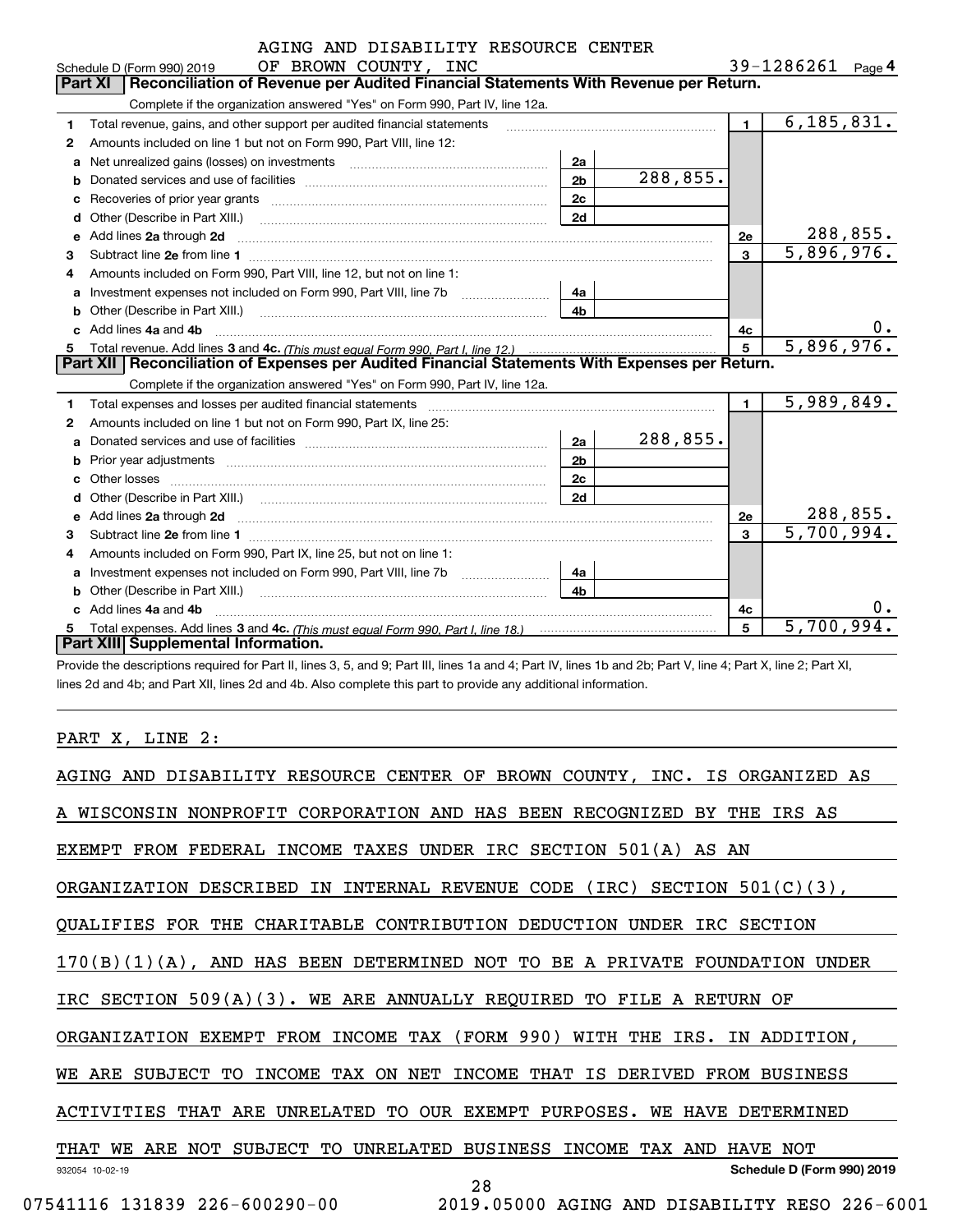|                                                                                                | AGING AND DISABILITY RESOURCE CENTER<br>OF BROWN COUNTY, INC |  |  |  | 39-1286261 Page 5          |
|------------------------------------------------------------------------------------------------|--------------------------------------------------------------|--|--|--|----------------------------|
| Schedule D (Form 990) 2019<br><b>Part XIII</b> Supplemental Information <sub>(continued)</sub> |                                                              |  |  |  |                            |
| FILED AN EXEMPT ORGANIZATION BUSINESS INCOME TAX RETURN (FORM 990-T) WITH                      |                                                              |  |  |  |                            |
| THE IRS.                                                                                       | <u> 1980 - Jan Barat, martin amerikan ba</u>                 |  |  |  |                            |
|                                                                                                |                                                              |  |  |  |                            |
|                                                                                                |                                                              |  |  |  |                            |
|                                                                                                |                                                              |  |  |  |                            |
|                                                                                                |                                                              |  |  |  |                            |
|                                                                                                |                                                              |  |  |  |                            |
|                                                                                                |                                                              |  |  |  |                            |
|                                                                                                |                                                              |  |  |  |                            |
|                                                                                                |                                                              |  |  |  |                            |
|                                                                                                |                                                              |  |  |  |                            |
|                                                                                                |                                                              |  |  |  |                            |
|                                                                                                |                                                              |  |  |  |                            |
|                                                                                                |                                                              |  |  |  |                            |
|                                                                                                |                                                              |  |  |  |                            |
|                                                                                                |                                                              |  |  |  |                            |
|                                                                                                |                                                              |  |  |  |                            |
|                                                                                                |                                                              |  |  |  |                            |
|                                                                                                |                                                              |  |  |  |                            |
|                                                                                                |                                                              |  |  |  |                            |
|                                                                                                |                                                              |  |  |  |                            |
|                                                                                                |                                                              |  |  |  |                            |
|                                                                                                |                                                              |  |  |  |                            |
|                                                                                                |                                                              |  |  |  |                            |
|                                                                                                |                                                              |  |  |  |                            |
|                                                                                                |                                                              |  |  |  |                            |
|                                                                                                |                                                              |  |  |  |                            |
|                                                                                                |                                                              |  |  |  |                            |
|                                                                                                |                                                              |  |  |  |                            |
|                                                                                                |                                                              |  |  |  |                            |
|                                                                                                |                                                              |  |  |  |                            |
|                                                                                                |                                                              |  |  |  |                            |
|                                                                                                |                                                              |  |  |  |                            |
|                                                                                                |                                                              |  |  |  |                            |
| 932055 10-02-19                                                                                |                                                              |  |  |  | Schedule D (Form 990) 2019 |

29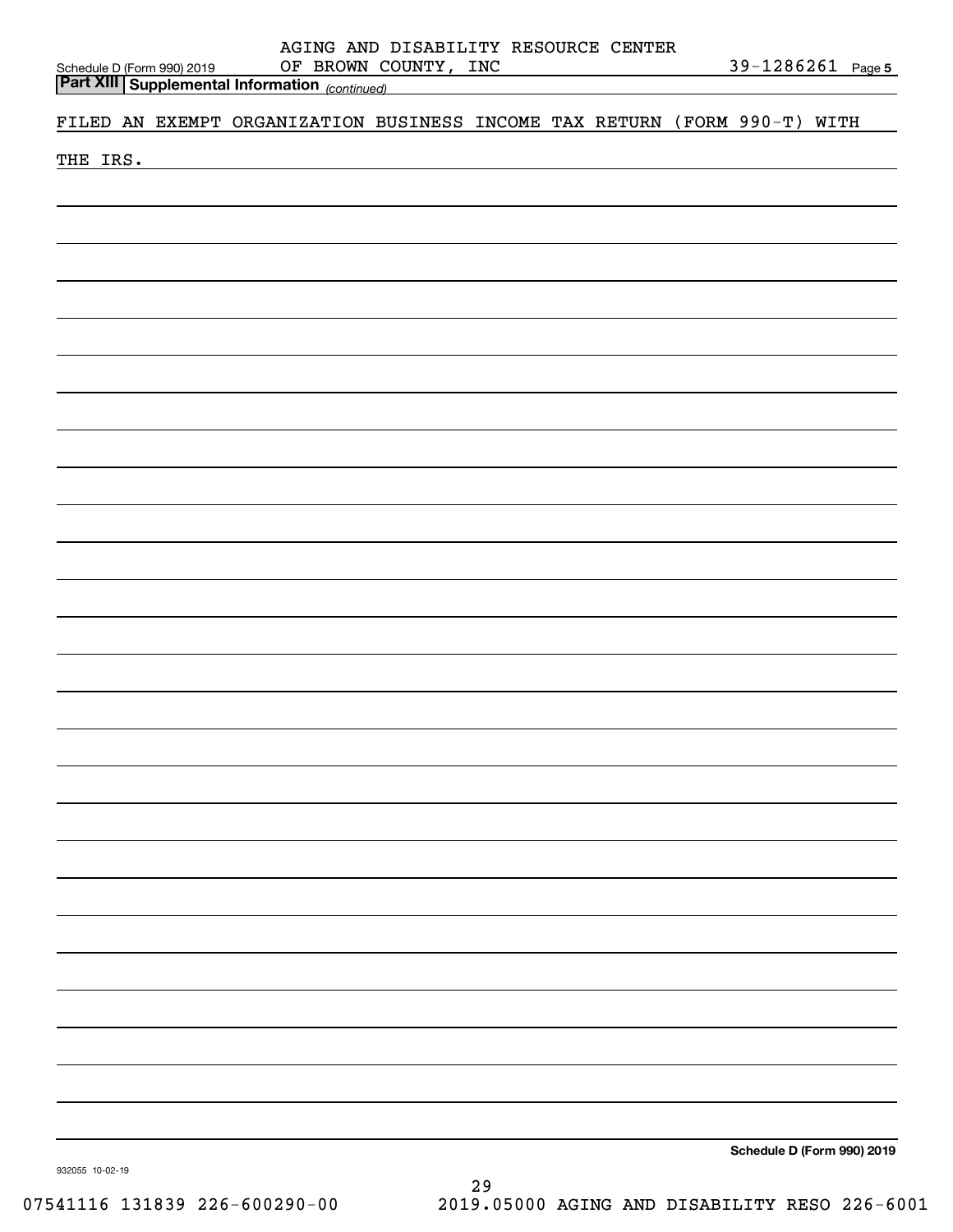**(Form 990 or 990-EZ)**

Department of the Treasury Internal Revenue Service Name of the organization

# **SCHEDULE O Supplemental Information to Form 990 or 990-EZ**

**Complete to provide information for responses to specific questions on Form 990 or 990-EZ or to provide any additional information. | Attach to Form 990 or 990-EZ. | Go to www.irs.gov/Form990 for the latest information.** AGING AND DISABILITY RESOURCE CENTER



FORM 990, PART III, LINE 1, DESCRIPTION OF ORGANIZATION MISSION:

RELIABLE AND UNBIASED RESOURCE INFORMATION. WE EDUCATE, GUIDE, AND LINK

CUSTOMERS TO THESE RESOURCES BASED ON THEIR PREFERENCES. IN ADDITION

WE HELP THEM SECURE BENEFITS AND ADVOCATE ON THEIR BEHALF WHERE NEEDED.

WE SUPPORT WELLNESS AND PREVENTION THAT ENCOURAGES INDEPENDENCE AND

OPTIMIZES QUALITY OF LIFE. WE ARE COMMITTED TO BUILDING COMMUNITY

PARTNERSHIPS THAT SUPPORT OUR CUSTOMERS.

FORM 990, PART III, LINE 4A, PROGRAM SERVICE ACCOMPLISHMENTS:

INFORMATION, ASSISTANCE AND ADVOCACY REGARDING PRIVATE AND/OR

GOVERNMENT BENEFITS.

FORM 990, PART III, LINE 4C, PROGRAM SERVICE ACCOMPLISHMENTS:

THREE ACTIVITY CENTERS PROVIDE PROGRAMMING AS PLACES TO GO TO LEARN,

GROW, SHARE TALENTS, AND ENJOY THE COMPANY OF OTHERS. OFFERINGS

INCLUDES EXPLORING MINDFULNESS, ESSENTIAL OILS, PAINTING, SKETCHING,

DANCE, COOKING, EXERCISE, AMERICAN HISTORY, DOWNSIZING YOUR HOUSEHOLD,

COMPUTER INSTRUCTION, AND MORE. GROUNDED CAFE IS NOT ONLY A GREAT PLACE

TO MEET FRIENDS FOR COFFEE, BREAKFAST, AND/OR LUNCH IT'S A TRAINING

PROGRAM FOR PERSONS WITH DISABILITIES PREPARING THEM FOR EMPLOYMENT.

GROUNDED CAFE IS BREAKING DOWN STEREOTYPES AND HELPING PEOPLE SEE

ABILITIES INSTEAD OF JUST DISABILITIES. SINCE OPENING IN 2017, NINE

TRAININGS HAVE REALIZED THEIR DREAM OF A JOB IN THE COMMUNITY.

| FORM 990, PART III, LINE 4D, OTHER PROGRAM SERVICES: |  |
|------------------------------------------------------|--|
|------------------------------------------------------|--|

SUPPORTING CAREGIVERS AND CREATING A DEMENTIA FRIENDLY COMMUNITY:

932211 09-06-19 LHA For Paperwork Reduction Act Notice, see the Instructions for Form 990 or 990-EZ. Schedule O (Form 990 or 990-EZ) (2019)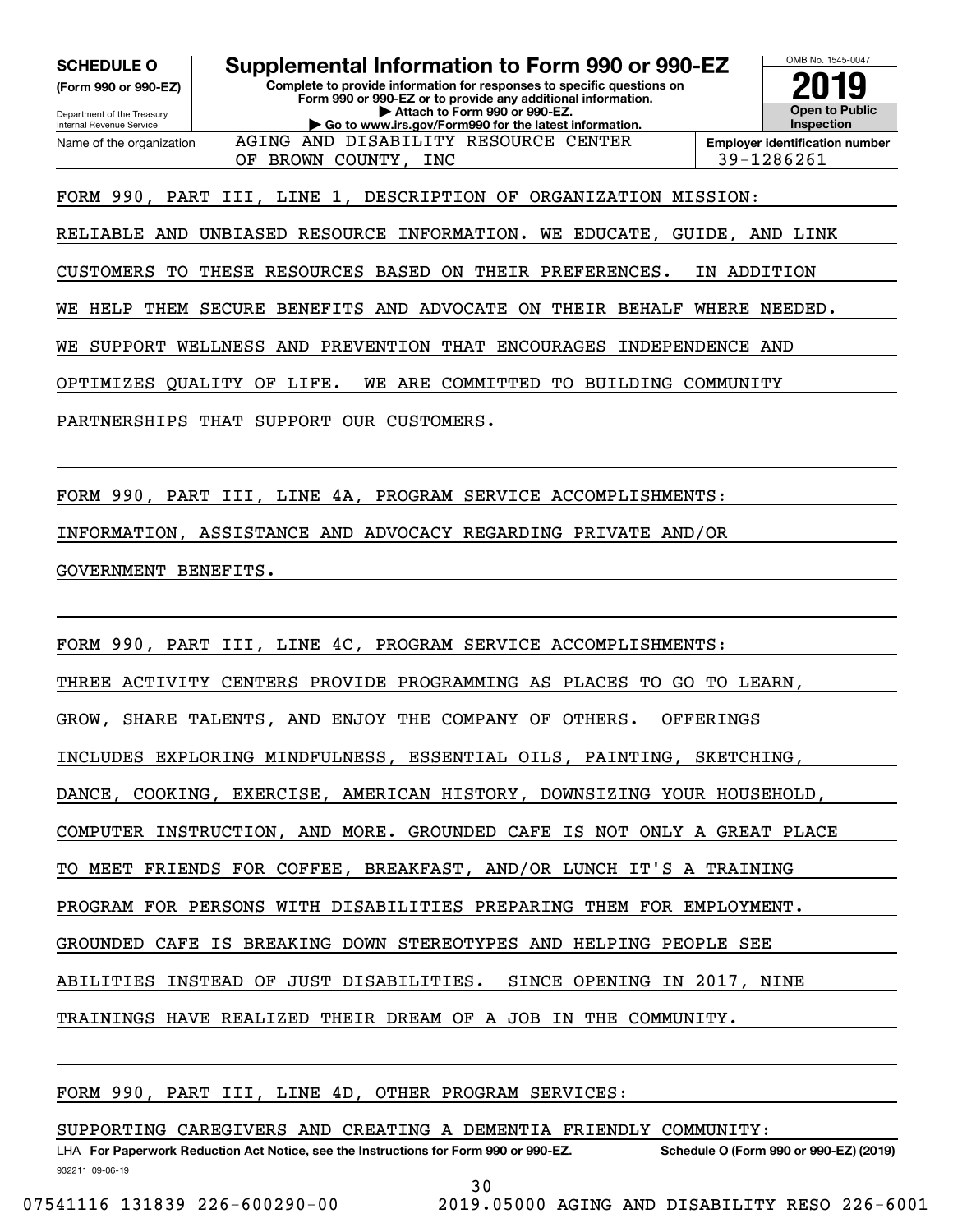| Schedule O (Form 990 or 990-EZ) (2019)                                                | Page 2                                              |
|---------------------------------------------------------------------------------------|-----------------------------------------------------|
| Name of the organization AGING AND DISABILITY RESOURCE CENTER<br>OF BROWN COUNTY, INC | <b>Employer identification number</b><br>39-1286261 |
| FAMILY, FRIENDS, NEIGHBORS AS CAREGIVERS PROVIDE 80% OF THE SUPPORT AND               |                                                     |
| CARE. IN WISCONSIN 604,493 PERSONS AGES 18 AND OLDER REPORTED A                       |                                                     |
| DISABILITY ACCORDING TO THE U.S. CENSUS, 2011-2015 AMERICAN COMMUNITY                 |                                                     |
| ALTHOUGH CAREGIVERS REPORT LOVING WHAT THEY DO, THEY ALSO<br>SURVEY.                  |                                                     |
| EXPERIENCE EMOTIONAL AND FINANCIAL STRAIN. THE ADRC TAKES AN ACTIVE                   |                                                     |
| ROLE IN SUPPORTING CAREGIVERS, HELPING THEM TO CONTINUE TO DO THIS                    |                                                     |
| IMPORTANT WORK.<br>WE ASK CAREGIVERS WHAT THEY NEED AND CONNECT THEM TO               |                                                     |
| RESOURCES IN THE COMMUNITY. WHERE THERE ARE GAPS, WE WORK WITH OTHER                  |                                                     |
| COMMUNITY PROVIDERS TO DEVELOP PROGRAMS TO FILL THOSE NEEDS.                          | IN 2019                                             |
| THE ADRC PROVIDED GRANTS TO CAREGIVERS TO OFFSET THE COST AND RELIEVE                 |                                                     |
| STRESS OF CAREGIVING. THE ADRC WAS A CATALYST IN THE DEVELOPMENT<br>THE               |                                                     |
| OF THE CAREGIVER AND DEMENTIA COALITIONS. THESE COALITIONS DEVELOPED A                |                                                     |
| NUMBER OF PROGRAMS TO BOTH SUPPORT CAREGIVERS AND WORK TOWARD MAKING                  |                                                     |
| BROWN COUNTY A DEMENTIA FRIENDLY COMMUNITY. PROGRAMS INCLUDE GROUPS                   |                                                     |
| WHERE CAREGIVERS LEARN ABOUT RESOURCES, THE CONDITIONS OF THEIR LOVED                 |                                                     |
| ONES AND SHARE TIPS WITH EACH OTHER. OTHER PROGRAMS INCLUDE MEMORY                    |                                                     |
| SCREENING EVENTS, MEMORY CAFES, TEACHING BUSINESSES HOW TO SPOT AND                   |                                                     |
| SERVE PERSONS WITH DEMENTIA, AND IN-HOME ASSESSMENTS AND ASSISTANCE                   |                                                     |
| WITH ACTION PLANS.                                                                    |                                                     |

EXPENSES \$ 371,497. INCLUDING GRANTS OF \$ 0. REVENUE \$ 0.

FORM 990, PART VI, SECTION B, LINE 11B:

THE ORGANIZATION PROVIDES AN ELECTRONIC COPY OF THE FORM 990 TO THE BOARD

MEMBERS. AUDITOR ALSO REVIEWS AUDIT AND 990 WITH BOARD.

#### FORM 990, PART VI, SECTION B, LINE 12C:

ADRC PERFORMS ANNUAL INFORMATIONAL MEETINGS WITH ALL EMPLOYEES AND BOARD

MEMBERS REVIEWING THE CONFLICT OF INTEREST POLICY. EMPLOYEES AND BOARD

932212 09-06-19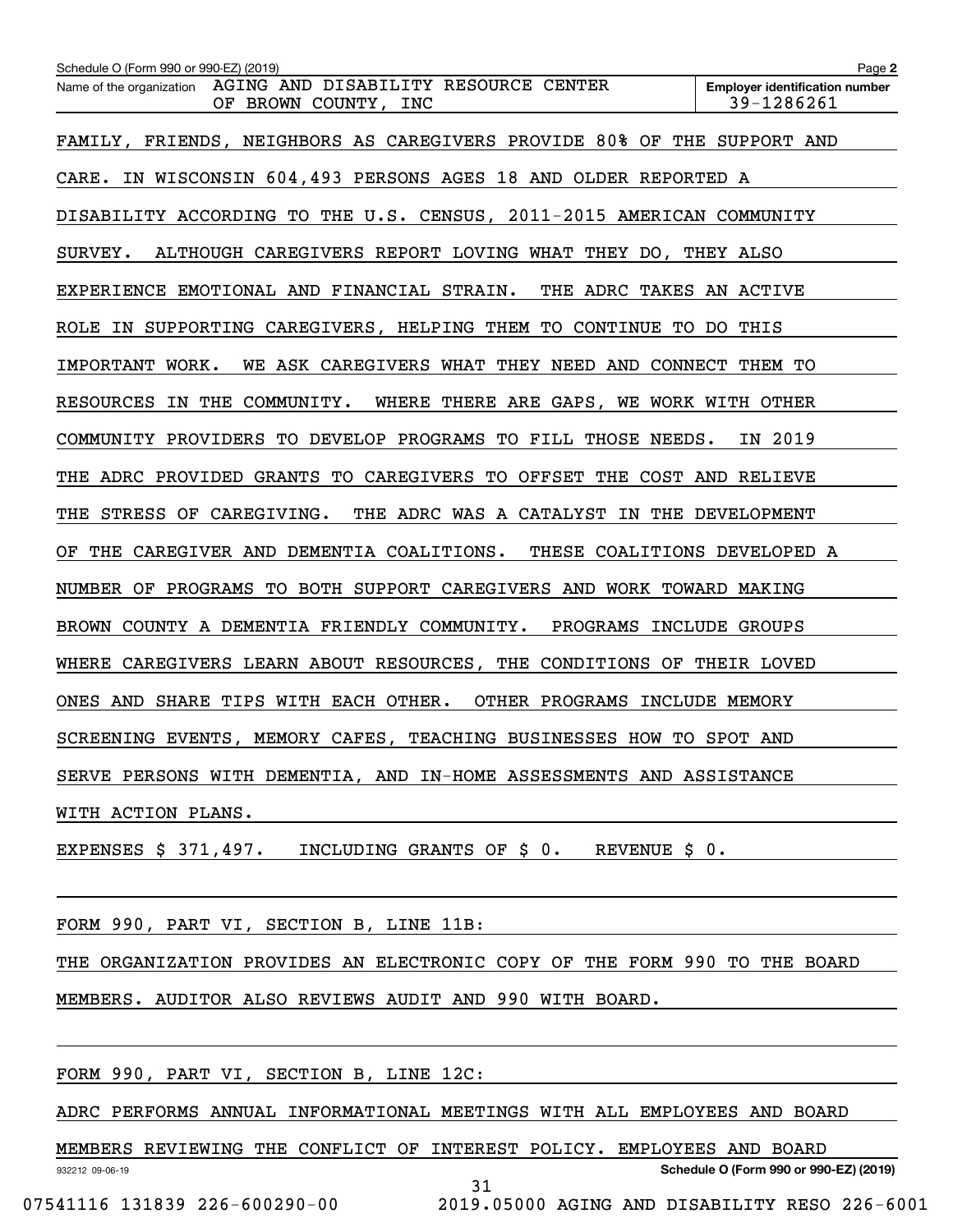|                                                                                        | Schedule O (Form 990 or 990-EZ) (2019)<br>Page 2 |  |  |                                     |  |  |  |                                                                        |  |  |  |
|----------------------------------------------------------------------------------------|--------------------------------------------------|--|--|-------------------------------------|--|--|--|------------------------------------------------------------------------|--|--|--|
| Name of the organization  AGING AND DISABILITY RESOURCE CENTER<br>OF BROWN COUNTY, INC |                                                  |  |  |                                     |  |  |  | <b>Employer identification number</b><br>39-1286261                    |  |  |  |
|                                                                                        |                                                  |  |  |                                     |  |  |  | MEMBERS ARE REQUIRED TO ANNUALLY SIGN THIS POLICY INDICATING THEY HAVE |  |  |  |
|                                                                                        |                                                  |  |  | REVIEWED AND UNDERSTAND THE POLICY. |  |  |  |                                                                        |  |  |  |

FORM 990, PART VI, SECTION B, LINE 15:

COMPENSATION IS SET BY BROWN COUNTY HUMAN RESOURCE AND/OR COMPARABILITY

DATA IS REVIEWED BY ADRC PERSONNEL COMMITTEE COMPOSED OF THE GOVERNING

BOARD MEMBERS AND RECOMMENDATION IS MADE TO ADRC BOARD OF DIRECTORS. BOARD

OF DIRECTORS HAS AUTHORITY TO SET COMPENSATION OF DIRECTOR. THE HUMAN

RESOURCE COMMITTEE CONDUCTS AN ANNUAL EVALUATION OF THE DIRECTOR AND

DETERMINES COMPENSATION FOR THE DIRECTOR BASED ON RECOMENDATIONS FROM BROWN

COUNTY HUMAN RESOURCE CLASSIFICATION/COMPENSATION PLAN.

COMPENSATION FOR OTHER KEY EMPLOYEESS IS BASED ON

CLASSIFICATION/COMPENSATION PLAN ESTABLISHED AND MAINTAINED BY BROWN COUNTY HUMAN RESOURCES.

FORM 990, PART VI, SECTION C, LINE 19:

GOVERNING DOCUMENTS, CONFLICT OF INTEREST POLICY AND FINANCIAL STATEMENTS ARE MADE AVAILABLE TO THE PUBLIC THROUGH BROWN COUNTY'S WEBSITE AND THROUGH REQUIRED PUBLICATIONS. ALL ORGANIZATION DOCUMENTS, POLICIES, AND FINANCIAL STATEMENTS ARE AVAILABLE UPON REQUEST.

932212 09-06-19